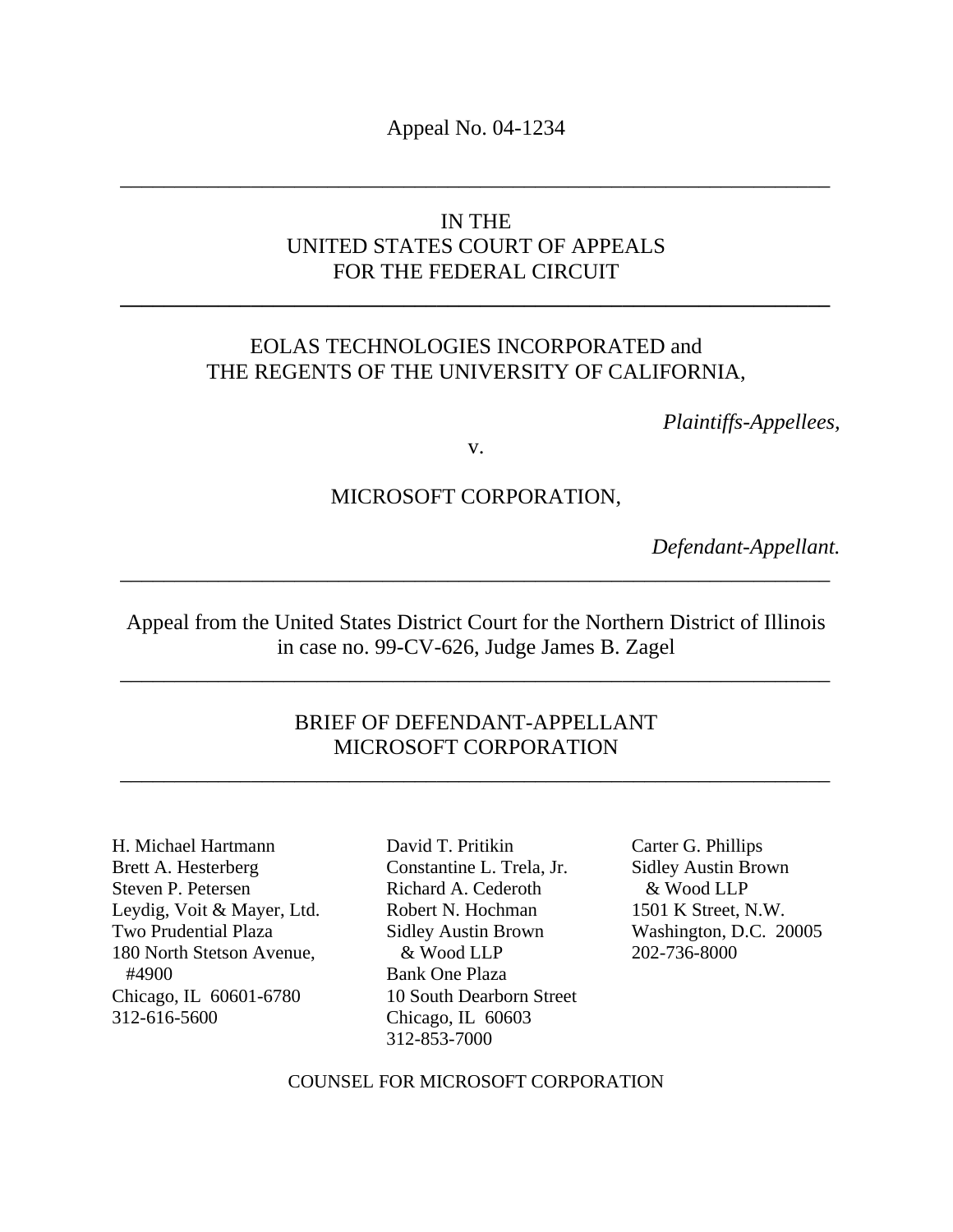## **CERTIFICATE OF INTEREST**

Counsel for Defendant-Appellant Microsoft Corporation certifies the following:

1. The full name of every party or *amicus curiae* represented by me is:

Microsoft Corporation.

2. The name of the real party in interest (if the parties named in the caption are not the real parties in interest) represented by me is: Same as stated in paragraph 1.

3. All parent corporations and any publicly held companies that own 10 percent or more of the stock of the party or *amicus curiae* represented by me are: None.

4. X There is no such corporation as listed in paragraph 3.

5. The names of all law firms and the partners or associates that appeared for the party or *amicus curiae* now represented by me in the trial court or agency or are expected to appear in this Court are:

> David T. Pritikin Richard A. Cederoth William H. Baumgartner, Jr. Constantine L. Trela, Jr. Thomas D. Rein Russell E. Cass David C. Giardina Robert N. Hochman Marc A. Cavan Sidley Austin Brown & Wood LLP Bank One Plaza 10 South Dearborn Street Chicago, Illinois 60603

Carter G. Phillips Sidley Austin Brown & Wood LLP 1501 K Street, N.W. Washington, D.C. 20005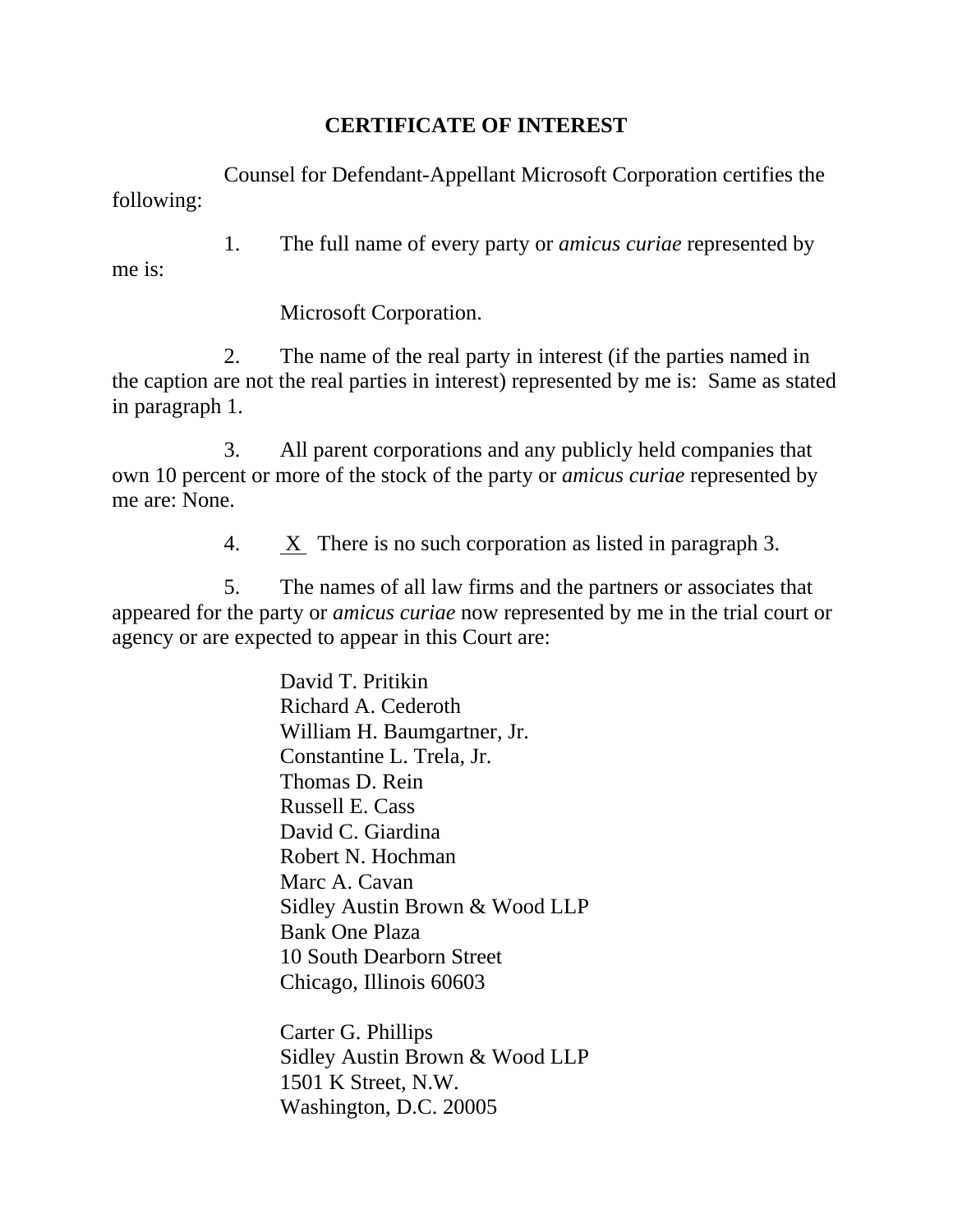Allen E. Hoover Banner & Witcoff, Ltd. 10 South Wacker Drive, Suite 3000 Chicago, Illinois 60606

H. Michael Hartmann Brett A. Hesterberg Steven P. Petersen Vladan M. Vasiljevic Leydig, Voit & Mayer, Ltd. Two Prudential Plaza 180 North Stetson Avenue, #4900 Chicago, Illinois 60601-6780

T. Andrew Culbert Microsoft Corporation One Microsoft Way Building 8, N/203 Redmond, Washington 98502

 $\overline{\phantom{a}}$  , and the contract of the contract of the contract of the contract of the contract of the contract of the contract of the contract of the contract of the contract of the contract of the contract of the contrac

Dated: June 3, 2004 Respectfully submitted,

Constantine L. Trela, Jr.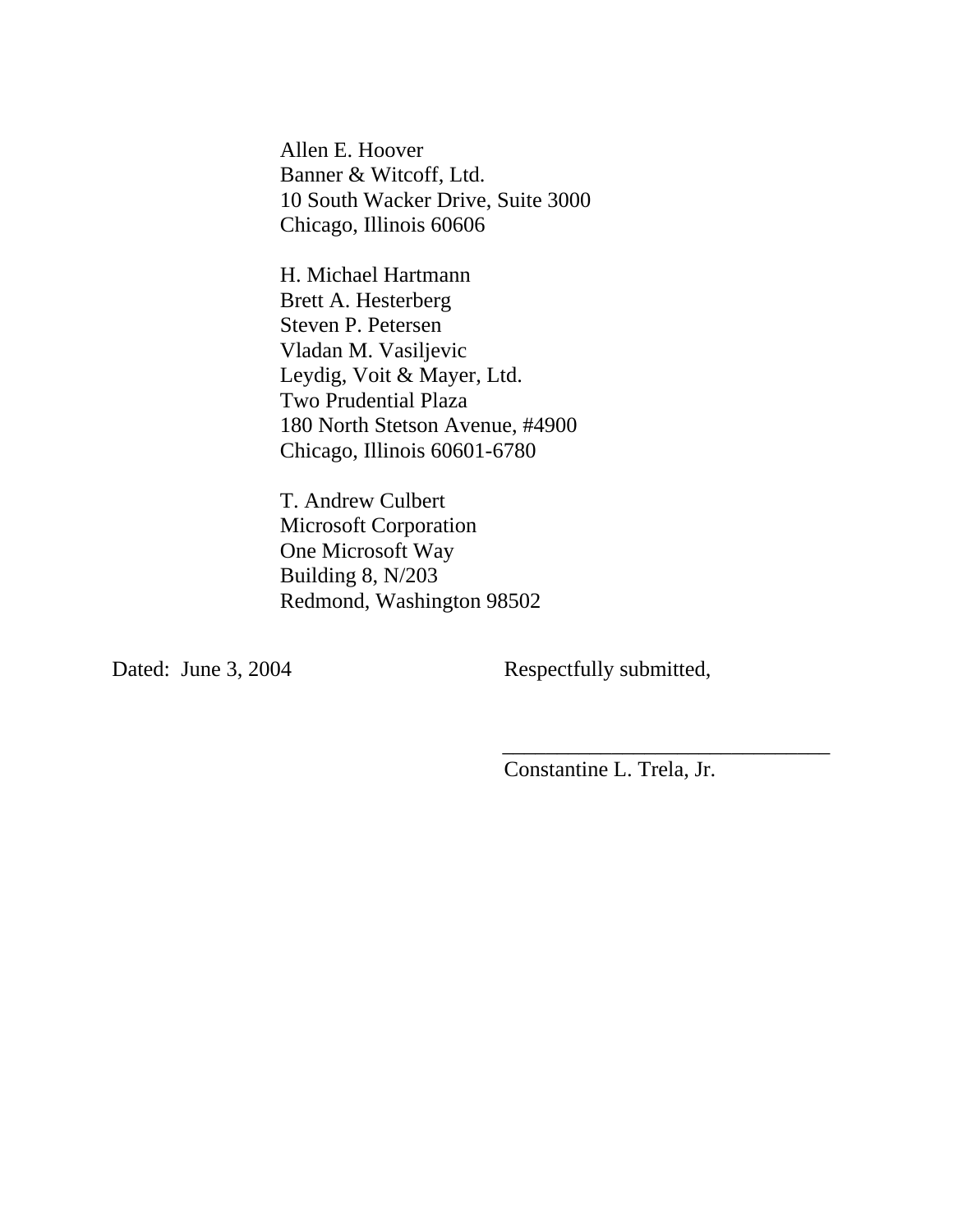# **TABLE OF CONTENTS**

|    | A.        |    |                                                |  |
|----|-----------|----|------------------------------------------------|--|
|    | <b>B.</b> |    |                                                |  |
|    | $C$ .     |    |                                                |  |
|    |           | 1. |                                                |  |
|    |           | 2. |                                                |  |
|    | D.        |    |                                                |  |
|    | E.        |    |                                                |  |
|    |           | 1. |                                                |  |
|    |           | 2. | <b>Rulings On Anticipation And Obviousness</b> |  |
|    |           | 3. |                                                |  |
|    |           | 4. | The Verdict, Inequitable Conduct Ruling, And   |  |
|    |           |    |                                                |  |
|    |           |    |                                                |  |
| I. |           |    |                                                |  |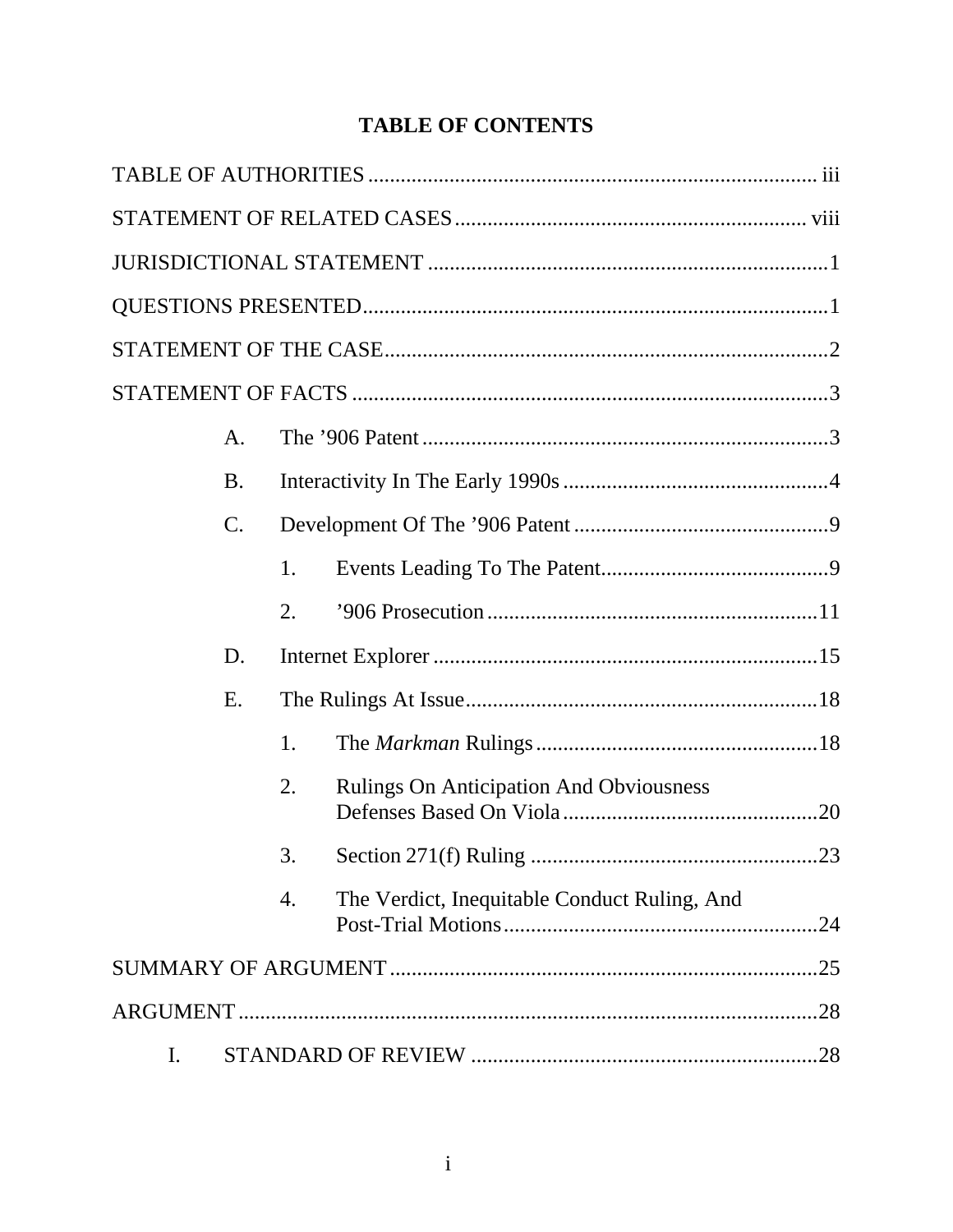| Π.   |           | THE DISTRICT COURT ERRONEOUSLY PREVENTED<br>MICROSOFT FROM PRESENTING ITS PRIOR ART |                                                                                                           |                                                                                                                                               |  |  |  |  |
|------|-----------|-------------------------------------------------------------------------------------|-----------------------------------------------------------------------------------------------------------|-----------------------------------------------------------------------------------------------------------------------------------------------|--|--|--|--|
|      | A.        |                                                                                     | The District Court Misconstrued Section 102 and Thus<br>Wrongly Kept an Anticipating Version of the Viola |                                                                                                                                               |  |  |  |  |
|      |           | 1.                                                                                  |                                                                                                           | The Erroneously-Excluded Evidence Establishes<br>Wei's Prior Invention and That Wei Did Not<br>Abandon, Suppress, or Conceal That Invention32 |  |  |  |  |
|      |           |                                                                                     | a.                                                                                                        | Evidence of an Invention Cannot Be<br>"Abandoned, Suppressed or Concealed."33                                                                 |  |  |  |  |
|      |           |                                                                                     | $\mathbf b$ .                                                                                             | Wei Did Not Abandon, Suppress, or                                                                                                             |  |  |  |  |
|      |           | 2.                                                                                  |                                                                                                           | A Jury Could Conclude That the Demonstration to<br>Sun on May 7, 1993, Was a Prior Public Use. 39                                             |  |  |  |  |
|      | <b>B.</b> |                                                                                     |                                                                                                           | The Court Erred by Refusing To Submit Microsoft's<br>Anticipation and Obviousness Defenses to the Jury42                                      |  |  |  |  |
| III. |           |                                                                                     |                                                                                                           | THE DISTRICT COURT'S FAILURE TO APPLY THE<br>APPROPRIATE LEGAL STANDARDS REQUIRES A NEW                                                       |  |  |  |  |
| IV.  |           |                                                                                     |                                                                                                           | THE DISTRICT COURT ERRONEOUSLY CONSTRUED                                                                                                      |  |  |  |  |
|      | А.        | "Executable Application" Does Not Include Components                                |                                                                                                           |                                                                                                                                               |  |  |  |  |
|      | <b>B.</b> |                                                                                     |                                                                                                           | The Claims Require That the Executable Application Be<br>Identified and Located by the Browser, Not the Operating                             |  |  |  |  |
| V.   |           | FOREIGN SALES OF UNITS MADE OUTSIDE THE<br>UNITED STATES DO NOT INFRINGE UNDER      |                                                                                                           |                                                                                                                                               |  |  |  |  |
|      |           |                                                                                     |                                                                                                           |                                                                                                                                               |  |  |  |  |
|      |           |                                                                                     |                                                                                                           |                                                                                                                                               |  |  |  |  |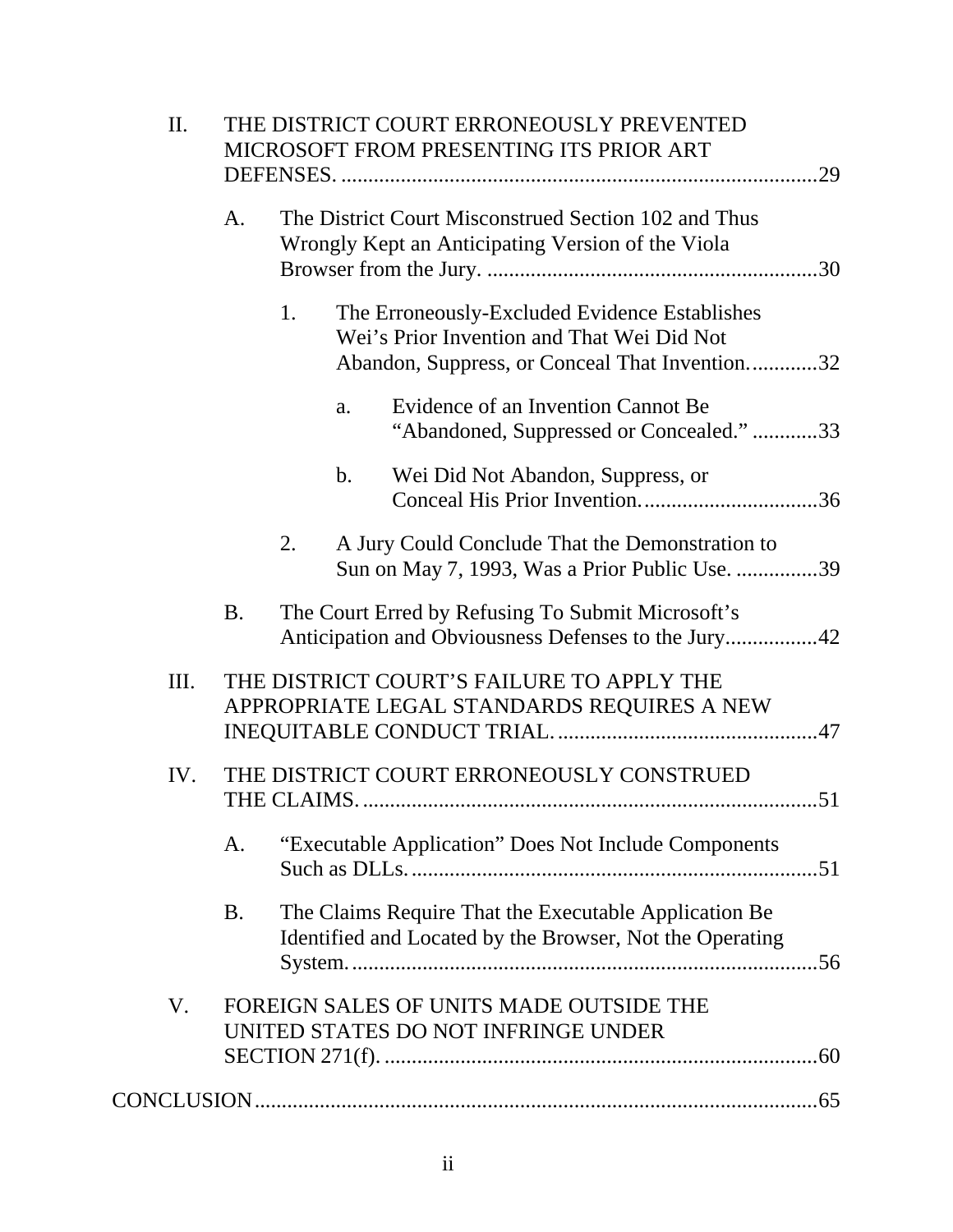## **TABLE OF AUTHORITIES**

## **CASES**

| Allied Colloids, Inc. v. Am. Cyanamid Co.,             |
|--------------------------------------------------------|
| Altiris, Inc. v. Symantec Corp.,                       |
| Apple Computer, Inc. v. Articulate Sys., Inc.,         |
| B.F. Goodrich Co. v. Aircraft Braking Systems Corp.,   |
| Bayer AG v. Housey Pharmaceuticals, Inc.,              |
| Beckman Instruments, Inc. v. LKB Produkter AB,         |
| Brasseler, U.S.A. I, L.P. v. Stryker Sales Corp.,      |
| Bristol-Myers Squibb Co. v. Rhone-Poulenc Rorer, Inc., |
| City of Elizabeth v. Am. Nicholson Pavement Co.,       |
| Deepsouth Packing Co. v. Laitram Corp.,                |
| Dewey v. Lawton,                                       |
| Dow Chemical Co. v. Astro-Valcour, Inc.,               |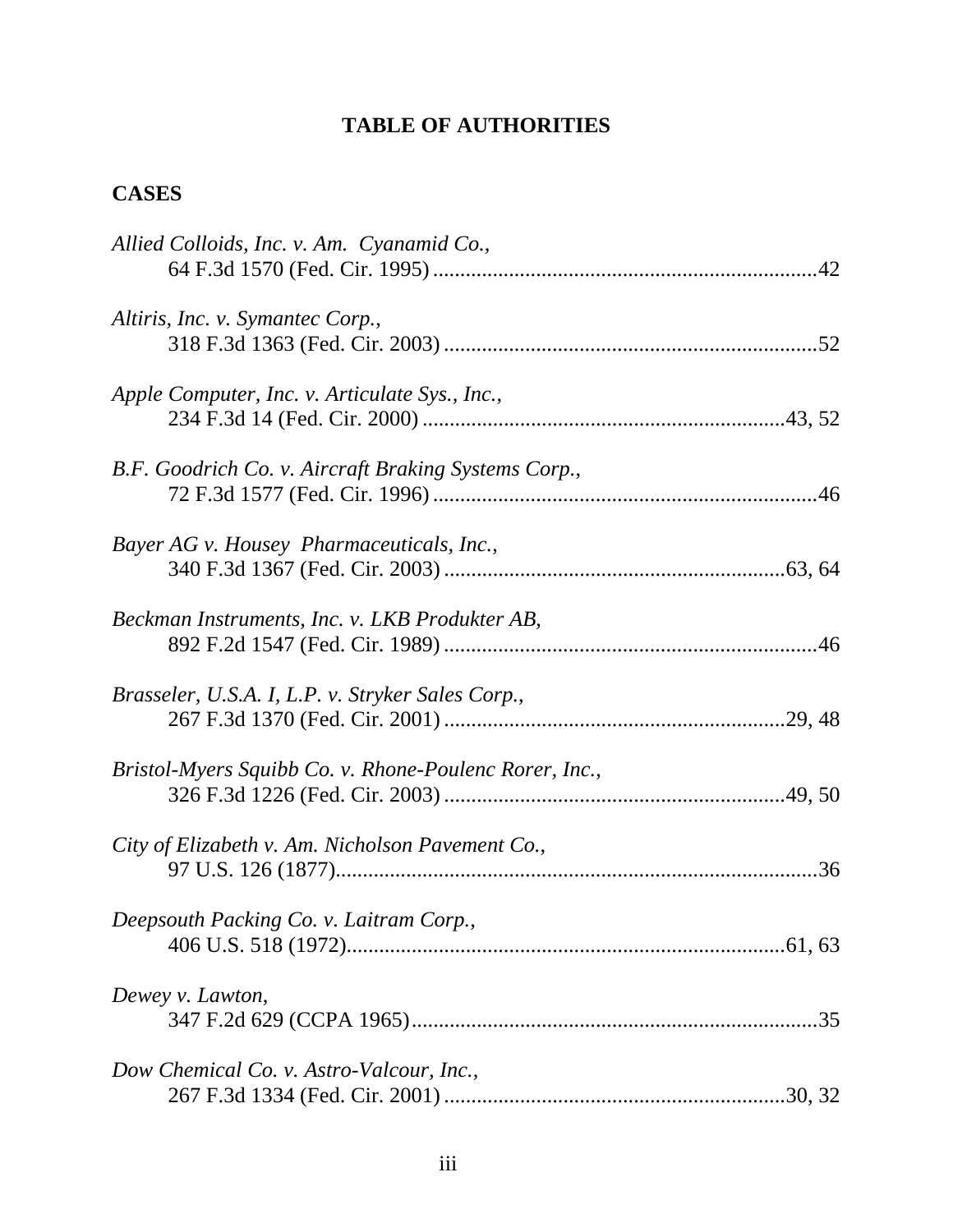| Dowagiac Mfg. Co. v. Minnesota Moline Plow Co.,           |
|-----------------------------------------------------------|
| Doyon, Ltd. v. $U.S.,$                                    |
| Ecolab, Inc. v. Paraclipse, Inc.,                         |
| Electro Scientific Indus., Inc. v. Dynamic Details, Inc., |
| FMC Corp. v. Hennessey Indus.,                            |
| FMC Corp. v. Manitowoc Co.,                               |
| <i>Frey v. Wagner,</i>                                    |
| Fujikawa v. Wattanasin,                                   |
| GFI, Inc. v. Franklin Corp.,                              |
| General Elec. Co. v. Nintendo Co., Ltd.,                  |
| Gustafson v. Alloyd Co., Inc.,                            |
| Juicy Whip, Inc. v. Orange Bang, Inc.,                    |
| Lutzker v. Plet,                                          |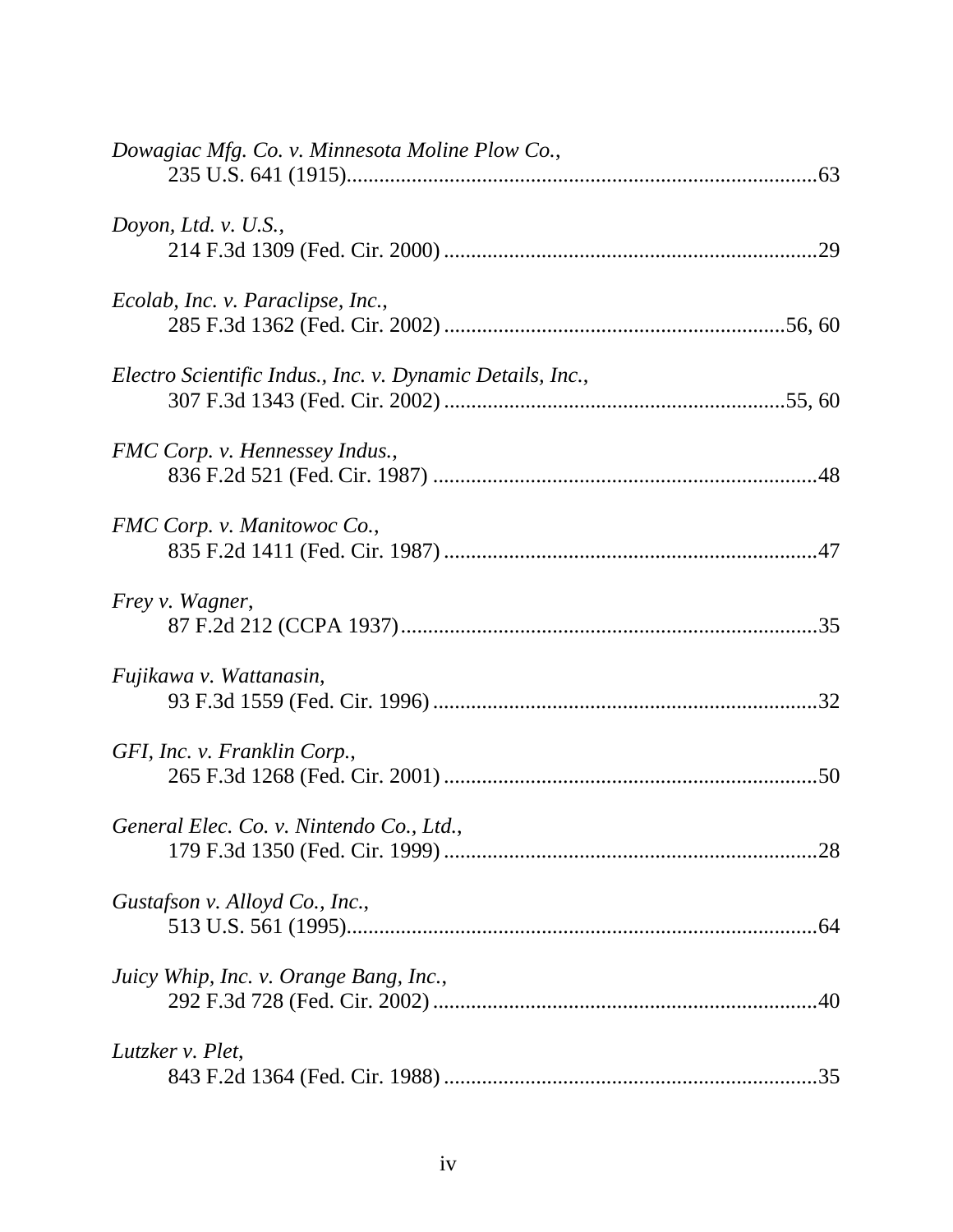| Mahurkar v. C.R. Bard, Inc.,                             |
|----------------------------------------------------------|
| Moba, B.V. v. Diamond Automation, Inc.,                  |
| Monsanto Co. v. Mycogen Plant Science, Inc.,             |
| Netscape Communications Corp. v. Konrad,                 |
| New Railhead Mfg., L.L.C. v. Vermeer Mfg. Co.,<br>.34    |
| Northern Telecom Ltd. v. Samsung Electronics Co.,        |
| Railroad Dynamics, Inc. v. A. Stucki Co.,                |
| Renishaw PLC v. Marposs Societá per Azioni,              |
| SIBIA Neurosciences, Inc. v. Cadus Pharmaceutical Corp., |
| Schering Corp. v. Geneva Pharms. Corp.,                  |
| Scott v. Finney,                                         |
| Smithkline Beecham Corp. v. Apotex Corp.,                |
| Sulzer Textil A.G. v. Picanol N.V.,                      |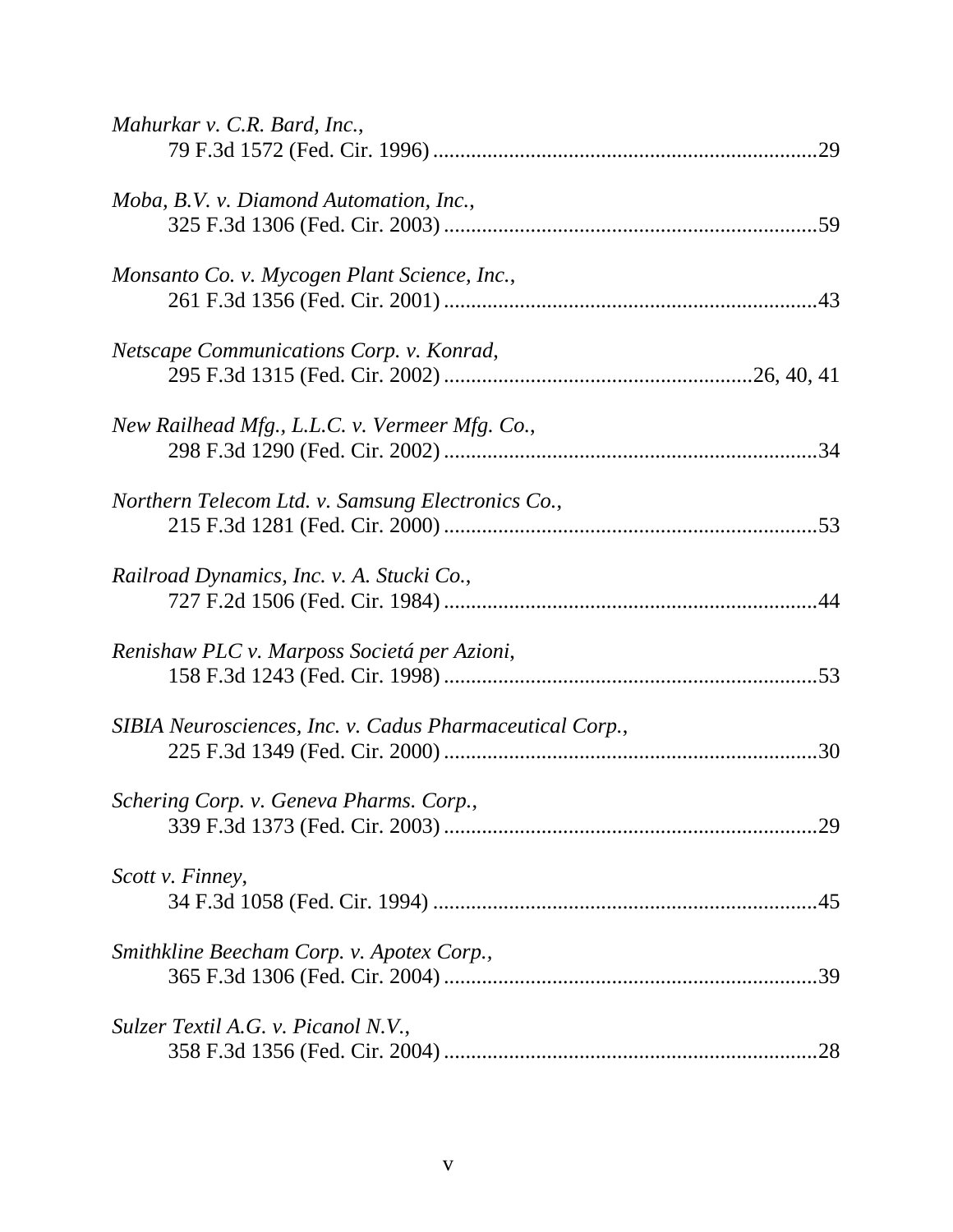| Taskett v. Dentlinger,                                        |
|---------------------------------------------------------------|
|                                                               |
| Texas Digital Sys., Inc. v. Telegenix, Inc.,                  |
| Tone Bros., Inc. v. Sysco Corp.,                              |
| Union Carbide Chems. & Plastics Tech. Corp. v. Shell Oil Co., |
| Young v. Dworkin,                                             |
| <b>STATUTES AND RULES</b>                                     |
|                                                               |
|                                                               |
|                                                               |
|                                                               |
|                                                               |
|                                                               |
|                                                               |
|                                                               |
|                                                               |
|                                                               |
|                                                               |
|                                                               |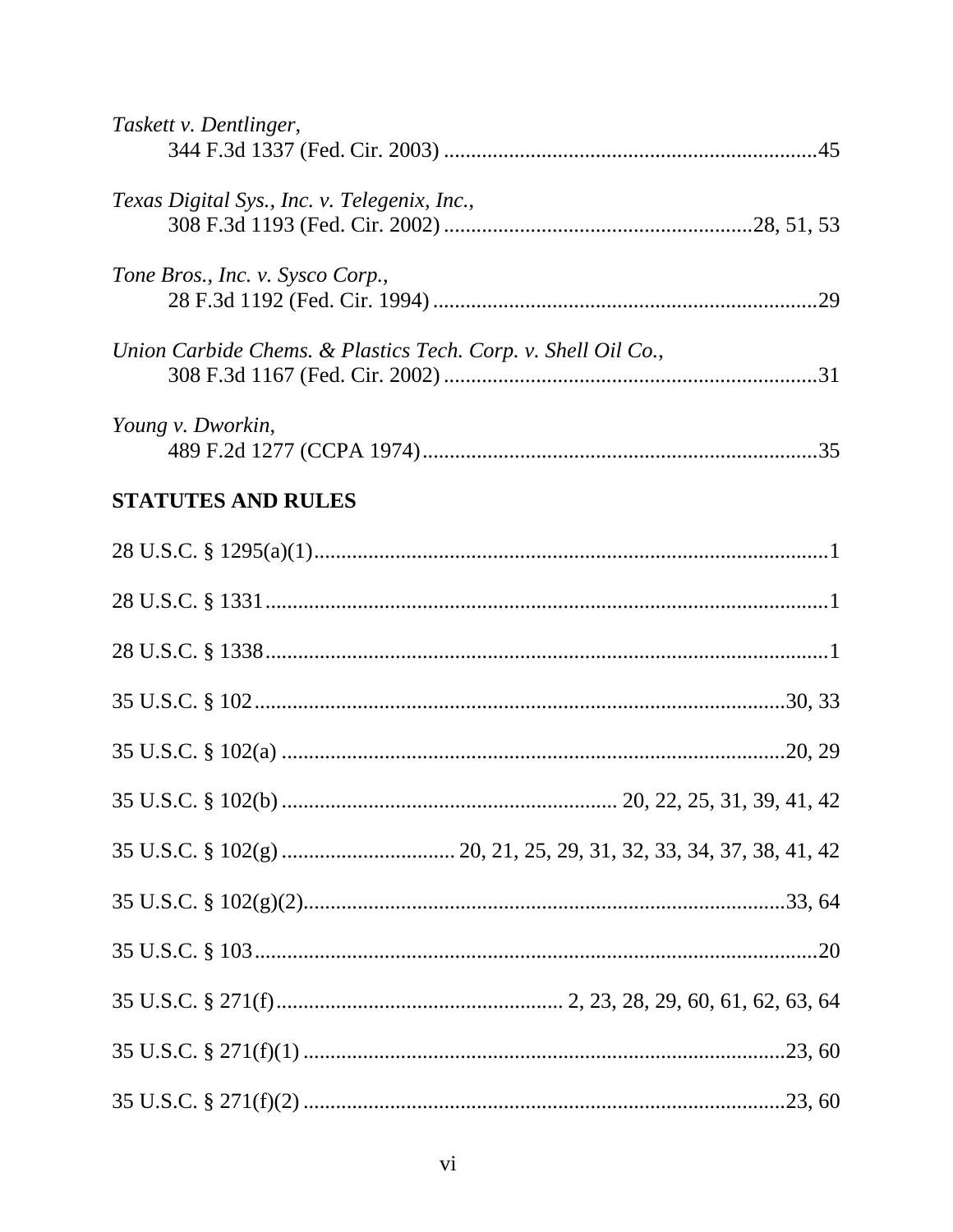# **OTHER AUTHORITIES**

| 130 Cong. Rec. H 10525 (Oct. 1, 1984), 98th Cong., 2d Sess., |  |
|--------------------------------------------------------------|--|
|                                                              |  |
|                                                              |  |
|                                                              |  |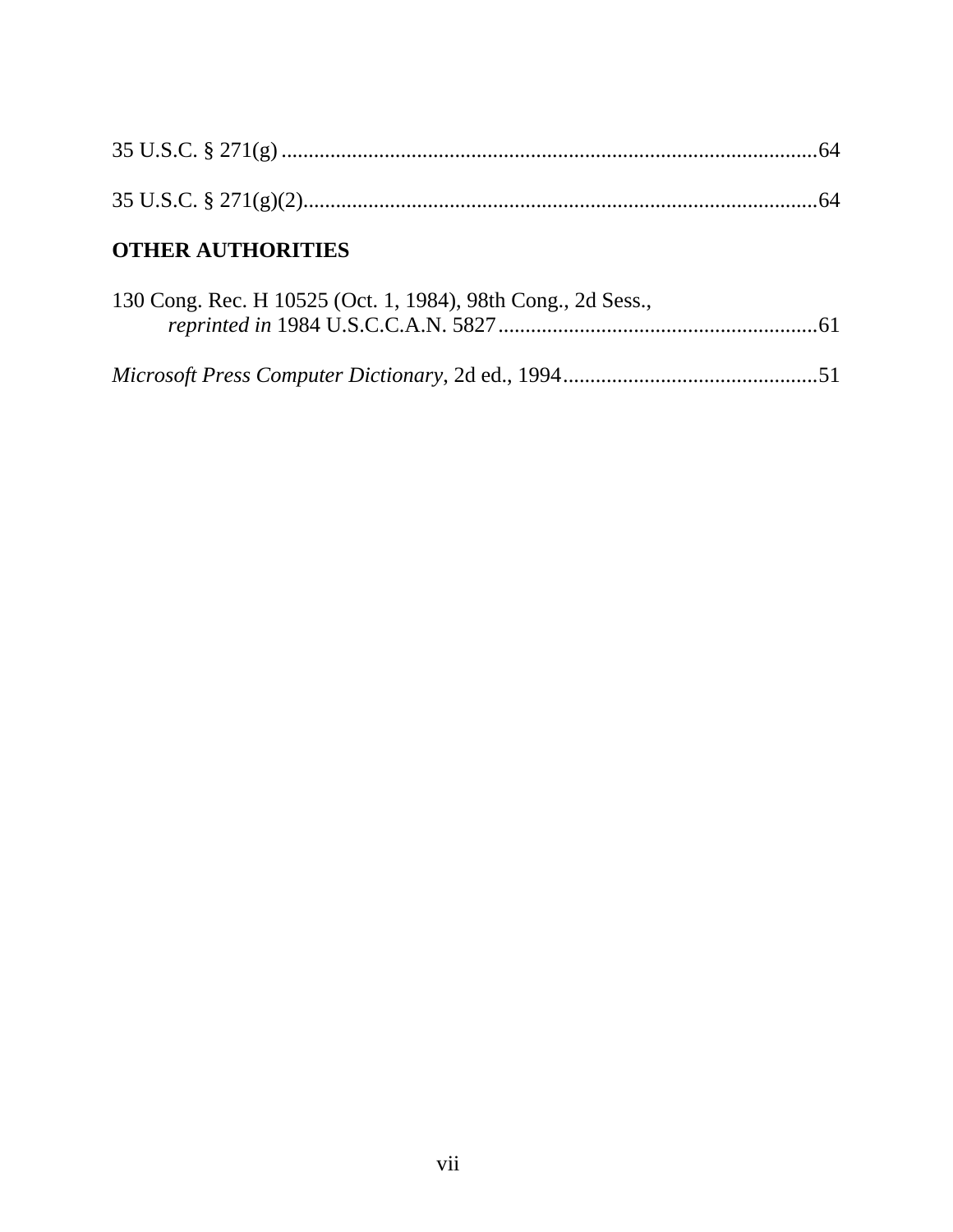#### **STATEMENT OF RELATED CASES**

No appeal in or from the same civil action was previously before this Court or any other appellate court. There is no case in this or any other court known to directly affect or be directly affected by this Court's decision in this appeal.

A Director-ordered reexamination proceeding is presently pending in the Patent and Trademark Office in which the patentability of the asserted claims of U.S. Patent No. 5,838,906 over the prior art is at issue. 10/30/03 Director Initiated Order for Reexamination, Control No. 90/006,831 (A2525-37). In a first Office Action in that proceeding, the Examiner found all of the claims unpatentable under section 103. 2/25/04 Office Action in *Ex Parte* Reexamination, Control No. 90/006,831. A final determination in that proceeding that the asserted claims are not patentable would moot the infringement claims asserted in this action.

In addition, three other cases pending in this Court, *AT&T Corp. v. Microsoft Corp.*, Appeal No. 04-1285, *Pellegrini v. Analog Devices*, Appeal No. 04-1054, and *NTP, Inc. v. Research In Motion Ltd.*, Appeal No. 03-1615, involve the interpretation and application of 35 U.S.C. § 271(f), an issue presented in this appeal.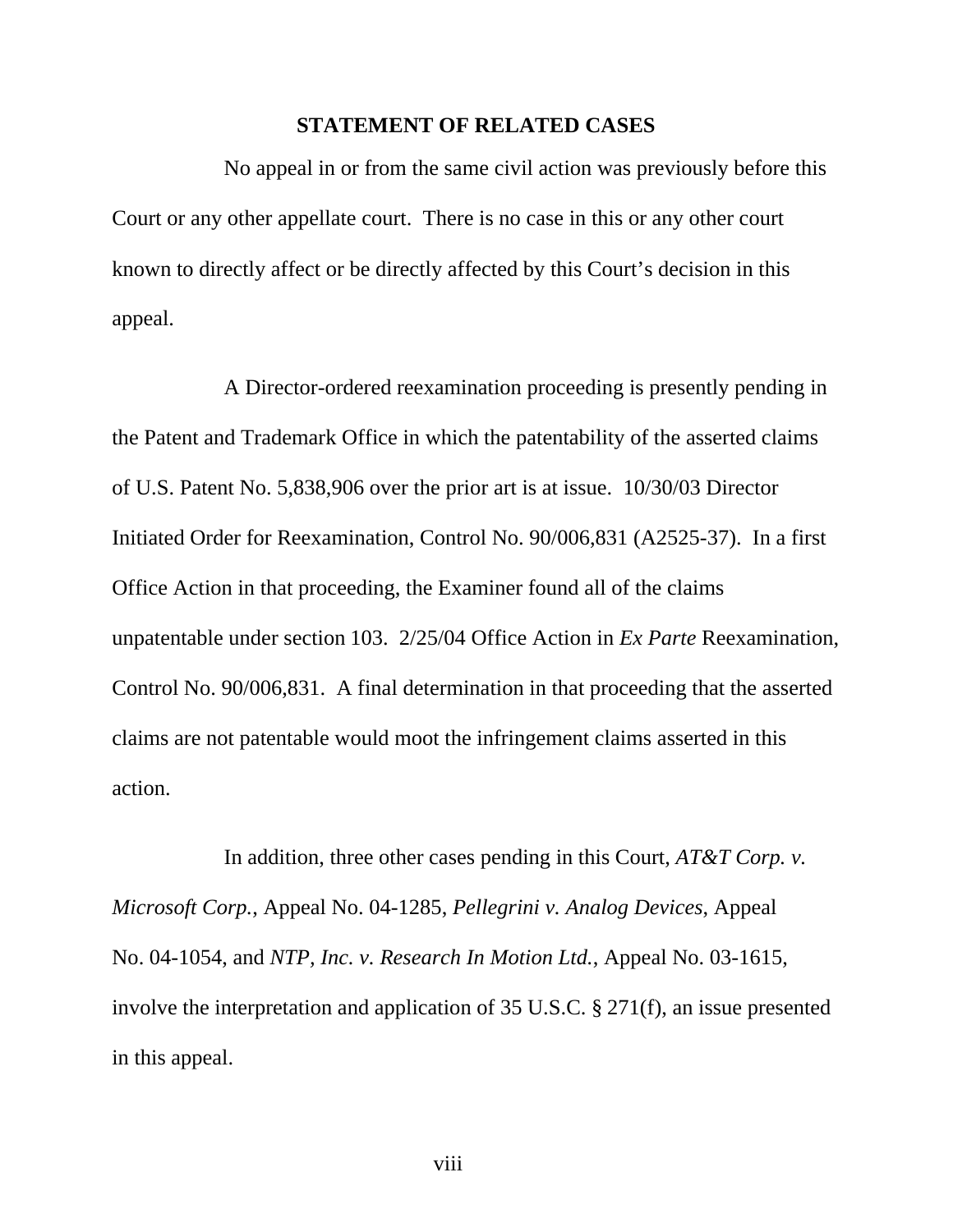## **JURISDICTIONAL STATEMENT**

The district court had jurisdiction under 28 U.S.C. §§ 1331 & 1338.

The court entered final judgment on January 15, 2004. Microsoft filed its notice of

appeal on February 12, 2004. This Court has jurisdiction under 28 U.S.C.

 $$ 1295(a)(1).$ 

## **QUESTIONS PRESENTED**

- 1. With respect to Microsoft's invalidity defenses:
	- a. Whether the inventor of the prior art ViolaWWW browser ("Viola") "abandoned" his invention as a matter of law by continuing to refine the code that evidenced that invention?
	- b. Whether demonstrating to members of the Web community the Viola browser, which met all limitations of the '906 claims, could be an invalidating public use?
	- c. Whether Microsoft presented sufficient evidence to submit its Viola-based anticipation and obviousness defenses to the jury?
- 2. Whether a new trial should be granted on inequitable conduct

based on the inventors' knowledge of and intentional failure to disclose the Viola prior art to the PTO?

3. With respect to claim construction: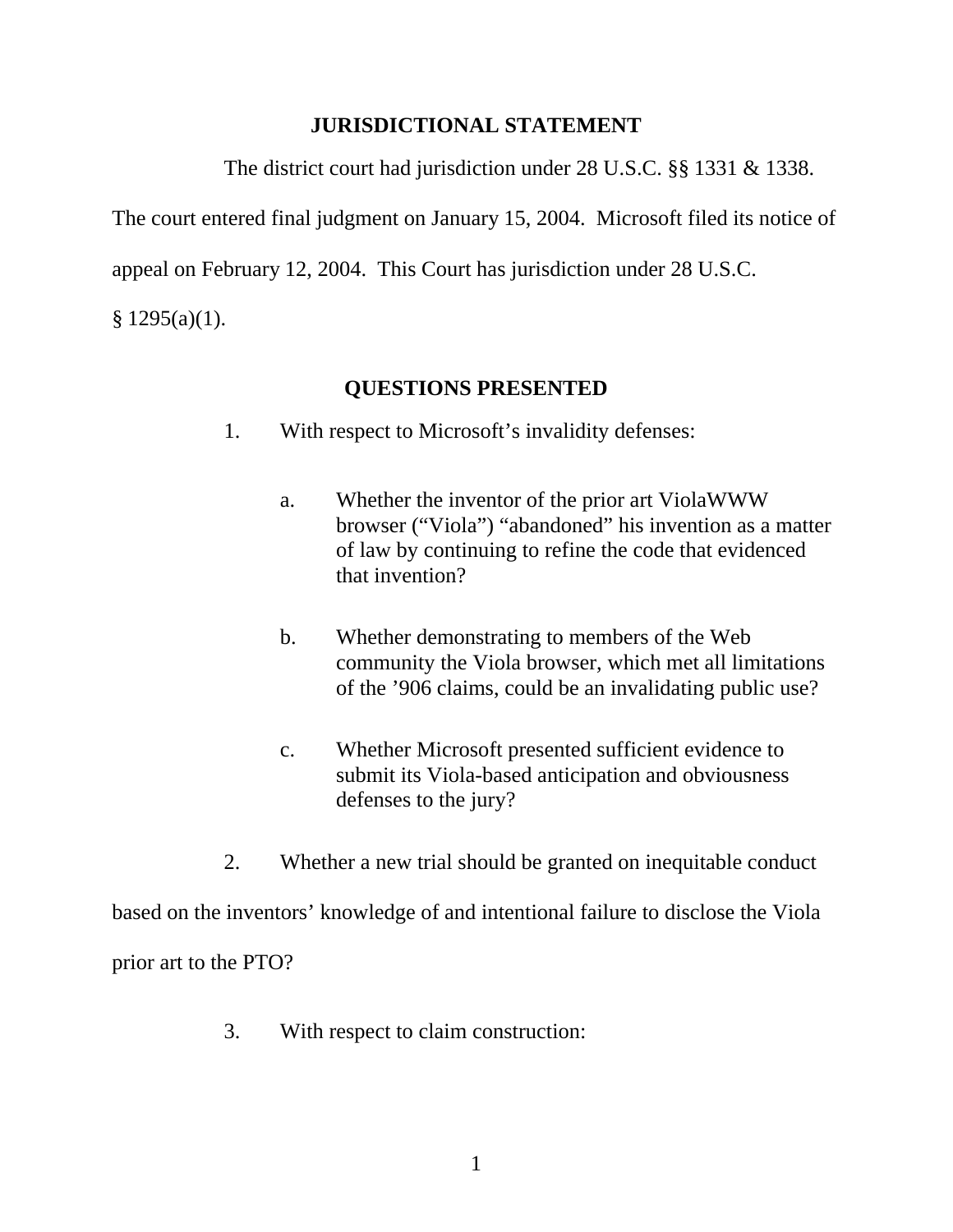- a. Whether the district court erred by construing the claim limitation "executable application," contrary to its ordinary meaning, the specification, and the prosecution history, to encompass applications that are not themselves executable?
- b. Whether the district court's instruction erroneously permitted the jury to find infringement even if the operating system identifies and locates the executable application, just as in the prior art distinguished during prosecution and despite the claim language requiring the "browser" to perform those functions?

4. Whether Microsoft supplies "components" for "combination"

abroad under 35 U.S.C. § 271(f) by sending "golden master" disks containing the Windows code to foreign Original Equipment Manufacturers, when the "golden master" never becomes a physical part of any foreign-made product?

### **STATEMENT OF THE CASE**

This suit was filed on February 2, 1999, accusing Microsoft of infringing Claims 1 and 6 of U.S. Patent No. 5,838,906 ("the '906 patent"). The '906 patent claims computer software products and methods of using computers by which users may interact with objects, such as pictures, embedded in Web pages. Plaintiffs alleged that certain features of Microsoft's Internet Explorer incorporate the claimed invention. Microsoft denied infringement and asserted that the claims are invalid and unenforceable.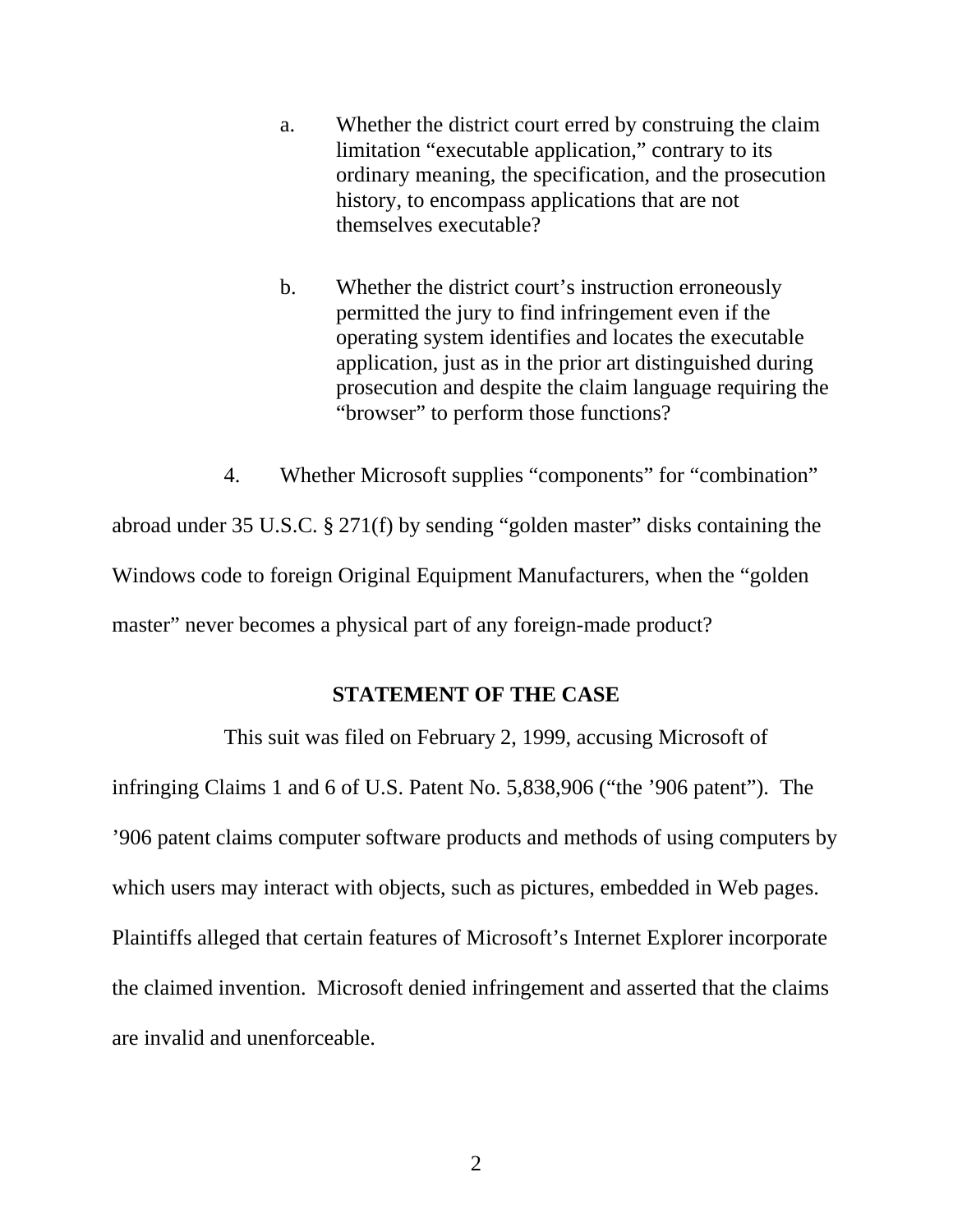Plaintiffs' infringement claims were tried to a jury, but the jury was not permitted to consider Microsoft's prior art defenses. On August 11, 2003, the jury found that Microsoft's accused products infringe the asserted claims and awarded royalty damages of \$1.47 for each of the 354,124,000 units of Windows with Internet Explorer made and sold worldwide between the patent's issuance on November 17, 1998, and September 30, 2001, an award of \$520,562,280. (A47- 49.) In a separate bench trial, the district court rejected Microsoft's inequitable conduct defense. (A26-42.)

Microsoft filed motions for JMOL and new trial, which the district court denied on January 14, 2004. (A7-25.) The court awarded \$45.3 million in prejudgment interest, increasing the award to more than \$565 million, and granted plaintiffs' motion for an injunction, which was stayed pending appeal. (*Id*.) Final judgment was entered on January 15, 2004. (A1.) Microsoft timely appealed.

#### **STATEMENT OF FACTS**

#### **A. The '906 Patent**

The '906 patent issued November 17, 1998, from an application filed on October 17, 1994. (A150001.) Only independent Claims 1 and 6 are at issue.

According to plaintiffs, the '906 invention changed the Internet by taking "the Web browser from being able to look at just static Web pages like the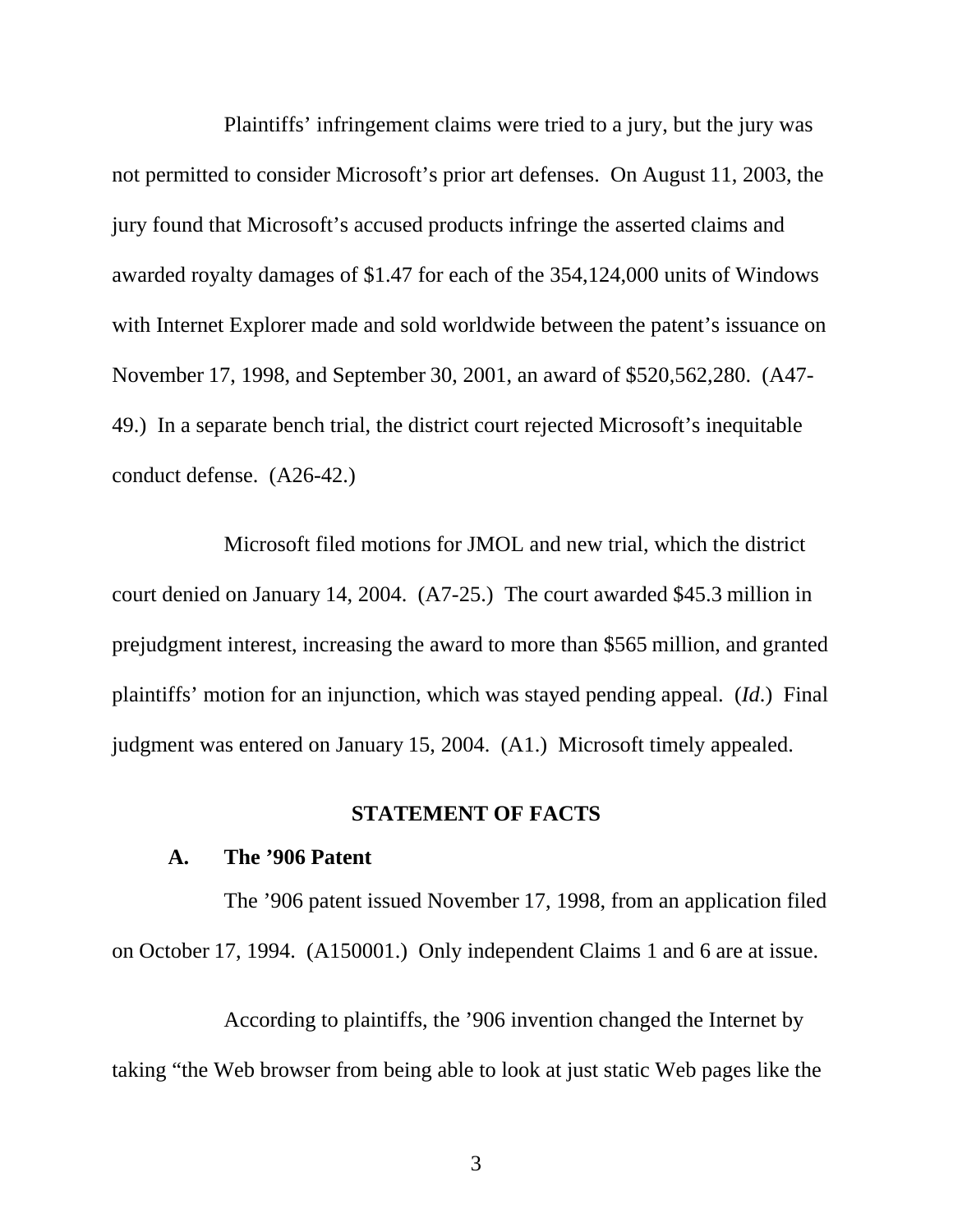pages in a book to a fully interactive environment on which you can do financial computations, look at news clips, or play games across the Internet." (A100485.) Claim 1 claims a method of using a computer program product — a browser application — in a network environment to interact with "objects" embedded in hypermedia documents, such as Web pages. (A150019-20, col. 16, ln. 62 to col. 17, ln. 28.) According to plaintiffs, the '906 patent's innovation was their browser's ability to use "type information" associated with an object (such as a picture) to identify and locate an "executable application" external to a Web page, which executable application is then automatically launched on a user's computer to display the object and enable the user to interact with it. (A159.) Claim 6 is substantially identical to Claim 1, but claims a "computer program product." (A150020, col. 17, ln. 58 to col. 18, ln. 30.)

#### **B. Interactivity In The Early 1990s**

Despite claiming this technological breakthrough, one of the inventors, David Martin, conceded that by September 1993, when the inventors supposedly conceived their invention, "the idea of having [a] browser use type information to identify and locate [and launch] an executable application" was known in the art, specifically the Mosaic browser prior art. (A100765; A100781; A101199; A100157-58.) Further, there was already another browser — Viola that taught all the limitations of the '906 claims.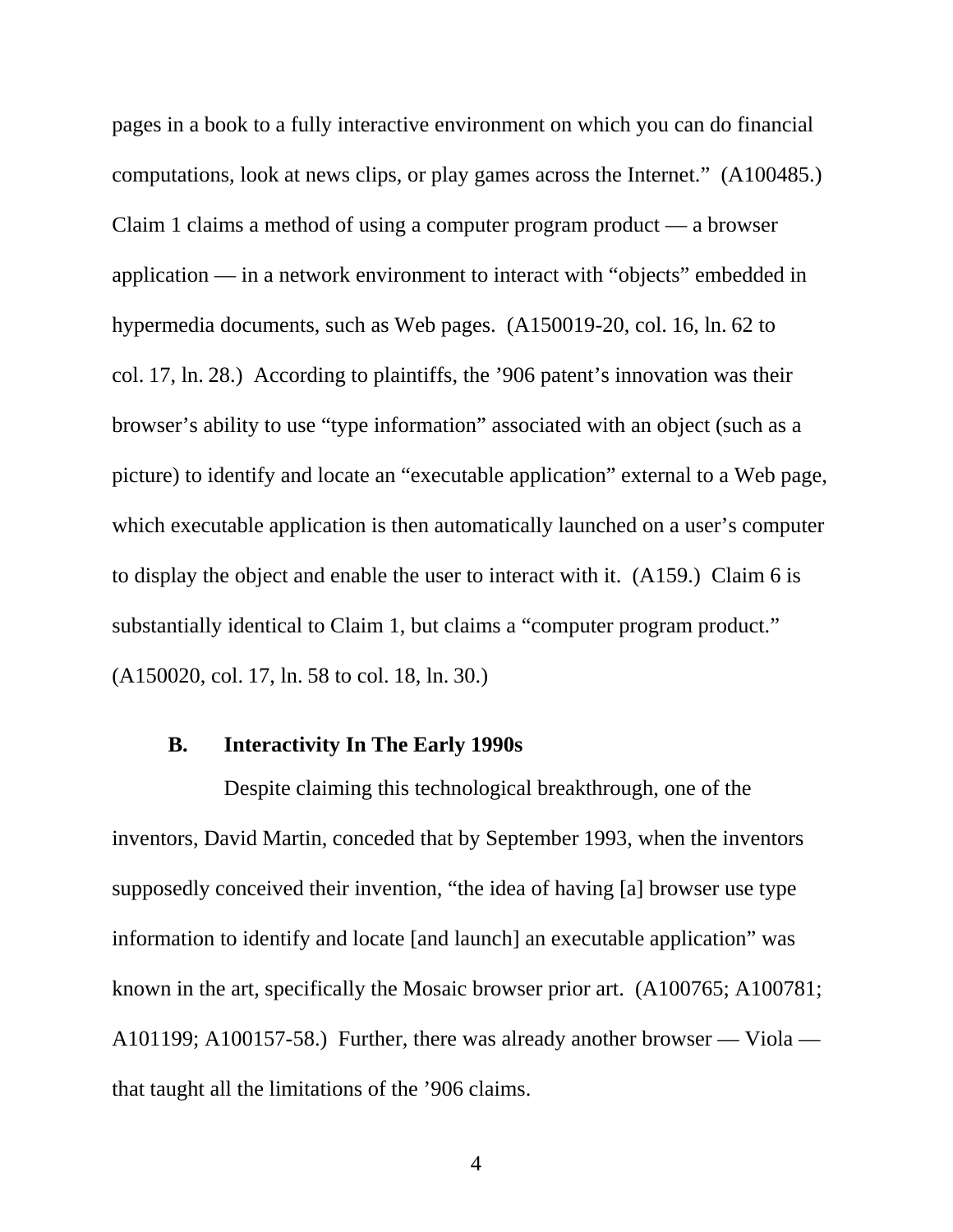*Viola*: Pei-Yuan Wei belonged to that dedicated group of individuals who helped to develop the World Wide Web. That group collaborated openly in the early 1990s, while the Web was in its nascent stages, to develop technology to make the Web more useful. (A101201.)

Shortly after first being exposed to the Web, Wei developed his Viola Web browser. (A170000-02.) Wei quickly set out to improve his browser so that it could handle interactive content built into Web pages. (A101155; A170003.) Conventional browsers already supported a basic level of interactivity, *e.g.*, Web forms that permitted users to input information. (A101286-87.) Wei sought more, a level of interactivity that would enable a browser automatically to display objects, such as pictures, within a Web page and allow the user to rotate, move, and otherwise interact with them.

By the end of 1992 — well before the '906 inventors supposedly conceived their invention — Wei had improved his Viola browser to permit such interactive display. (A101155-56; A101197; A170005-06.) This browser operated just as the '906 patent describes: by "parsing" (reading textual source code) a "tag" (a coded indicator) in a hypermedia document (the text form of a Web page) which specifies the location of an object external to the hypermedia document,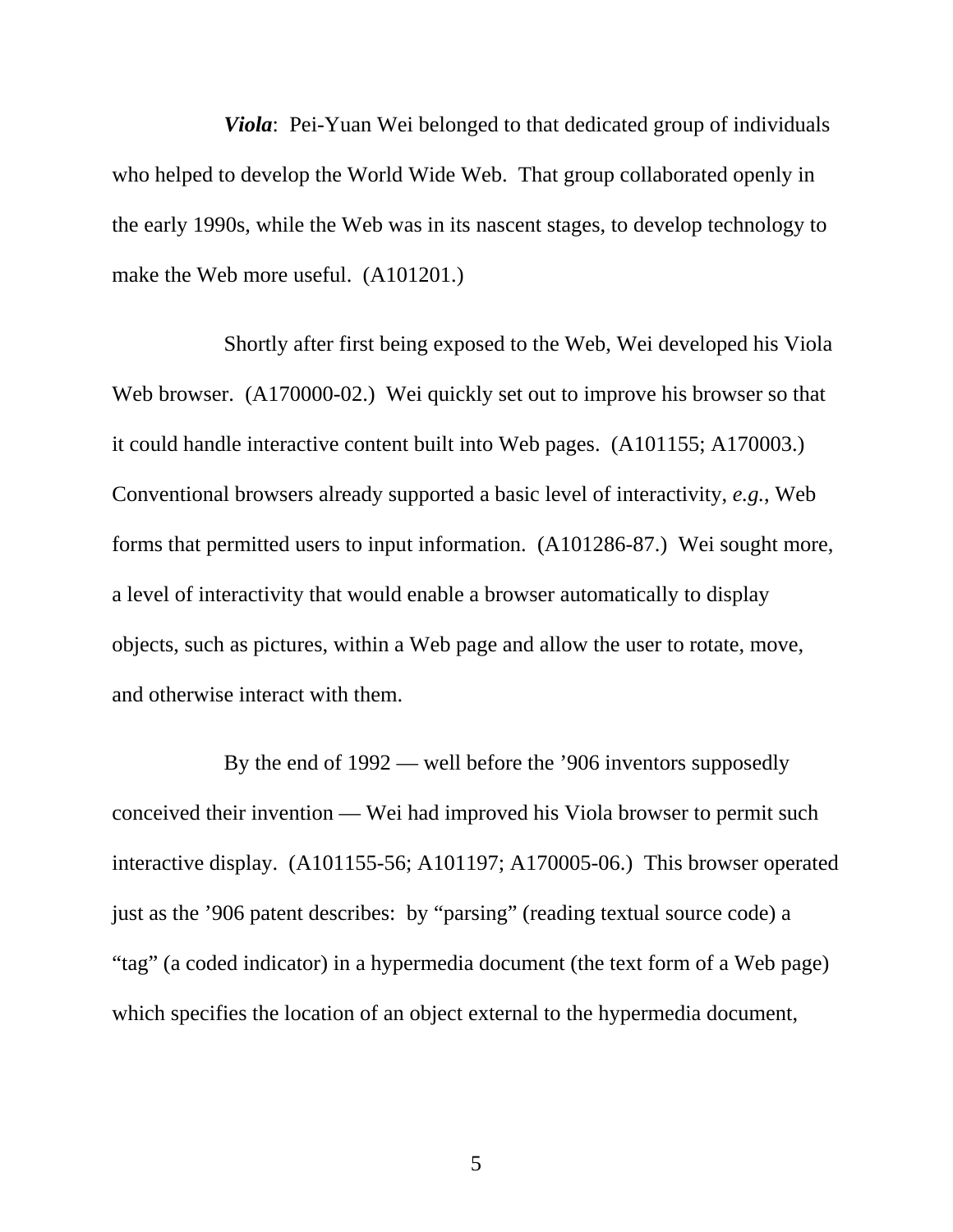utilizing "type information" to "identify and locate" an "executable application,"<sup>1</sup> then automatically launching the executable application to display the object and allow interaction with it. (A101198.) For example, if the tag called for a picture, an executable application would be launched to draw the picture. (A101198.)

On May 7, 1993, still several months before the alleged conception of the '906 invention, and more than a year before the filing date, Wei demonstrated, without any confidentiality restrictions, a complete working version of his Viola browser to other members of the Web community, specifically engineers from Sun Microsystems ("Sun"), and explained how it worked. (*See* A101162-63; A101176; A170007.) The source code of the version of Viola used in that demonstration (DX34) was preserved and is the oldest surviving version of Viola that includes the capabilities of the '906 patent. (A101156-57; A170022.) Wei continued to refine his browser in an effort to improve it, but at no time did he remove the relevant functionality: the ability to parse a tag in a Web page that specifies the location of an object, and to identify and locate an application that will automatically display the object and allow interaction with it. (A101173-74; A101183-84.)

 $\overline{a}$ 

<sup>&</sup>lt;sup>1</sup> The quoted terms refer to information associated with the "object" that computer software can use to determine what other computer program will display the object.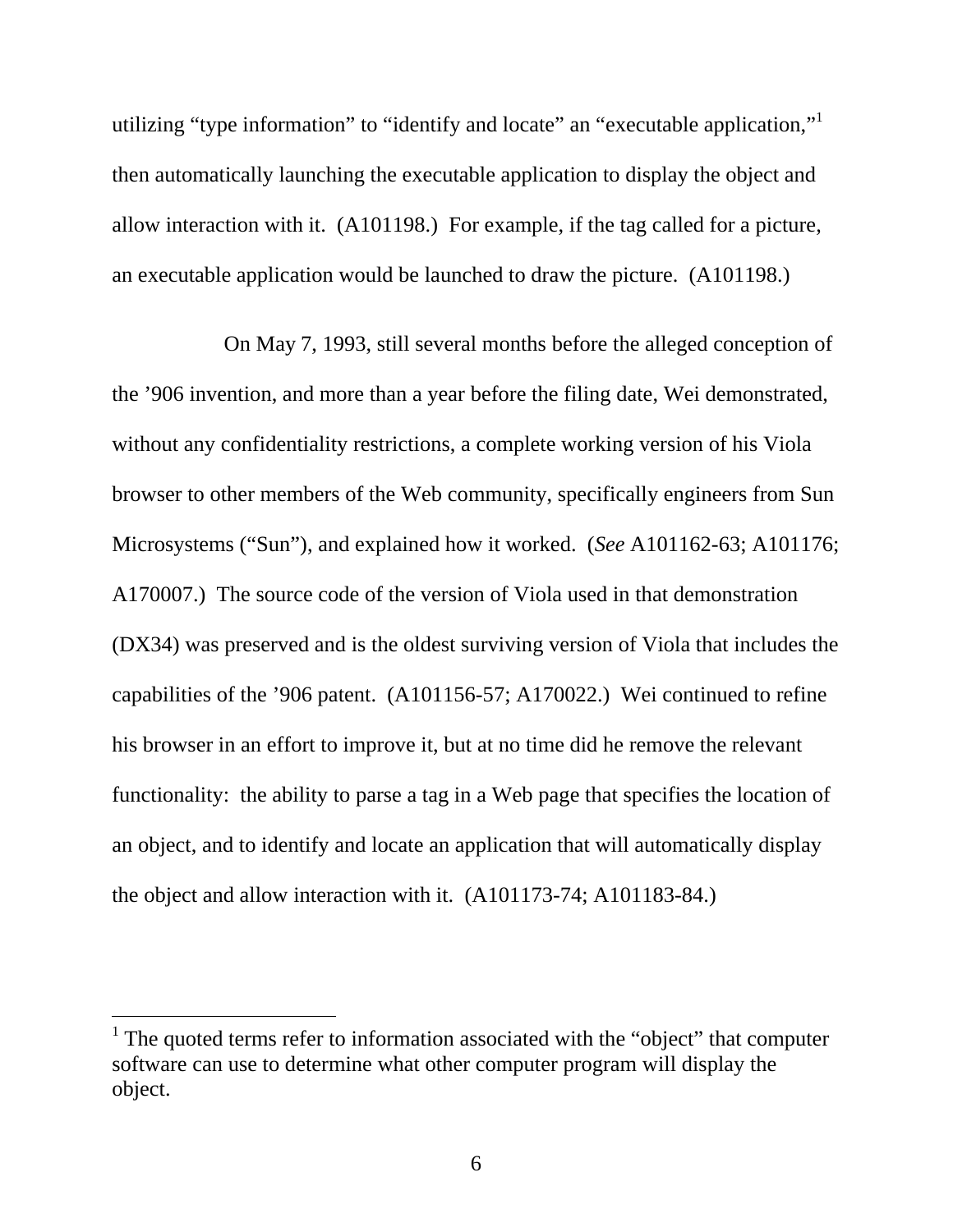In response to Sun's request, Wei provided the Viola source code to Sun on May 31, 1993 (again, without any confidentiality restrictions), by posting the code on a publicly-accessible Internet site and notifying a Sun engineer, James Kempf, that the code was available for downloading.<sup>2</sup> (A101198; A101202; see *also* A170024.) Wei had tried to improve this version of the Viola code (DX37) in some respects over the earlier version (DX34), an effort that inadvertently introduced certain bugs. (A101198-99; A101204.) Despite these bugs (which were easily fixed (*see* A101283-84)), Microsoft presented testimony that the May 31 version of Viola, like the May 7 version, taught all limitations of the '906 claims. (A101198-99; A101274-79.)

Wei shared his innovation with others before the '906 inventors claim to have conceived their invention by, for example, communicating with various people in the Web community about his browser. (*See, e.g.,* A170003-06; A170037-43; A170046-77.) And he demonstrated his invention at the World Wide Web Wizards Conference, again without confidentiality restrictions, in July 1993. (A101213-14.)

-

<sup>2</sup> Kempf downloaded the Viola code, and Sun attempted to use it. (*See* A170025- 33.)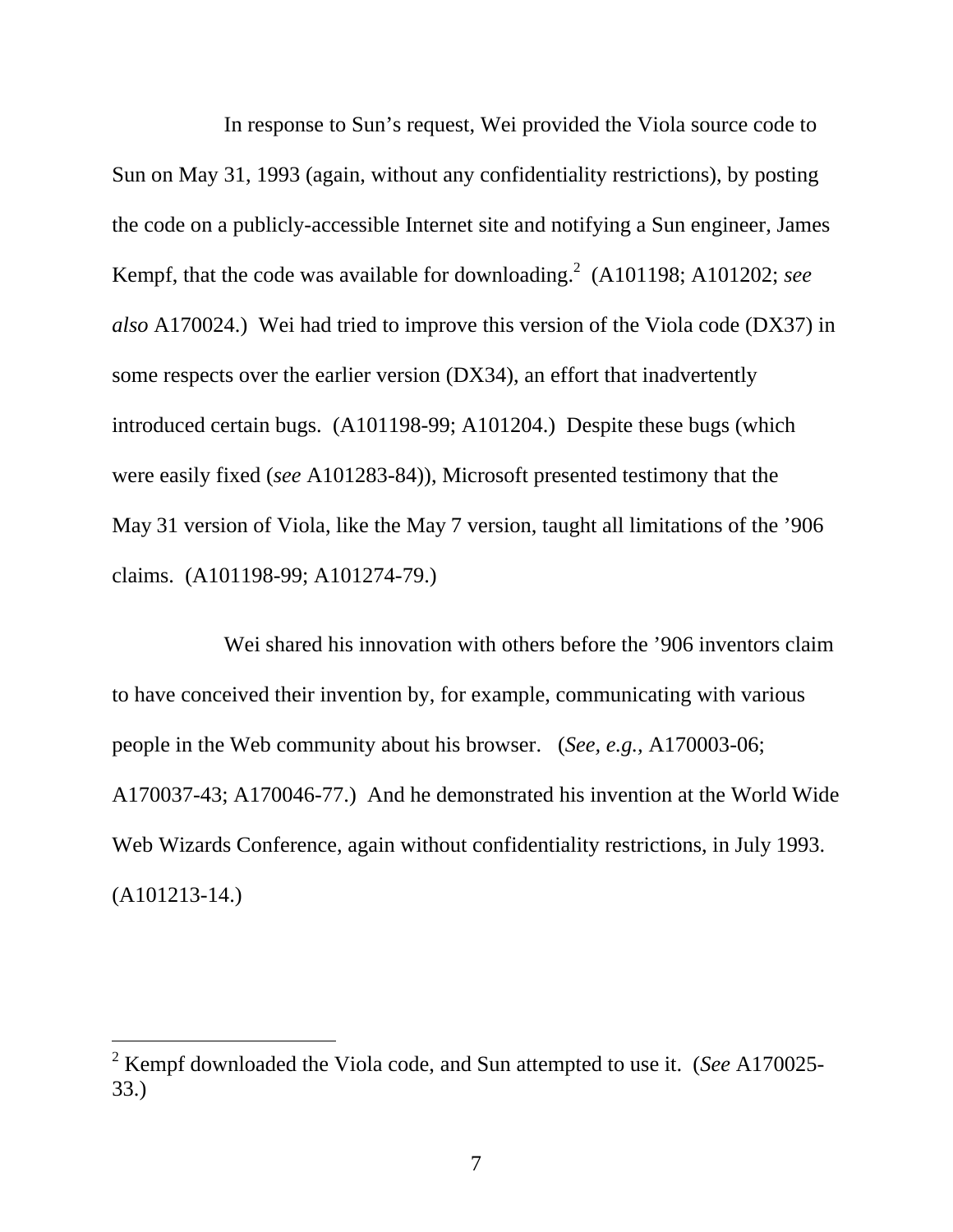Wei continued to refine his invention after the '906 inventors' alleged conception date, inviting and responding to suggestions from those with whom he had shared his browser, and responding to changes in the protocols and standards that were evolving for the Web. He released an alpha version of the Viola code to interested members of the public for free and unrestricted use in October 1993.<sup>3</sup> (A101200-01; A170034-36.) He released a beta version in February 1994, again for free and unrestricted use.<sup>4</sup> (A101167-68.) Wei continued to work on Viola until 1996. (A101162.)

*Mosaic*: The Mosaic Web browser was developed by a team led by Marc Andreessen, later a Netscape founder. (A100721.) With Mosaic, users could go from one Website to another by clicking on links in Web pages. (A100721.) In addition, Mosaic — by launching "helper applications" — was able to display objects, including pictures, and to permit users to interact with them. (A100674; A100721.) Helper applications are standalone applications that allow a user to view and interact with embedded data in a separate window, rather than in the

-

 $3$  An "alpha release" is a version for specialists to test to provide feedback to the software's author. (A101200.)

 $4\,$  A "beta release" occurs after the development stage and allows general users to try new software. (A101167.)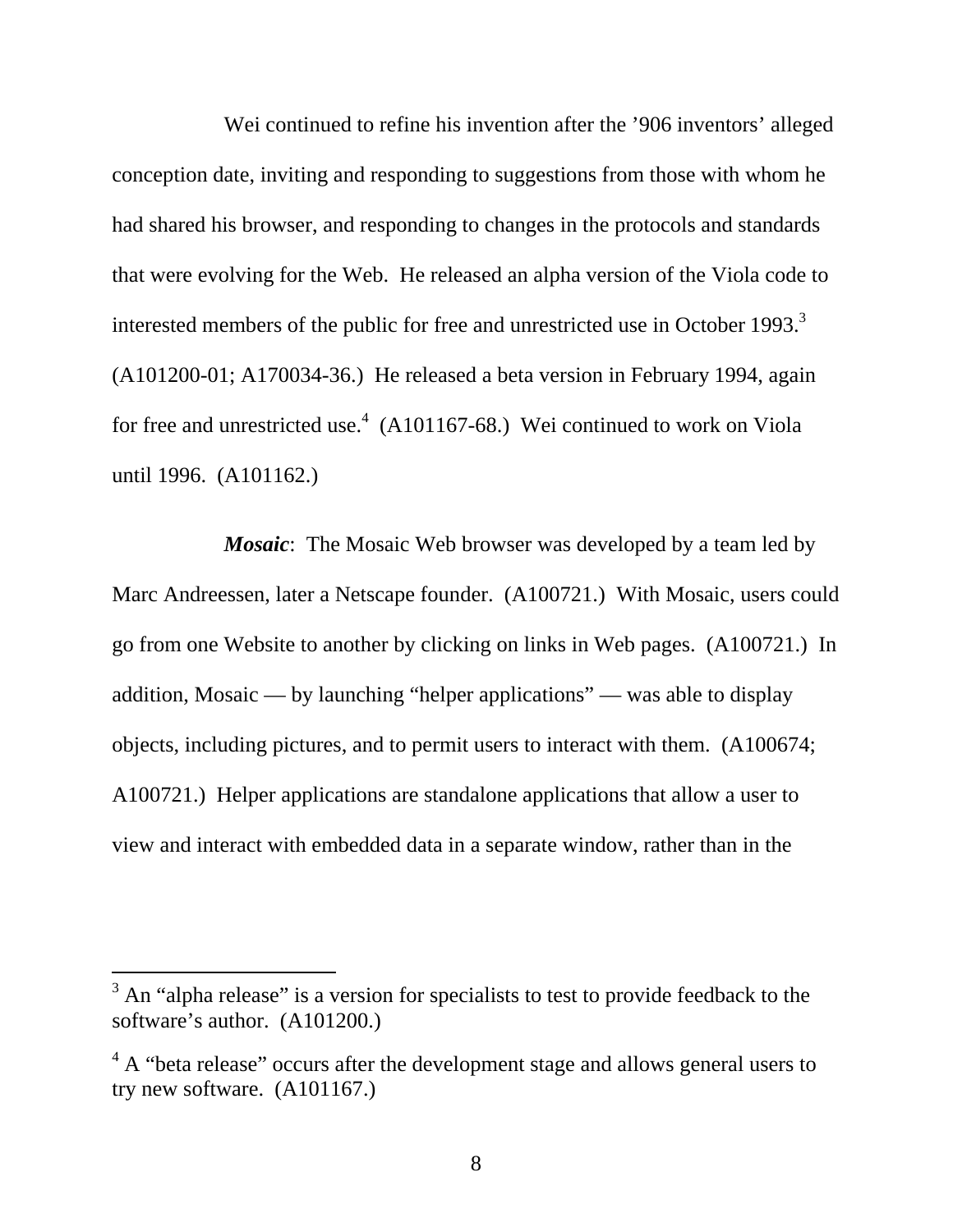browser window itself as in Viola and the '906 patent. (A100158-59.) As '906 patent co-inventor Martin admitted, Mosaic used type information in this process. (A100765.) Mosaic's code was freely available for noncommercial use before the claimed '906 conception date. (A100722.)

#### **C. Development Of The '906 Patent**

### **1. Events Leading To The Patent**

The '906 patent names three inventors: Michael Doyle, Cheong Ang, and David Martin. According to Doyle and Martin, a "definite and permanent idea" of the '906 invention was formed by September 7, 1993. (A100750; A100627; *see also* A100717-18.) The inventors used the publicly-available Mosaic code as the foundation for their browser, adding just 305 lines to Mosaic's more-than-100,000 lines of code. (A100720; A100722-23.)

The inventors testified that, by late November 1993, they had created a working prototype (A100752) and had demonstrated it to outsiders (A100636- 38). They testified that further demonstrations followed, in December 1993 (A100638) and January 1994 (A100757). In contrast to Viola, the software code used in these demonstrations does not exist; the earliest existing '906 software code was submitted with the patent application in October 1994. (A100725.)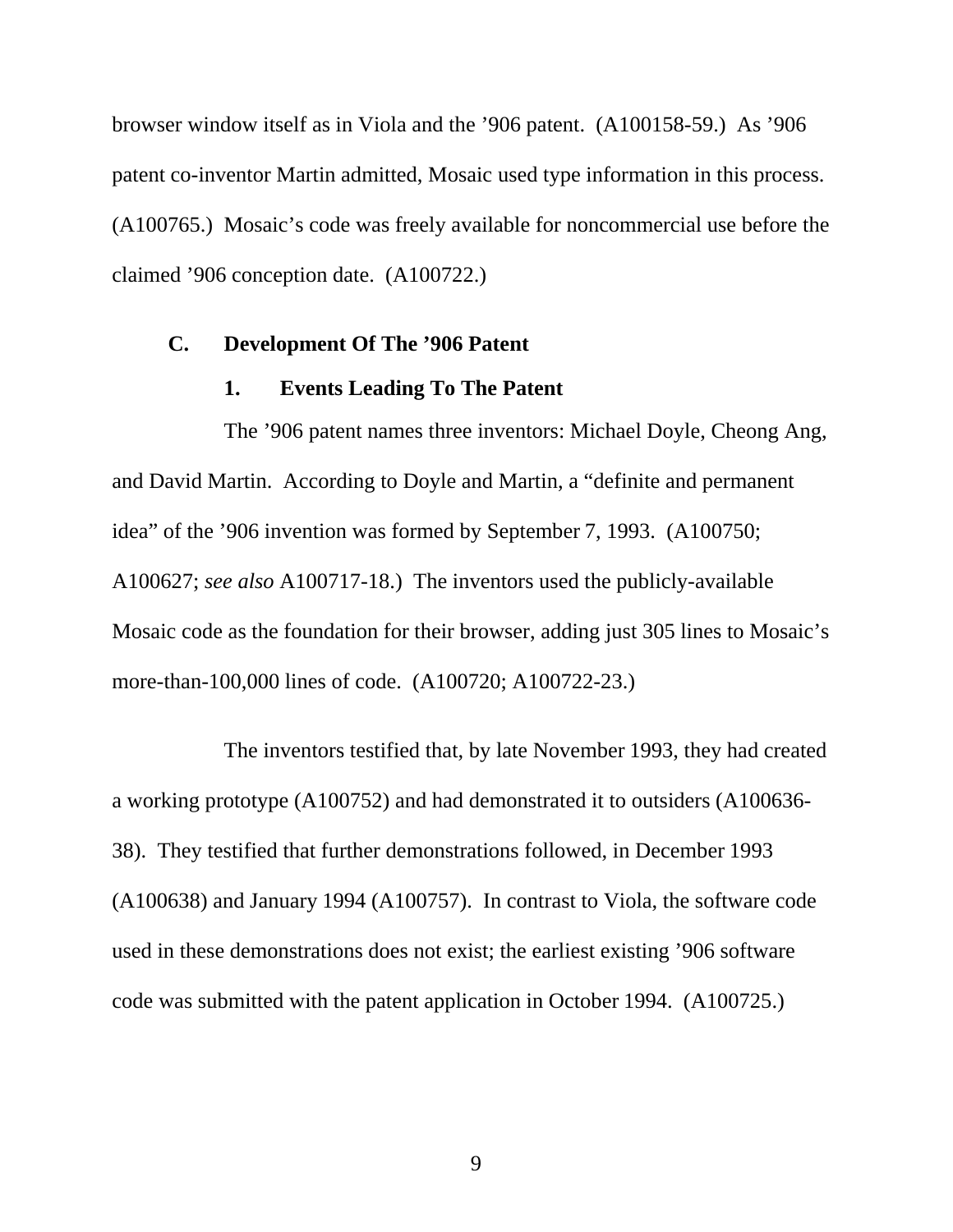Before filing the application, Doyle publicized the supposed invention by posting a press release on an Internet mailing list on August 30, 1994, stating that "[r]esearchers at the U. of California have created software for embedding interactive program objects within hypermedia documents." (A151483 (emphasis omitted).) Wei noticed Doyle's posting, and promptly responded to the mailing list: "I don't think this is the first case of program objects embedded in docs and transported over the WWW. Viola has had this capabilities [sic] for months and months now."  $(A170078.)^5$  Wei also provided a link to a Web page where anyone "interested in learning more about how violaWWW does this embedded objects thing" could get a paper on Viola. (*Id.*) Doyle promptly obtained the paper and was sufficiently concerned by what he saw to respond to Wei that same night  $(A101671-72; A101737-38)$ , asking Wei "[h]ow many months and months" Viola had had the capability. (A170082.) Wei responded that "[d]efinitely by May 8, 1993 we had demonstrated that plotting demo (the very one shown in the viola paper) to visitors from a certain computer manufacturer." (A170082.)

l

 $<sup>5</sup>$  This was not the first time Doyle was directed to Viola. Three months earlier,</sup> David Raggett of Hewlett-Packard directed Doyle to a Website with a link to Viola, and indicated that Viola "provide[d] a level of embedding." (A170044-45; A101617-18.) Doyle immediately forwarded Raggett's email to co-inventor Martin. (A170042; A101620-21.)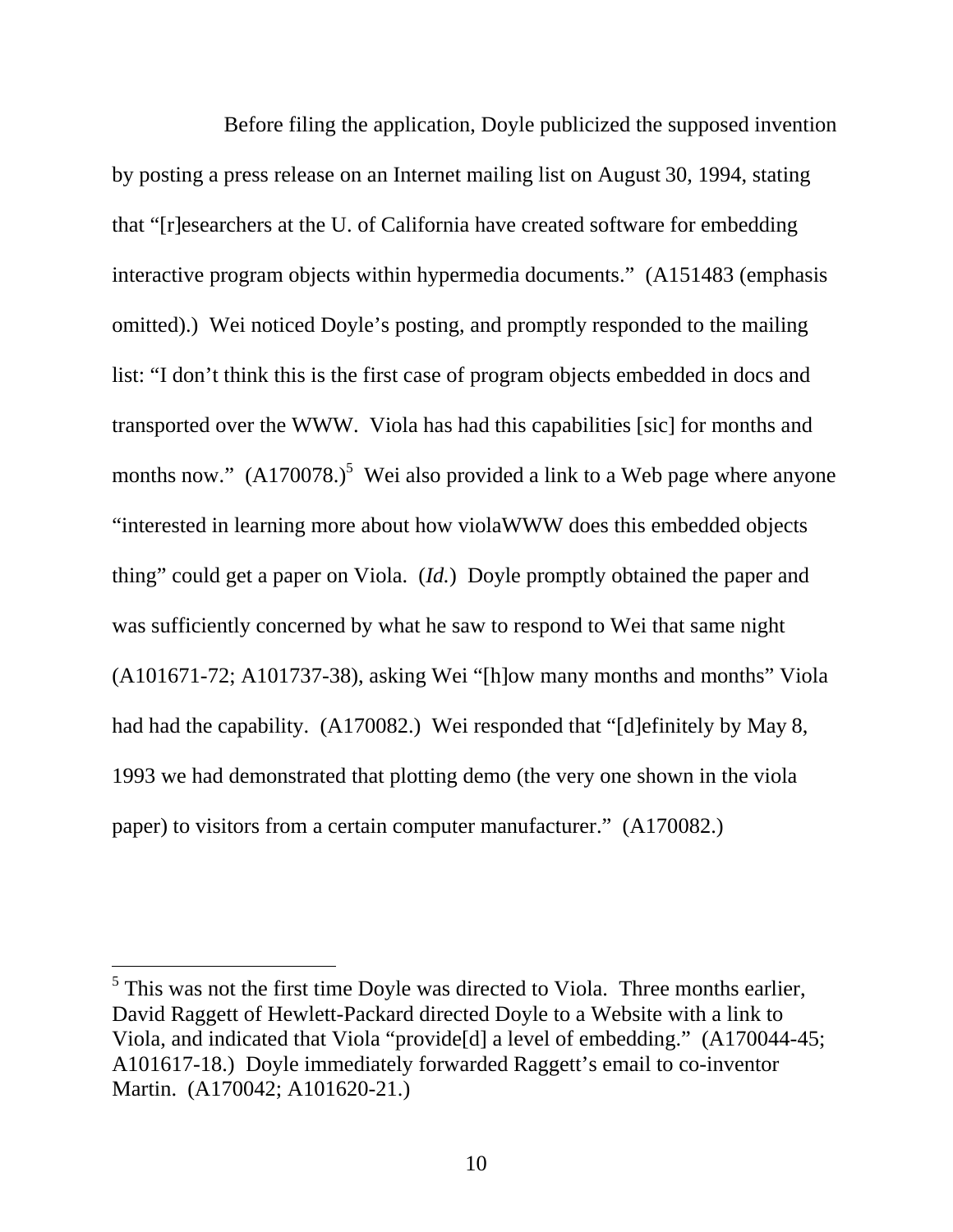On October 17, 1994, six weeks after Doyle's exchange with Wei, the '906 inventors filed their patent application (A150023-64). With it, the inventors submitted the earliest still-existing version of their code. (A100726-28.)

In August 1995 — while the application was pending — Eolas, which Doyle, Martin, and Ang had formed, obtained an exclusive license to the patent. (A100702.) Doyle announced the license on August 21, 1995, by posting a release on the Internet, stating that Eolas had obtained "exclusive rights to a pending patent covering the use of embedded program objects, or 'applets,' within World Wide Web documents." (*See* A1716; *see also* A170086.) Wei, again, quickly responded by email, stating that "'technology which enabled Web documents to contain fully-interactive "inline" program objects' was existing in Viola and was \*released\* to the public, and in full source code form, even back in 1993." (A170086.) Wei also stated that "[a]ctual conceptualization and existence occured [sic] before '93." (*Id.*) Doyle responded by mischaracterizing Wei's prior statements about Viola's capabilities in an effort to get Wei to admit that Viola was not prior art. (A170084-85; A39.) Wei remained firm in his claim of prior invention. (A170084.)

#### **2. '906 Prosecution**

The '906 inventors never disclosed Viola to the PTO. Still, their application encountered numerous obstacles. Many of the features that plaintiffs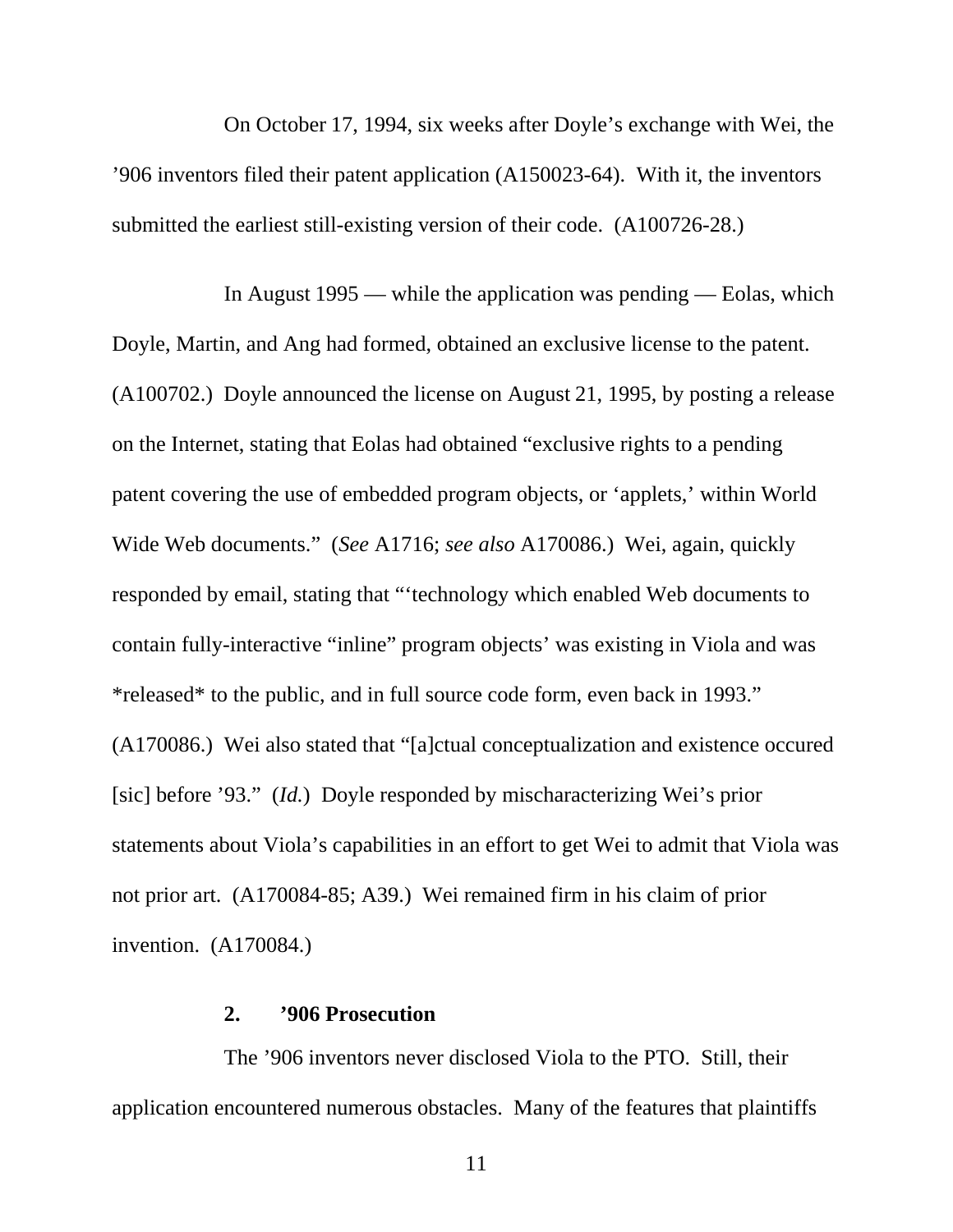now describe as central to the invention — the use of type information, identification and location of an executable application by the browser, automatic invocation of the application — were not in the original 43 claims. (A150054-61.) These limitations emerged over the course of years of rejections, arguments, and amendments in the PTO.

One key rejection determined that the '906 invention was an obvious combination of Mosaic and U.S. Patent No. 5,206,951 ("Khoyi"). (*See* A150313- 16.) Khoyi describes an "Object Linking and Embedding" (OLE)-style system. "OLE" is a Microsoft system that allows a visual object created using one application to be displayed and edited inside the visual context of another application. (A100164-65.) Khoyi teaches an operating system in which functions normally performed by standalone applications can be made into software components<sup>6</sup> that can be reused in many different application programs. (*See* A72.) As Khoyi explains, in the preferred embodiment, the components "are stored in a shared subroutine library [and] are dynamically linked as needed at runtime." (A170476, col. 12, lns. 30-32.) On June 5, 1997, the applicants filed an amendment that included two arguments relevant here.

-

 $6$  Standalone applications (such as Word and Excel) can run independently of another application, whereas components can run only as part of another alreadyrunning application. (A100203-04.)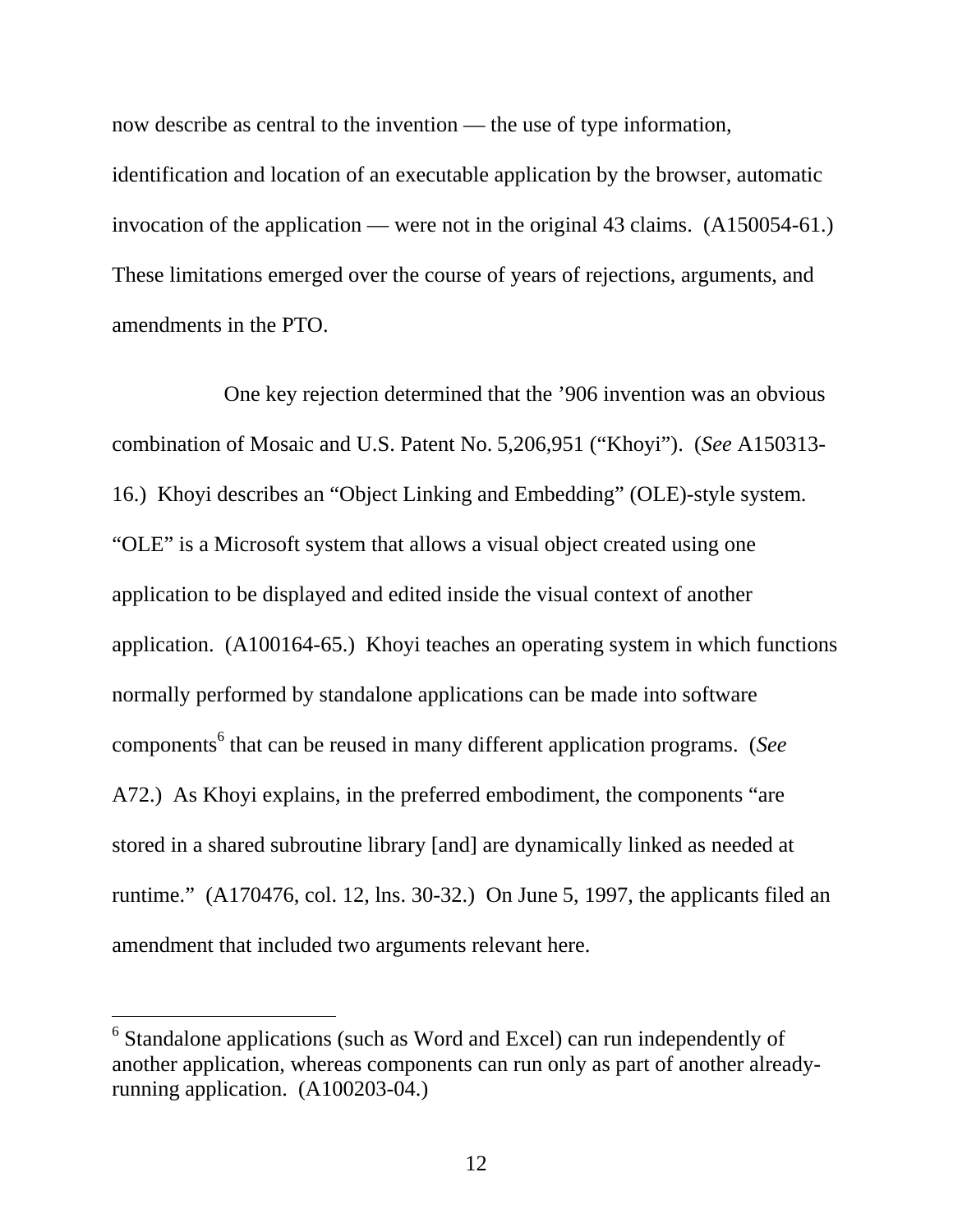First, the applicants argued that Khoyi used the operating system to link applications with objects, whereas the claimed invention relied on the browser, not the operating system, to identify and locate the applications. The applicants asserted that with OLE "[t]he actual linking operations are coordinated by the operating system." (A150342; *see also* A150340 (asserting that Khoyi disclosed "an operating system based on capabilities similar to OLE, as used for example in Windows 95").) The applicants stressed that, in Khoyi, the functions are not performed by the browser, but rather by "*a fully-independent and proprietary operating system*." (A150344.)

Second, the applicants asserted that Khoyi — unlike the '906 invention — used libraries of routines (*i.e.*, components), rather than standalone applications. (A150344.) Specifically, in Khoyi "functions and operations which would normally be performed by the applications programs themselves, are performed by libraries of routines." (*Id.*) The applicants also noted the difficulty of modifying Mosaic to work with Khoyi's components, stating that "Mosaic would have had to be significantly modified in a number of additional complex and nonobvious ways to achieve the combination." (A150345.)

The Examiner withdrew the Khoyi rejection (A150390) but issued a new rejection based on admitted prior art (Mosaic, HTTP, HTML, and the World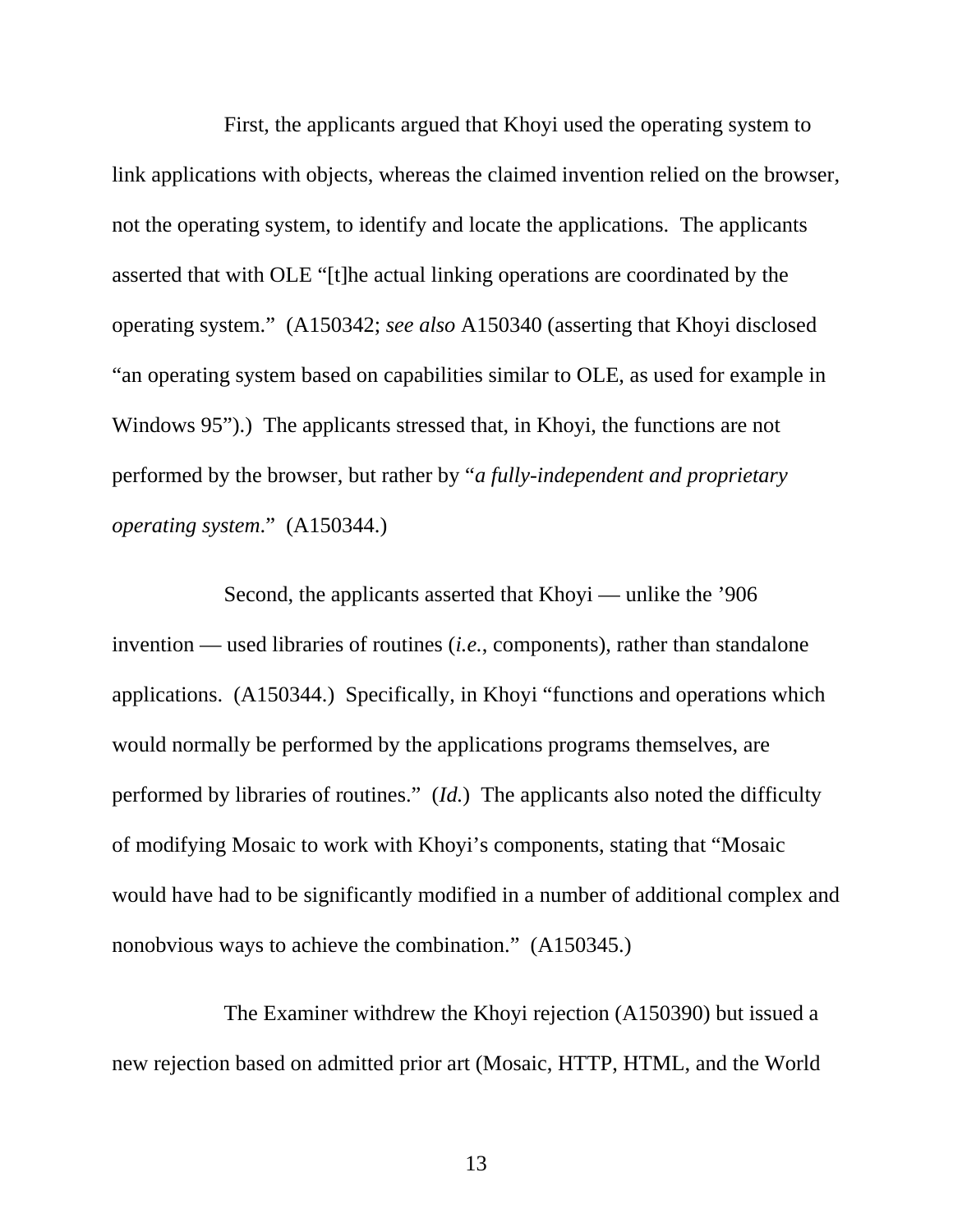Wide Web) and U.S. Patent No. 5,581,686 ("Koppolu"). (A150389-95.) Koppolu, which covers aspects of Microsoft's OLE technology (A100700; A100080), allows a user to interact with embedded or linked data in a window created by a first application, called a container application, even though another application, called a server or containee application, displays the data. (*Id.*) The containee application may be a component, such as an "object handler," implemented as a Dynamically Linked Library ("DLL"). (A100164-65.)<sup>7</sup>

The Examiner concluded that "it would have been obvious to enhance Mosaic by providing such a DLL object handler that would be automatically invoked at document rendering time to provide display and interactive processing of the object within a window in the hypermedia document." (A150905.) In response, the applicants again argued that the prior art relied upon the operating system to identify and locate the executable application:

> The actual linking mechanism [in OLE] between the container document and the containee server application *is coordinated by the operating system's registry database...*. At the time of initial object selection by the user, and prior to server application launching, *OLE references the operating system's global registry database* in order to identify which server application is related to a particular data object and to determine what

-

 $<sup>7</sup>$  A DLL is a component (such as a spellchecker) that can run only within another</sup> application. (A100203-05.)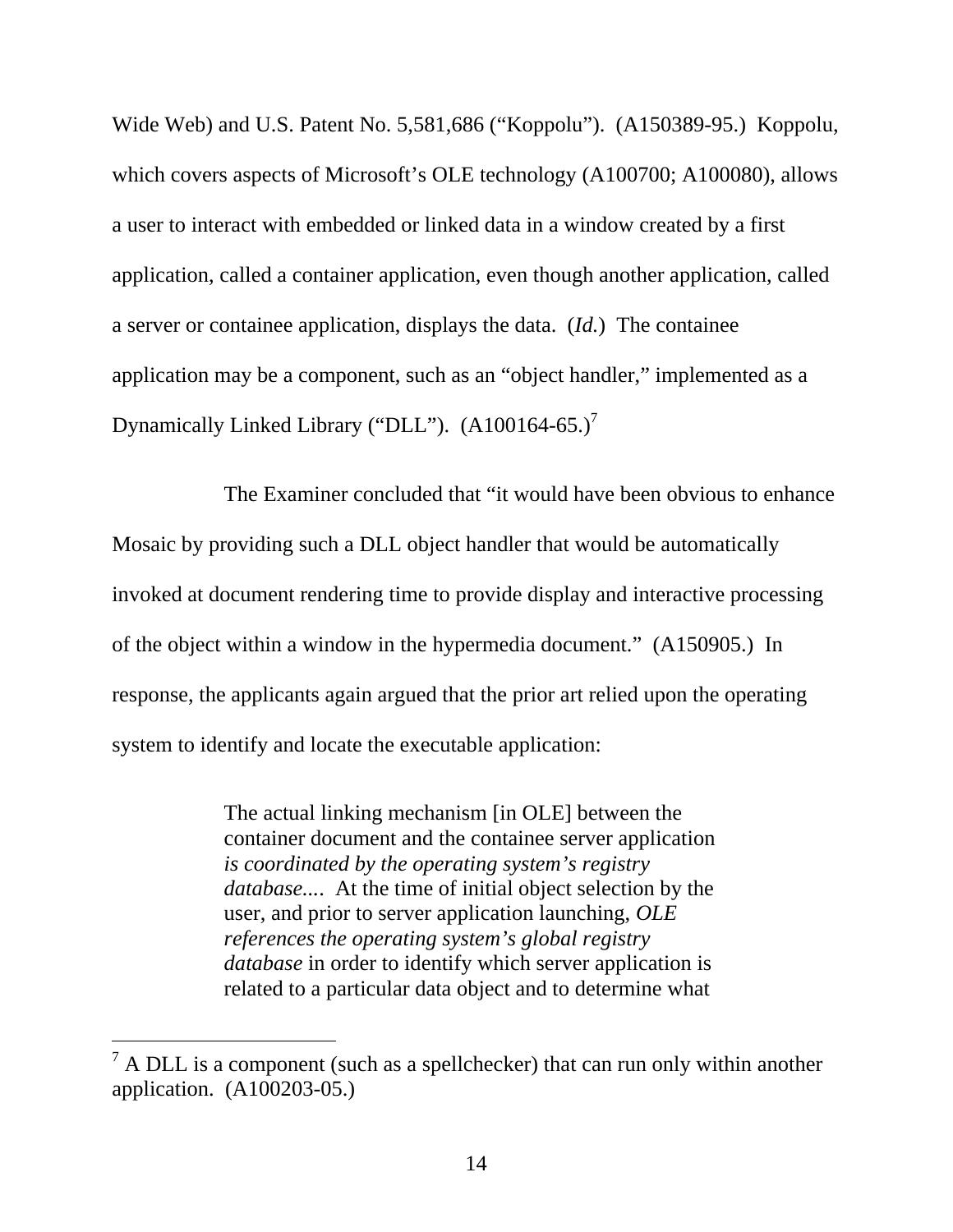interactive operations are provided by the relevant server application.

(A150902 (emphasis added).)

In addition, the applicants, in an interview with the Examiner, initially tried to distinguish Koppolu by arguing that OLE did not provide automatic invocation of any application that allowed *interactivity*. (A150521.) When this effort failed, the applicants distinguished DLLs as a class, asserting that their invention, which used executable applications, was preferable to the prior art use of automatically-invoked DLLs (A150906-07), and that, unlike executable applications, DLLs cannot "ever run stand-alone (like a local server EXE can)" (A150907).

The Examiner allowed the claims. In doing so, the Examiner made clear that the claimed "executable application" was distinct from DLLs, which cannot run standalone. (*See* A151031 ("The examiner agrees that the claimed external executable application is not a code library extension nor object handler (e.g. windows dll and OLE) as pointed out in applicant's argument (paper #19 pages 12-14).").) The '906 patent issued on November 17, 1998. (A150001-20.)

#### **D. Internet Explorer**

The accused Microsoft products are versions of Internet Explorer ("IE"), beginning with version 3.0. (A100826.) Microsoft introduced that version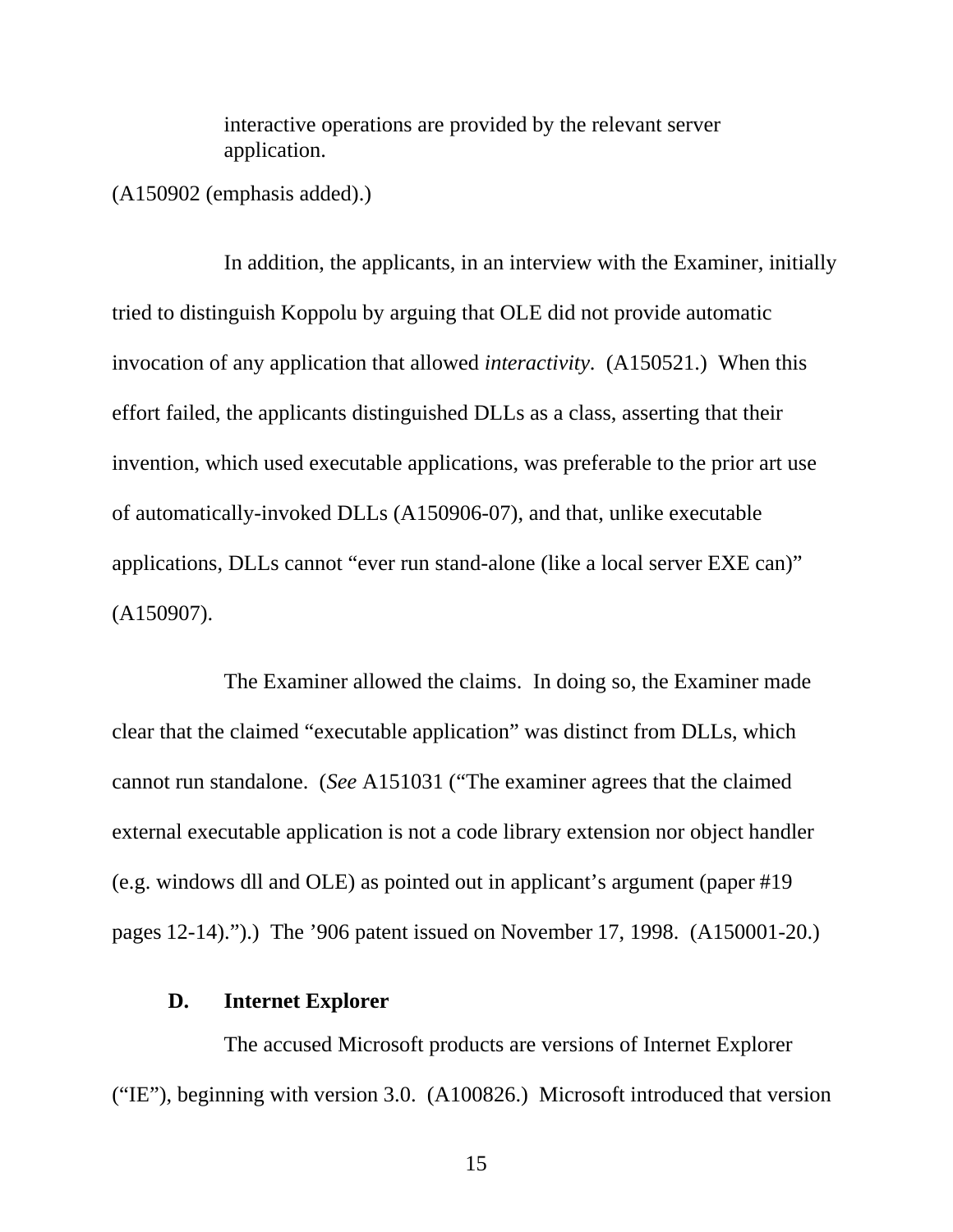in 1996, more than two years before the '906 patent issued. (A101237.) IE's support for Microsoft's ActiveX controls, Java's applets, and Netscape's plug-ins, which all impart interactivity to Web pages, allegedly infringes the '906 patent.

As relevant here, Microsoft argued non-infringement on two grounds. First, IE does not use an "executable application" as required by the '906 claims because ActiveX controls, applets, and plug-ins are all components that can run only within another active application, not standalone. Second, IE relies upon OLE within the Windows operating system, which was distinguished by the '906 applicants, to determine which application to run and where the relevant code is located, so the "identify" and "locate" functions are not performed "by said browser" as the claims require. A review of the technical steps involved in the use of these components will place the issues in context.

*ActiveX Controls*: ActiveX controls began as part of OLE and were originally called OLE controls; they can be used with a variety of applications. (A101067-69; A101077-80; A101264-69.) When a Web page uses an ActiveX control, a tag (the "OBJECT" tag) in the page provides information to the Windows OLE system to identify the ActiveX control, locate that control in its file system, and launch it. IE encounters the OBJECT tag while parsing the page. In most cases, the tag contains a hexidecimal number called a CLASSID, but the tag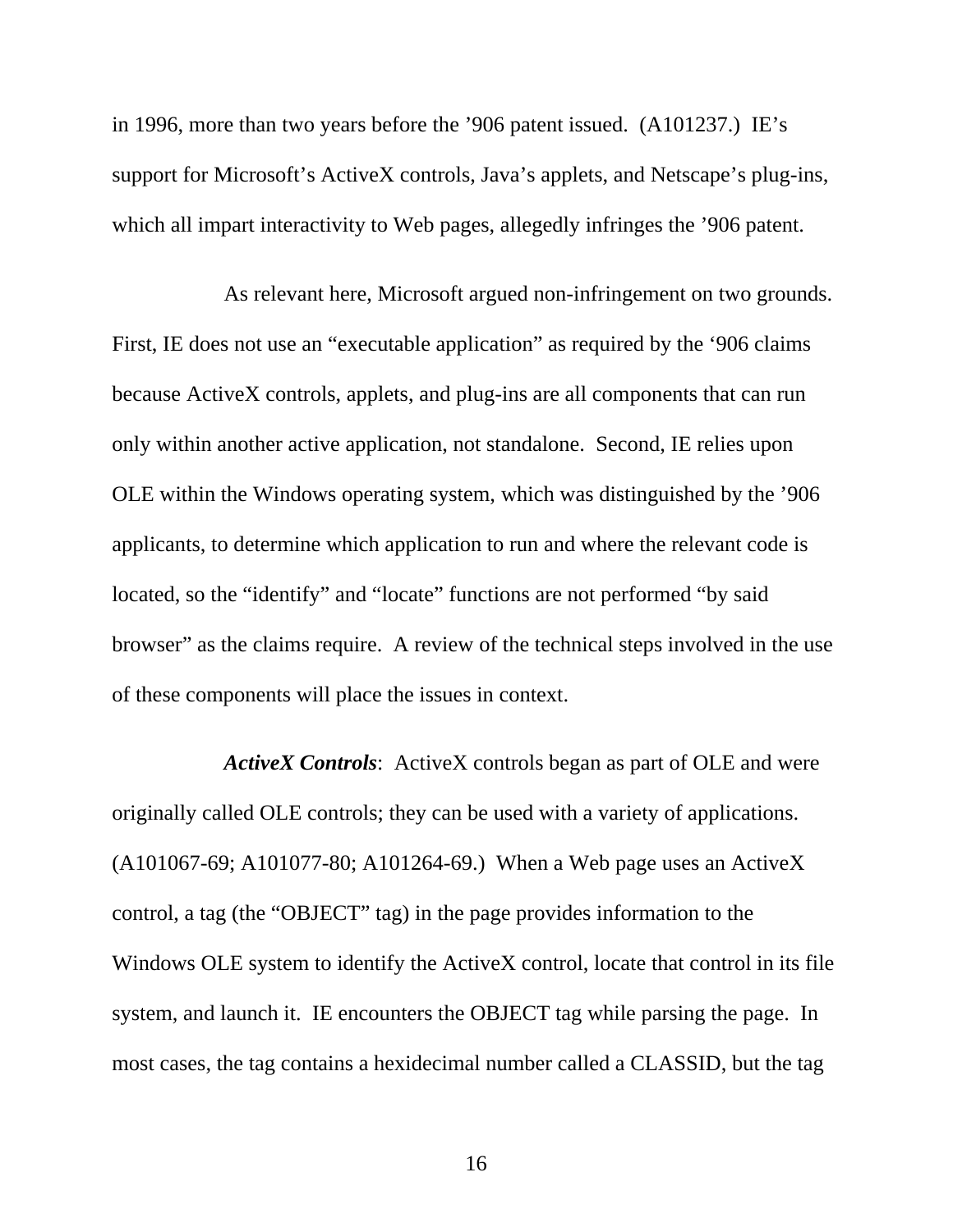might also simply indicate the type of data object. (A101068; A101081-82; A101268.) IE converts the hexidecimal CLASSID to its binary form and passes that binary CLASSID to the Windows OLE system, which then performs a series of steps to identify, locate, and launch the proper ActiveX control. (A1694.) In essence, just as described in Koppolu, Windows uses the binary CLASSID to find, within the operating system registry, the name and file path of the appropriate ActiveX control.<sup>8</sup> (A1694; A101266.) If the Web page tag does not provide a CLASSID, IE uses the information that is provided to derive a CLASSID, which it passes to Windows, which performs the steps described above. (A101082; A101268.) The operating system then launches the ActiveX control. (A1694-98*.*)

*Applets*: Applets are components that run through the use of another component called a Java Virtual Machine ("JVM"). (A101082-83; A101265; A1698.) The JVM is an ActiveX control that is identified and located like any other ActiveX control. (A1699; A101082-83; A101265; A101269; A1733-34.)

*Plug-Ins*: Plug-ins are software components developed by Netscape (A101083); the tag associated with plug-ins is the EMBED tag. (A100852.)

 $\overline{a}$ 

<sup>&</sup>lt;sup>8</sup> The COM subsystem of Windows performs these identify and locate operations. COM incorporates the relevant portion of the OLE technology. (A100165-66; A170596.)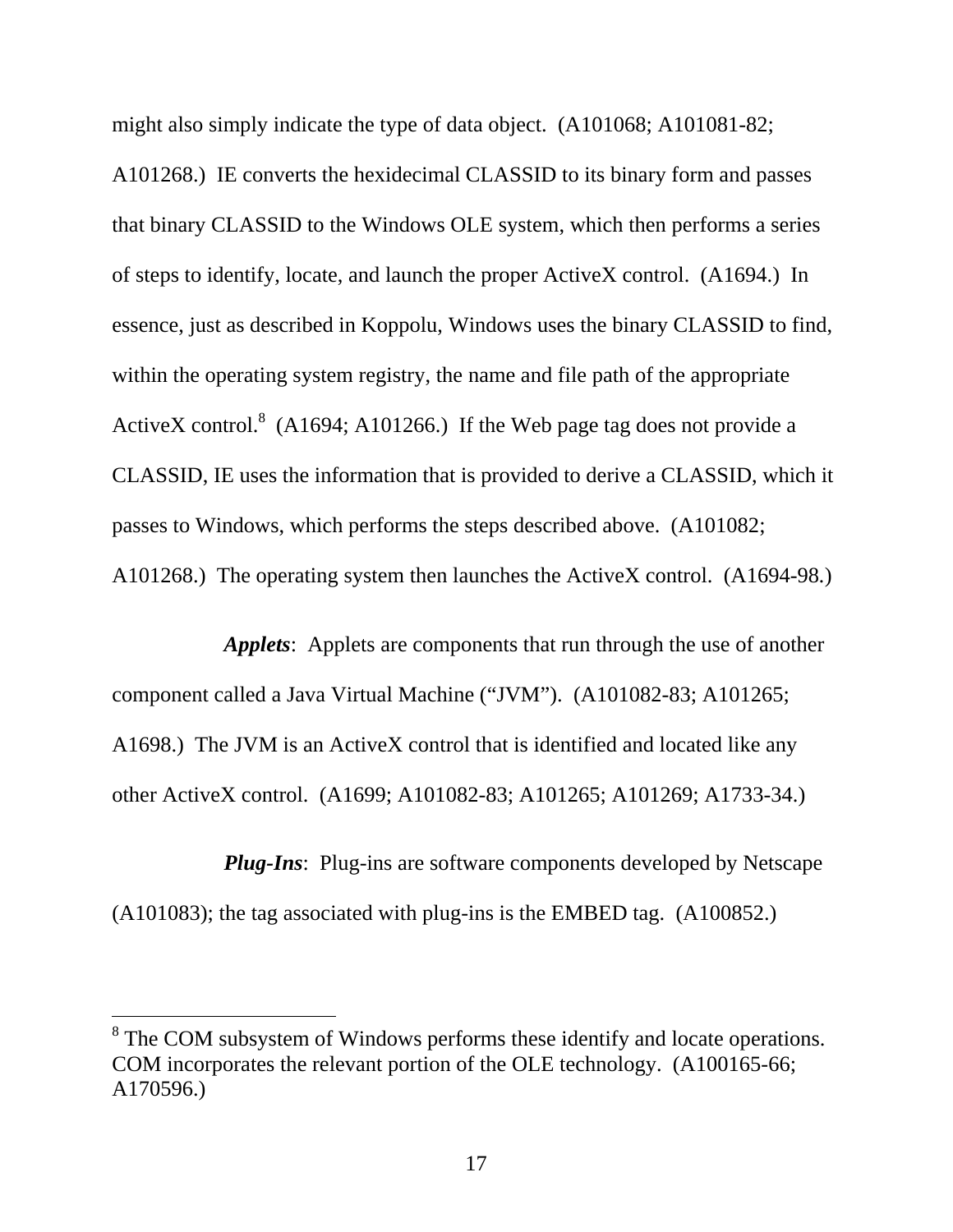Although versions of IE prior to IE 6.0 support the use of Netscape plug-ins, Microsoft has never supplied plug-ins with IE. (A101083.)

### **E. The Rulings At Issue**

#### **1. The** *Markman* **Rulings**

The district court's constructions of two claim limitations are at issue: (1) "executable application" and (2) that type information be utilized "by said browser to identify and locate" the executable application.

*Executable Application*: The claims require that an "executable application" be automatically invoked to process an embedded data object. (*See* A63.) As noted above, the applicants secured the '906 patent by making clear to the Examiner that Khoyi and Koppolu relied on DLLs or other components, while their invention did not. Before the district court, plaintiffs escaped this limitation, convincing the court that an "executable application" can include software components, such as DLLs. (A64.) The court thus construed "executable application" to include components: "any computer program code, that is not the operating system or a utility, that is launched to enable an end-user to directly interact with data." (A79; A89.)

*Identify and Locate by the Browser*: The claim language is clear that "the browser" must identify and locate the application. Everyone agreed below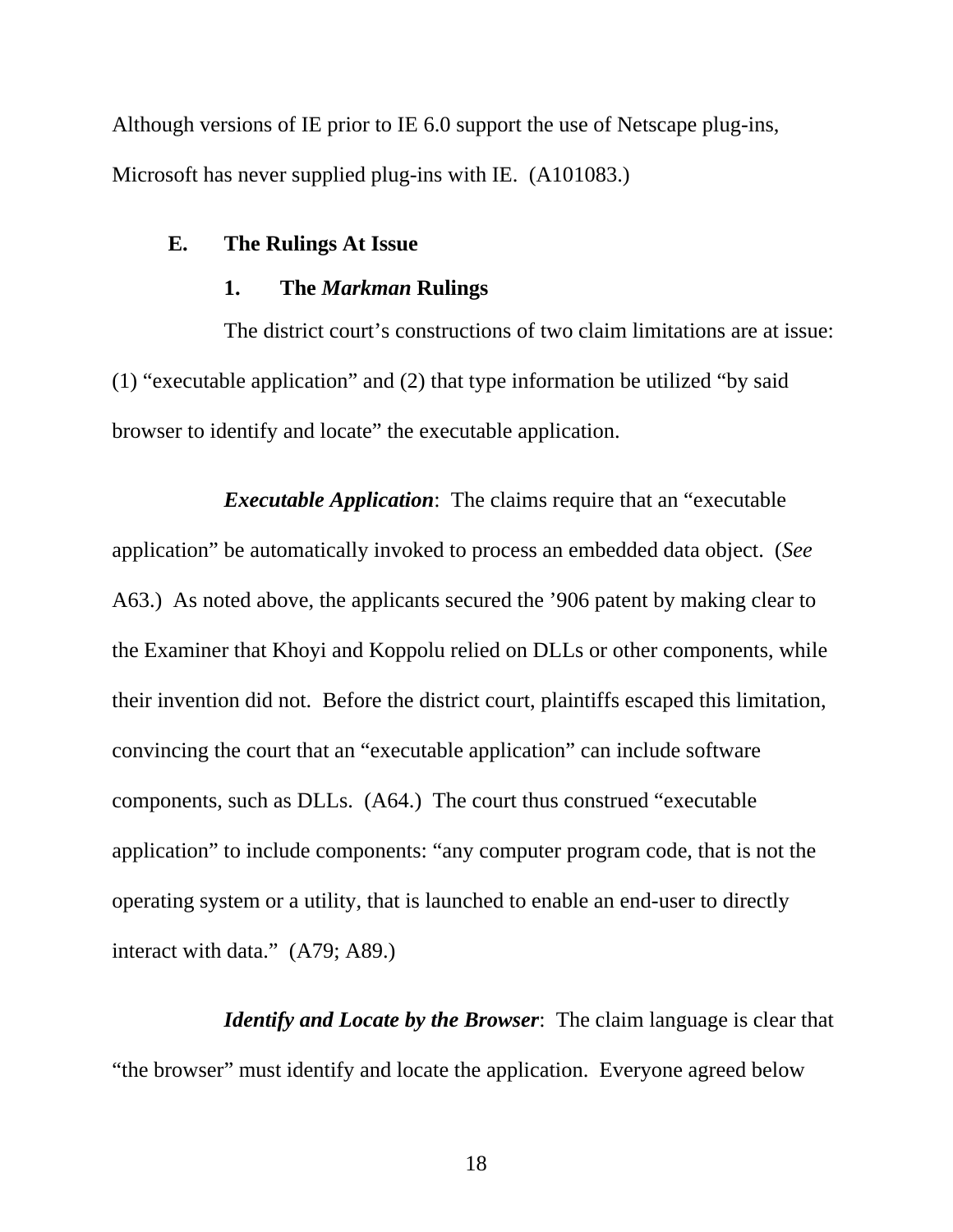that operating systems *always* play *some* role in the operation of any program, including a browser. (A100029; A100312-13.) The parties' dispute concerned the permissible role of the operating system in *the identifying and locating* functions. (A88.) The court recognized at the *Markman* stage that the inventors, to distinguish OLE, had *dis*claimed any role for the operating system in identifying and locating the executable application (A87-88), and that if IE operates like OLE, there is no infringement. (A88 ("the functions of utilizing the type information to identify and locate the executable application must be performed by the browser, not the operating system as in Koppolu's OLE.").)

The court's jury instruction, however, deviated from this construction:

Utilized by said browser to identify and locate means that the enumerated functions are performed by the browser. In other words, the browser connects the type information to identify and locate the executable application. Executing the application once it has been identified and located is not part of this linking.

*The inventors contemplated the browser's use of some outside resources such as the operating system, as operating systems are always involved in the operation of computer programs.* Nevertheless it must be the browser, not the operating system, that must do the heavy lifting of identifying and locating the executable application. In order to determine what constitutes heavy lifting, you must examine the specific facts that have been presented to you during this trial and decide what the browser's utilizing and how it is utilizing it.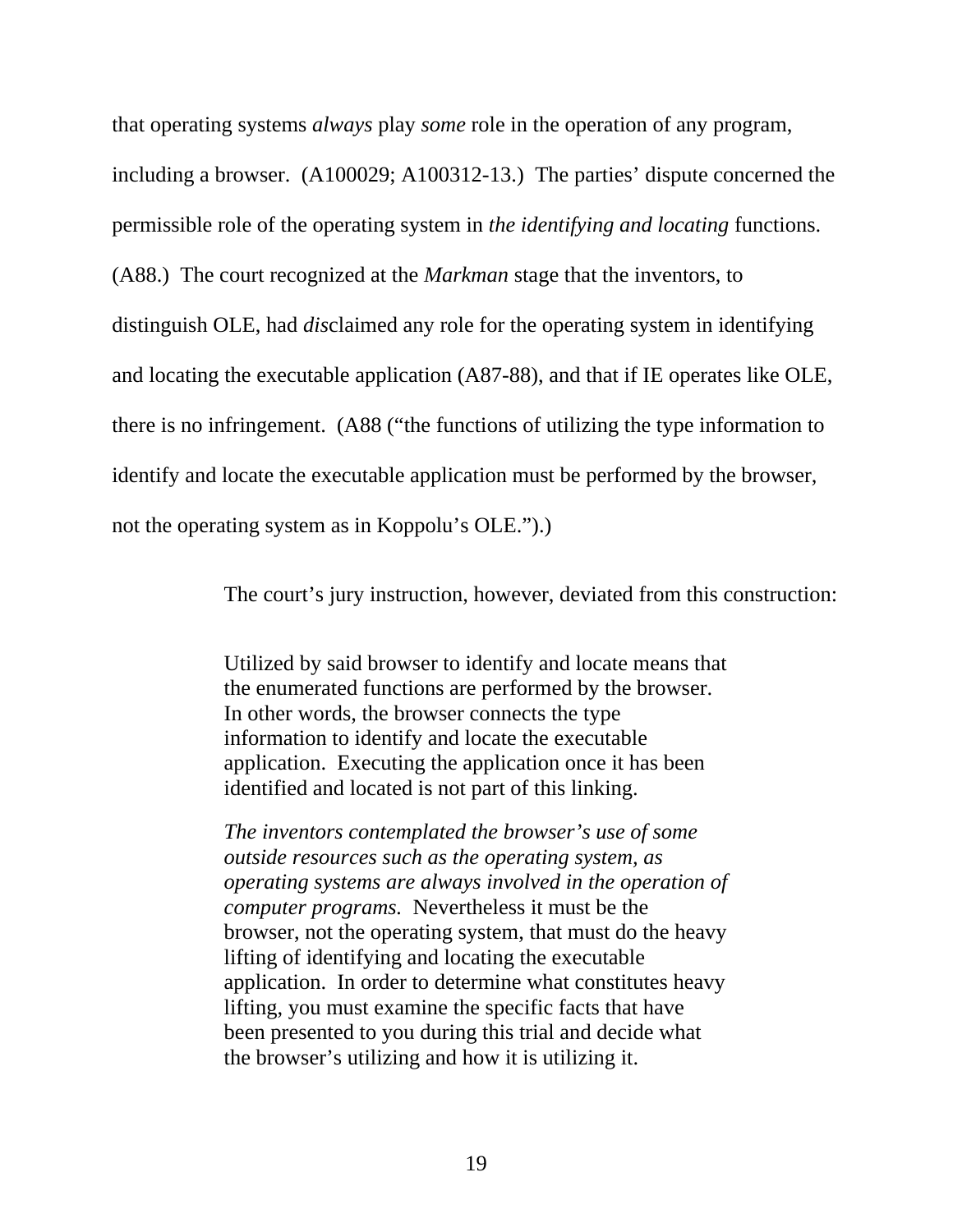(A101463 (emphasis added).) The court rejected Microsoft's request that the jury be instructed, consistent with the intrinsic evidence, that the claims do not apply where the "operating system … determines what application will be invoked and where the executable files for that application are located." (A1800.)

## **2. Rulings On Anticipation And Obviousness Defenses Based On Viola**

Microsoft argued that the '906 patent is invalid because it was anticipated by Viola under sections  $102(a)$ , (b), and (g) or, alternatively, was obvious under section 103. The district court refused to allow the jury to consider these defenses. Based on its legal interpretation of section 102, the court excluded much of Microsoft's evidence. Then, after allowing Microsoft to present only a portion of its evidence, the court held that evidence insufficient as a matter of law.

*Evidentiary Rulings*: Microsoft's evidence included a complete and functional copy of Viola code that Microsoft planned to demonstrate for the jury. (*See* A170022.) This was the version (DX34) that had been demonstrated to Sun in early May 1993. Microsoft also offered documents to corroborate Wei's testimony concerning the demonstration. (*See, e.g.,* A170007; A170008.) And Microsoft offered the testimony of a Sun engineer, Karl Jacob, who witnessed the DX34 Viola code in operation, and two of Wei's co-workers as further corroboration. (A2338-39; A101212-17.) Microsoft demonstrated the May 7 code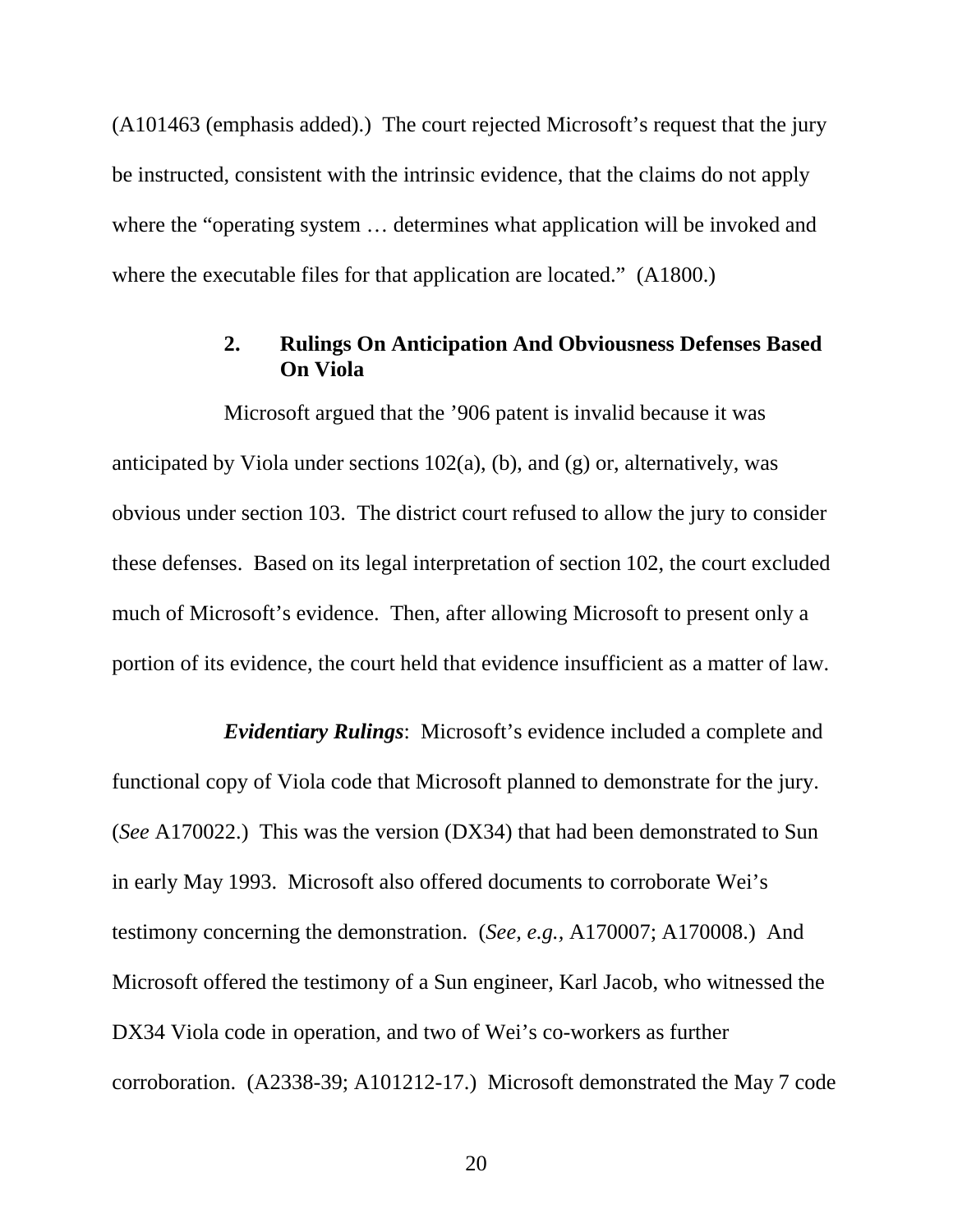outside the jury's presence and showed that it functioned in a manner encompassed by the '906 claims.  $(A101158-59.)^9$ 

The district court prevented the jury from learning about the DX34 version of the Viola code. The court ruled as a matter of law that DX34, which Microsoft offered as evidence of Wei's prior invention, was "abandoned, suppressed or concealed" (and thus could not anticipate under section  $102(g)$ ). The district court treated each version of the Viola code as a separate prior art reference, rather than as evidence of Wei's prior invention, and concluded that Wei's changes to the Viola code — changes designed to improve it — represented an abandonment of DX34. (A101187-88.) The court ignored evidence that *all*  versions of Viola, from May 7, 1993, forward, included the '906 functionality. (A101173-74; A101183-84.) In short, the court implicitly adopted the following remarkable proposition of law: when a software developer reduces an invention to

 $\overline{a}$ 

 $9<sup>9</sup>$  At the time the DX34 code was written, the HTTP protocol for the Web was in transition from HTTP 0.9 to HTTP 1.0, and the DX34 code was written for HTTP 0.9. (A101160; A101177.) Thus, for the DX34 version of Viola to display a hypermedia document retrieved from the Internet, the Internet server from which the document was retrieved had to send the document with an HTTP 0.9 header. (A101177-78.) For its demonstration, Microsoft used a server programmed to send a 0.9 header. (A101160.) For purposes of the '906 patent, it is immaterial what protocol the browser is able to process because the patent merely requires the browser to work in "*a* distributed hypermedia environment." (A150019, col. 16, lns. 66-67; A150020, col. 17, ln. 61 (emphasis added).)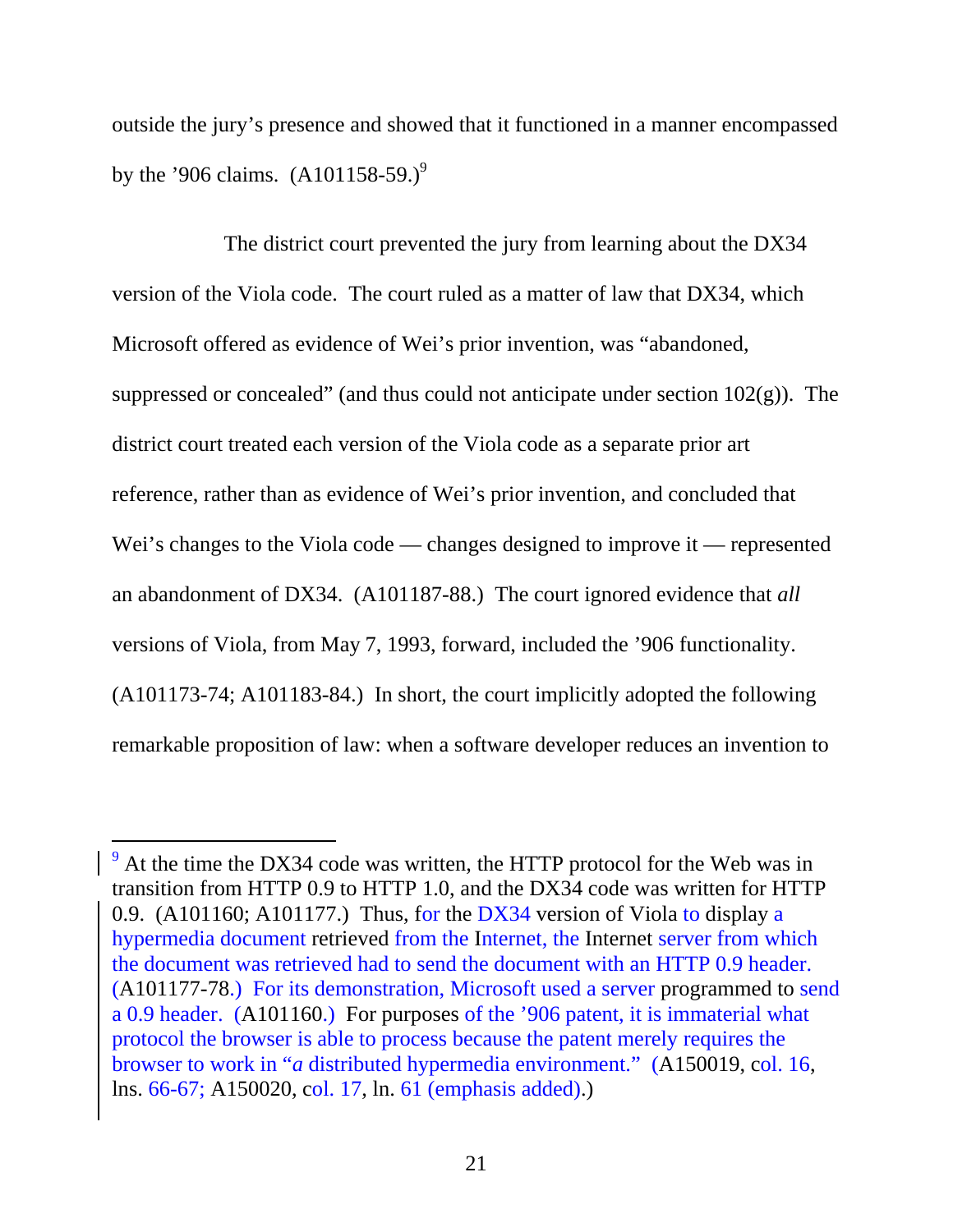practice, he abandons that invention by creating improved versions, even when the improvements do not remove the relevant innovative features.<sup>10</sup>

The district court, with little explanation, applied similar reasoning to reject Microsoft's section 102(b) public use defense. The court held that the May 7 demonstration to Sun was not a public use, in part because Wei later shared different versions of Viola code with broader segments of the public. (A101189.)

*The JMOL Ruling*: Microsoft thus was left to build its invalidity case with less evidence than it had at its disposal. But what remained was still enough to go to the jury. Microsoft presented the Viola code that had been provided to Sun on May 31, 1993, without any confidentiality restrictions (DX37). (A170023.) Microsoft also presented testimony from both Wei and its expert Dr. Kelly that the DX37 Viola code taught all limitations of the '906 claims. (*See, e.g.,* A101197-99; A101201; A101274-79.)

The district court nonetheless concluded that the DX37 code lacked unspecified "important elements" and, therefore, did not anticipate. (*See*

 $\overline{a}$ 

 $10$  Oddly, the court applied this rule only to Viola, and not to the '906 code. The court deemed November 1993 to be the earliest reduction to practice of the '906 invention, even though that code was changed and never submitted to the PTO. (A35-36; A100725-26.)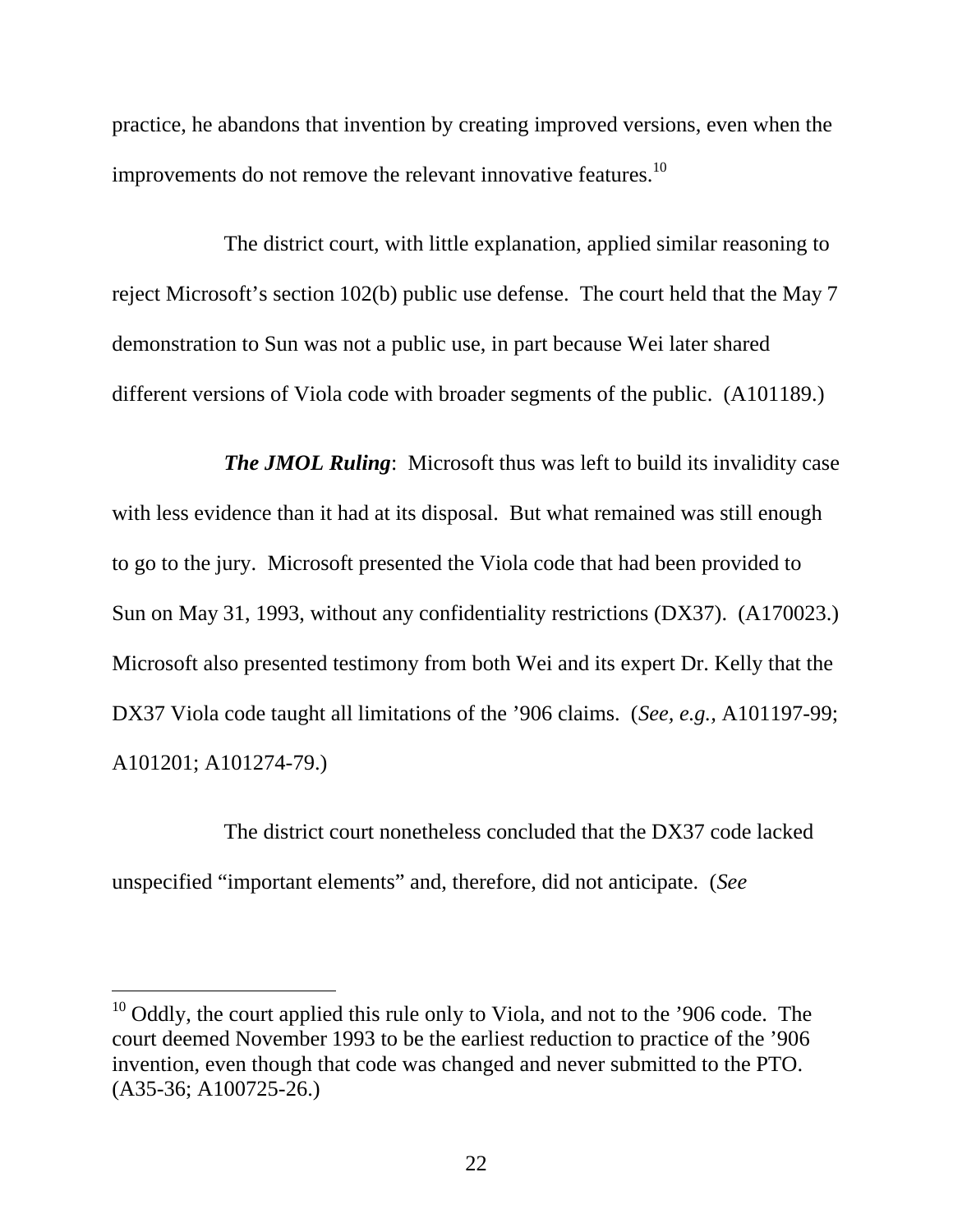A101362-63.)<sup>11</sup> The court also rejected Microsoft's obviousness defense as a matter of law. (A101362.)

Although the court instructed the jury that it was not to consider anticipation and obviousness (A101431), the jury, almost immediately after retiring, asked: "Are we supposed to ignore the testimony of Pei Wei and Dr. Kelly when deciding if Pei Wei was the first inventor and not Doyle?" (A101468.) The court answered "yes." (*Id*.)

#### **3. Section 271(f) Ruling**

-

Plaintiffs claimed royalty damages with respect to foreign, as well as domestic, sales of Windows. The district court allowed that claim based on 35 U.S.C. § 271(f).

Microsoft sends a number of "golden master" disks — disks that contain the code for the Windows operating system — to foreign Original Equipment Manufacturers ("OEMs"), who copy that code onto computer hard drives for sale outside the U.S. (*See* A52.) The allegedly infringing products are the computers made and sold abroad. The district court concluded that, by

 $11$  The court commented that the case for anticipation "is much stronger" with respect to DX34. (A101362.) Thus, having excluded Microsoft's strongest evidence, the court took the entire defense from the jury based on the view that Microsoft's remaining evidence was insufficient.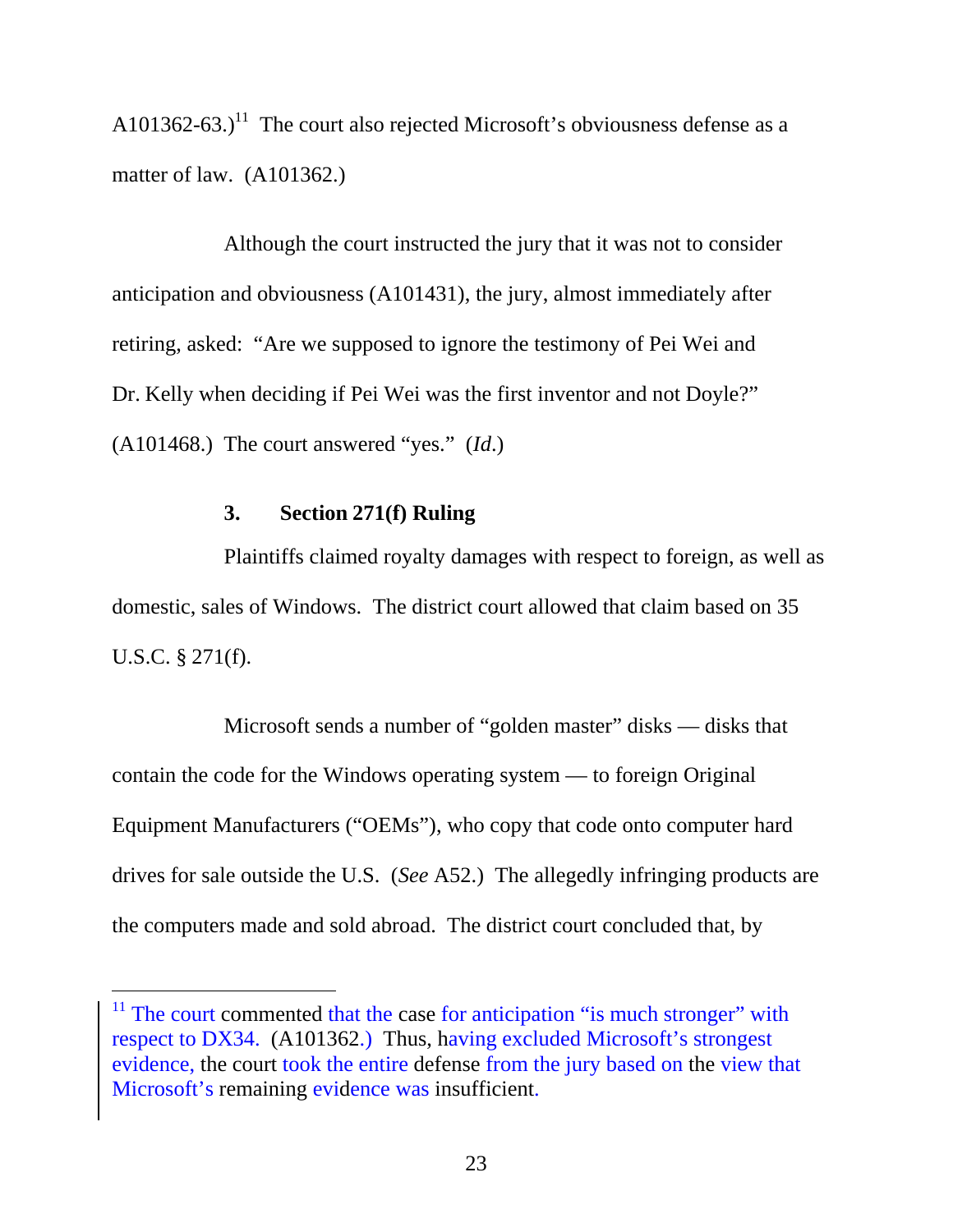shipping the golden masters to foreign OEMs, Microsoft supplies "components of a patented invention" from the U.S. in "such manner as to actively induce *the combination of such components* outside of the United States." 35 U.S.C. § 271(f)(1) (emphasis added); *see also* 35 U.S.C. § 271(f)(2). That is, the court held that a golden master is a "component" of an infringing product (even though the golden master itself never becomes part of the product), $12$  and that copying the intangible software code on the golden master onto a computer hard drive is a "combination" of "components."

### **4. The Verdict, Inequitable Conduct Ruling, And Post-Trial Motions**

The jury found that Microsoft's accused products infringe Claims 1 and 6 and awarded damages of \$1.47 per unit, or \$520,562,280, for the period between November 17, 1998, and September 30, 2001. (A47-49.)

The court thereafter conducted a bench trial on Microsoft's claim that Doyle committed inequitable conduct by withholding information regarding Viola from the PTO. The court found that the information Doyle actually possessed concerning Viola was not material. (A35-38.) Having found the Viola

-

 $12$  The golden master itself is not an infringing product because the disks are not operable without being installed on a computer. (A51-52.)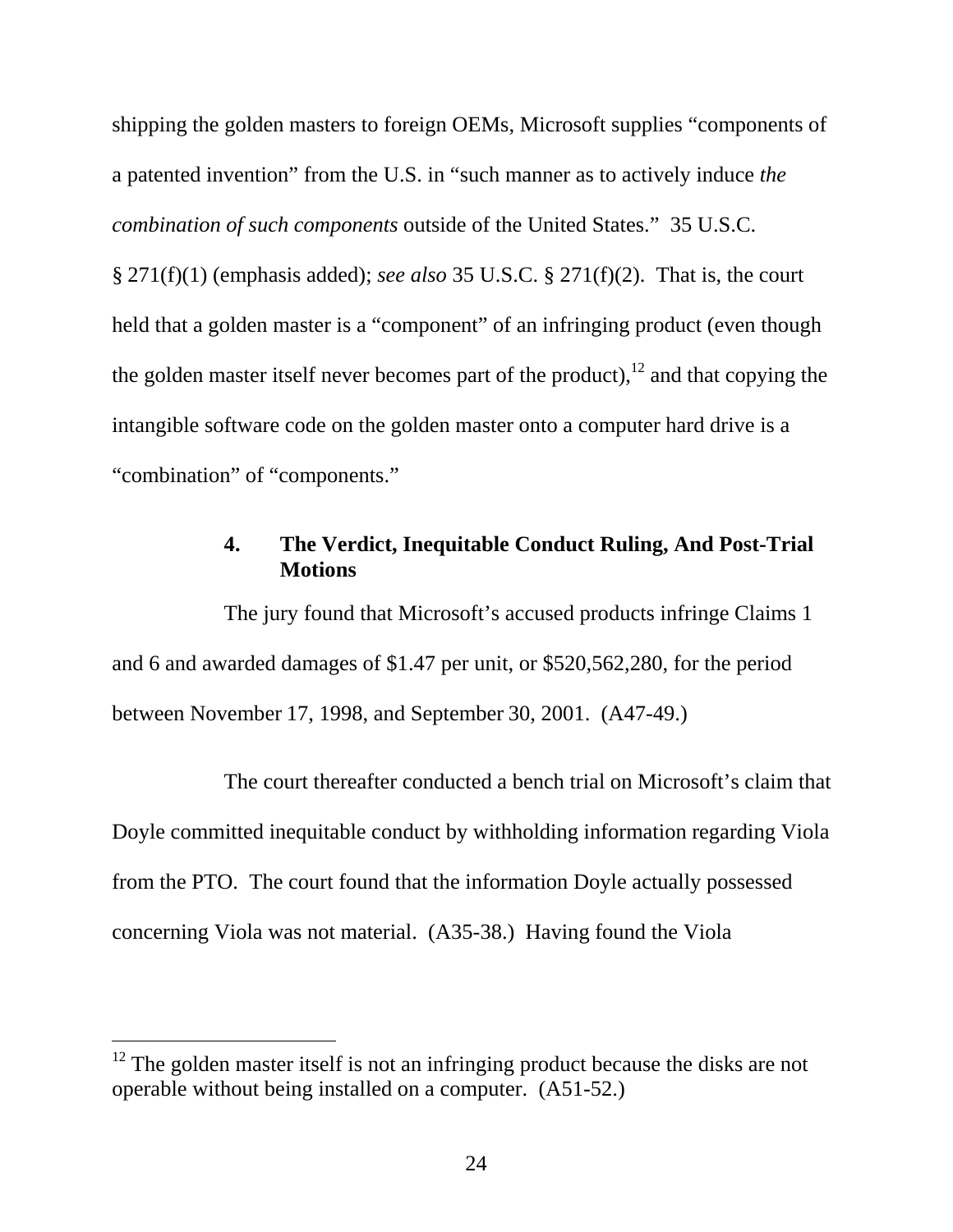information immaterial, the court concluded that Doyle lacked deceptive intent.  $(A39-41.)$ 

Microsoft filed post-trial motions, which were denied. The district court granted plaintiffs' motion for an injunction, staying its effective date pending appeal, and awarded prejudgment interest.  $(A18-23.)^{13}$  This appeal followed.

### **SUMMARY OF ARGUMENT**

The district court's multiple errors concerning Viola distorted the proceedings in a profound and fundamental way. First, and most striking, the court excluded from evidence DX34, a fully functional and anticipating version of the Viola code, based on its erroneous view of abandonment under section 102(g) and its application of that erroneous abandonment analysis to Microsoft's public use defense.

The district court ignored the framework this Court has established for determining abandonment under section 102(g). The court erroneously treated each iteration of Viola code as a distinct invention, rather than as *evidence* of the prior invention, and concluded that DX34 was abandoned when Wei improved his browser's code, even though the anticipating features of Viola were never

 $\overline{a}$ 

 $13$  The court also granted plaintiffs' motion for an equitable accounting to assess additional royalties, but deferred resolution of disputes concerning the permissible scope of the accounting until after appeal. (A24-25.)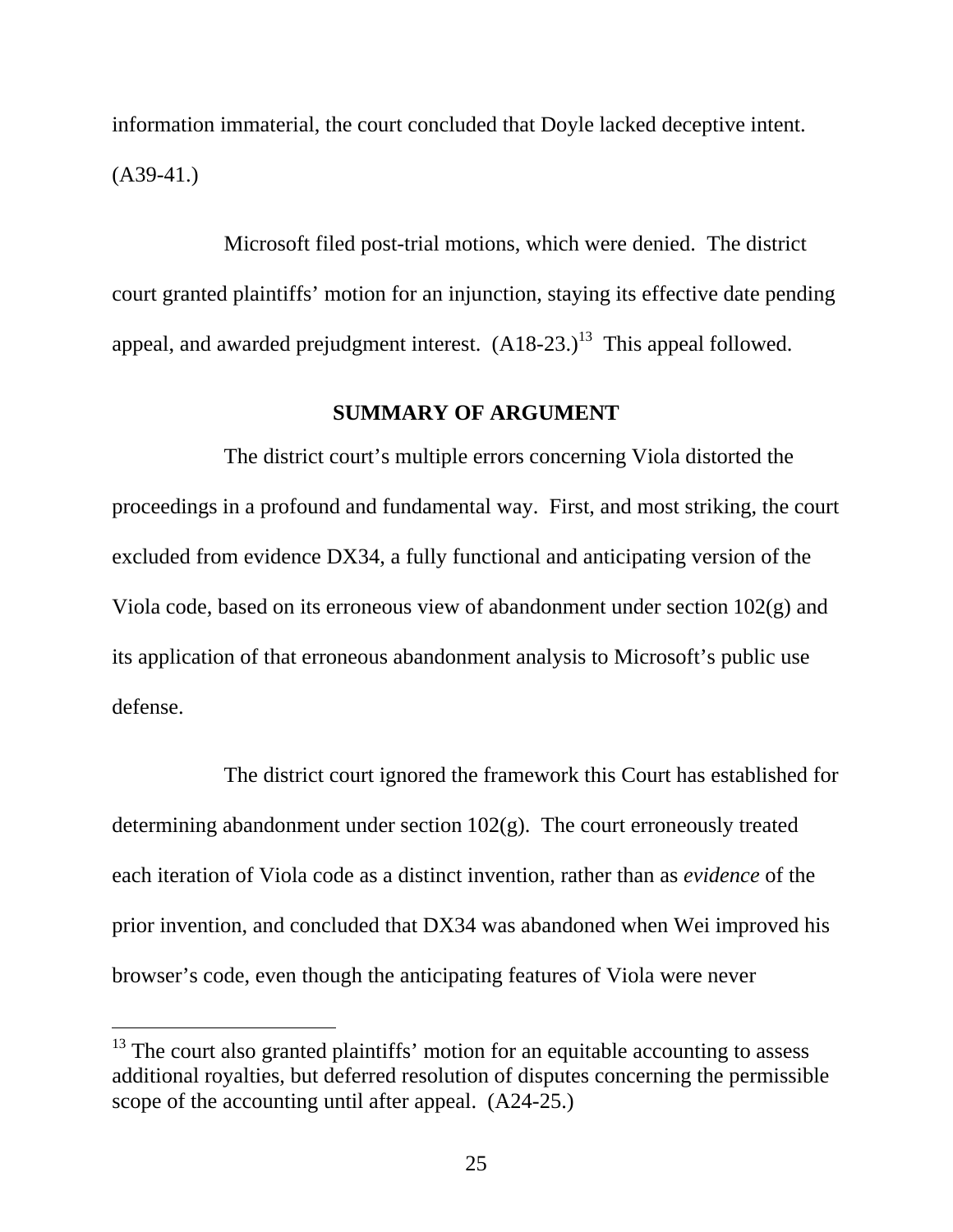removed. This focus on particular code versions has no basis in the law, and would defeat the well-recognized and sound policies advanced by section 102(g).

The court applied its erroneous abandonment analysis to public use under section 102(b) as well. There is no basis for conflating the two inquiries. Driven by its idiosyncratic view of abandonment, the court failed to recognize that the demonstration of DX34 to Sun was an invalidating public use. *See Netscape Communications Corp. v. Konrad*, 295 F.3d 1315 (Fed. Cir. 2002).

Even with the erroneous exclusion of DX34, Microsoft presented sufficient evidence to support its anticipation and obviousness defenses. The court took these defenses from the jury based on its own assessment of DX37, but failed to explain which element of the invention was missing. Microsoft presented substantial evidence that DX37 teaches every element of the claimed invention, and the jury should have been permitted to evaluate Microsoft's evidence. And, even if DX37 does not teach every element of the invention, the jury should have been allowed to consider whether supplying any missing parts would have been obvious.

The court's inequitable conduct analysis was undermined by its erroneous view of Viola. The court again treated particular iterations of the Viola code, rather than Viola itself, as the relevant prior invention and concluded that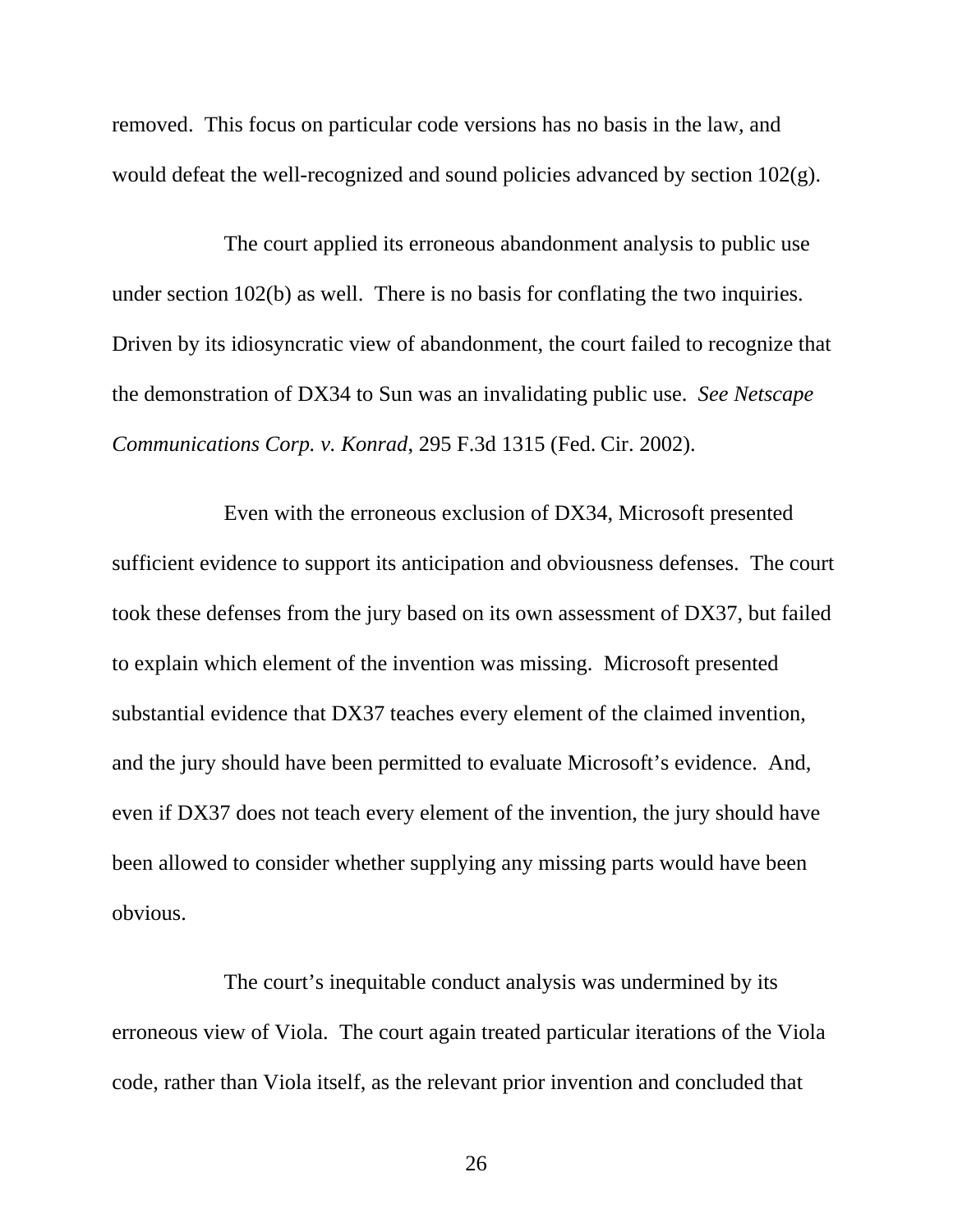Doyle's supposed inability to obtain Viola code that predated his claimed conception date rendered the information he did have about Viola immaterial. The Viola browser was material, Doyle knew it was material, and he intentionally failed to disclose it to the PTO. The evidence compels the conclusion that this failure to do so was the product of an intent to mislead.

The court also erred in construing two claim limitations. First, the court erroneously construed "executable application" to cover software components rather than just standalone applications. This construction ignores the ordinary meaning of the claim terms, disregards the prosecution history (where the applicants distinguished Khoyi and Koppolu based on their use of components *i.e.*, DLLs), and ignores that *every* embodiment in the specification uses standalone applications. Under a proper claim construction, infringement cannot be shown because there is no evidence that IE uses standalone applications.

Second, the court's construction of the limitation that the executable application must be identified and located "by said browser" allowed the jury to find infringement even if, as in the OLE technology distinguished during prosecution, the *operating system* consults a registry to determine which application to run and where the relevant code is located. This was error because the '906 applicants, to distinguish OLE, asserted that their invention relies on the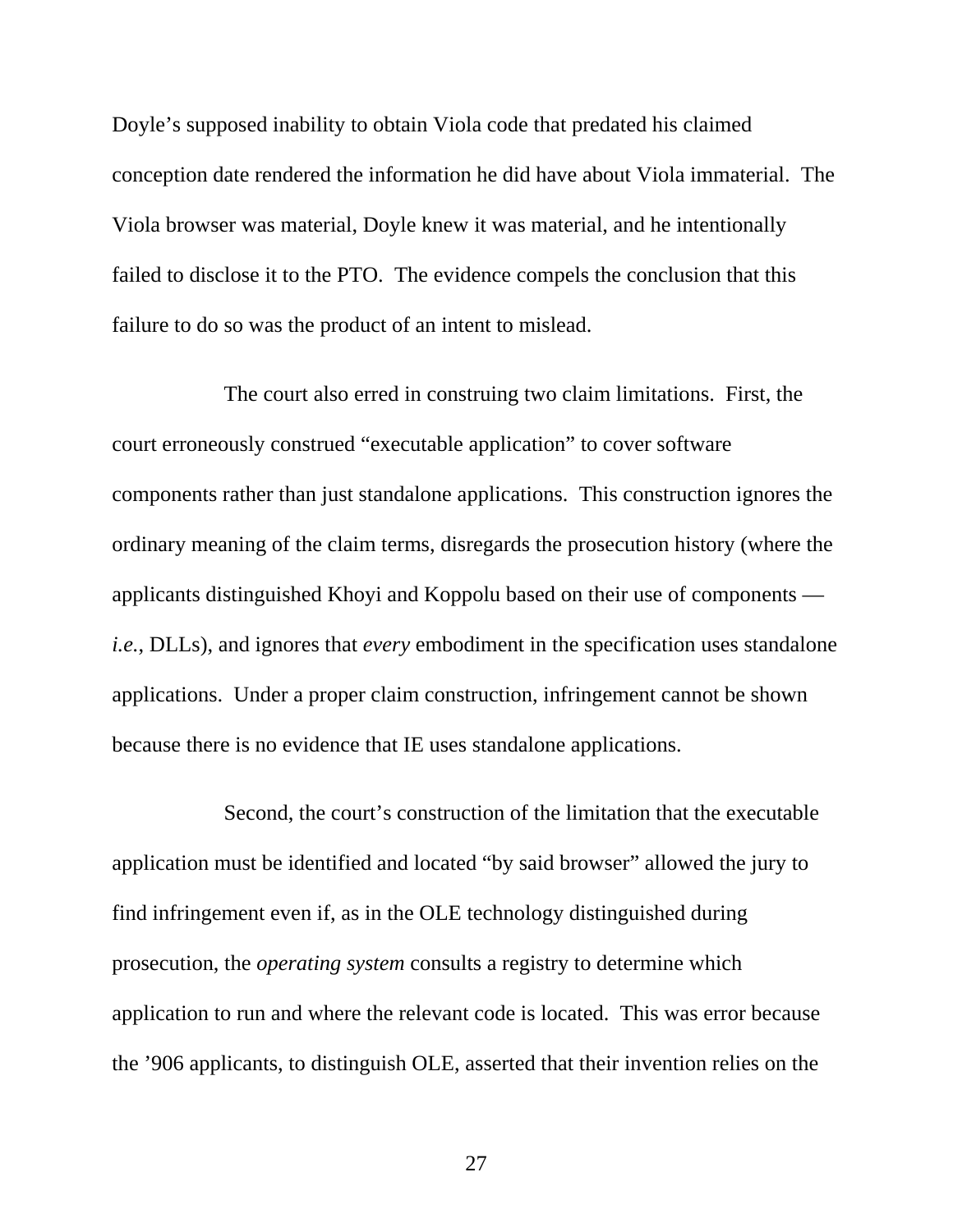browser, not the operating system, to perform these functions. A properlyinstructed jury would have found for Microsoft based on plaintiffs' admission that IE uses the operating system to identify and locate the application that displays the object.

Finally, the district court erroneously interpreted 35 U.S.C. § 271(f) to permit a royalty award on foreign sales. Section 271(f) makes it an act of infringement to export U.S.-made components of a patented invention from the U.S. for assembly into the invention outside the U.S. But the "golden master" disks made domestically and sent abroad are not combined with the foreign-made computers, nor are they components of them. Instead, the information on those disks is copied onto foreign-made hard drives. The copying abroad of information compiled in the U.S. is not within the scope of section 271(f).

#### **ARGUMENT**

#### **I. STANDARD OF REVIEW**

The following rulings are reviewed *de novo*: the exclusion of evidence based on interpretation of the patent laws, *Sulzer Textil A.G. v. Picanol N.V.*, 358 F.3d 1356, 1363 (Fed. Cir. 2004); the decision to grant plaintiffs JMOL rejecting Microsoft's anticipation and obviousness defenses, *General Elec. Co. v. Nintendo Co., Ltd.,* 179 F.3d 1350, 1353 (Fed. Cir. 1999); claim construction, *Texas Digital*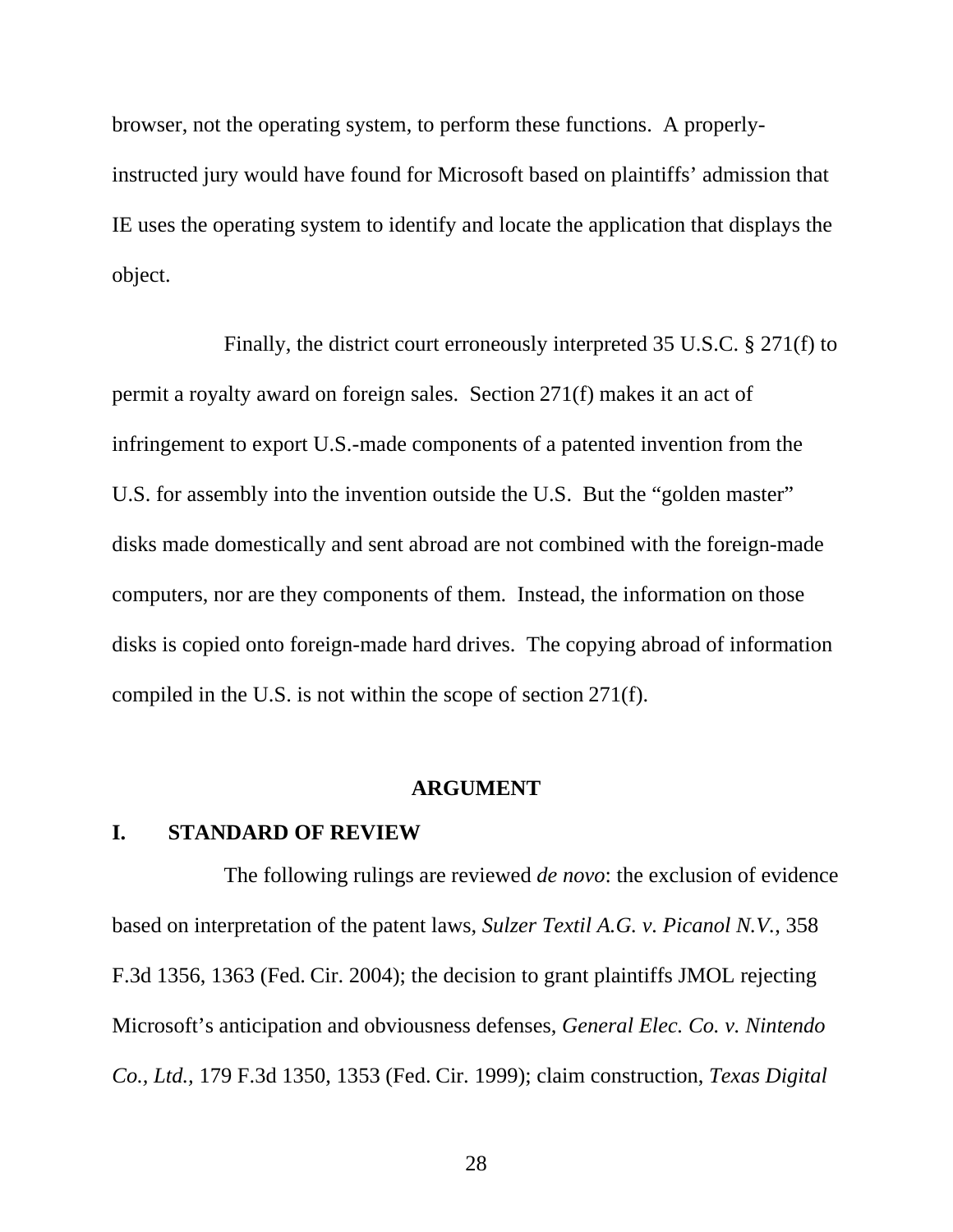*Sys., Inc. v. Telegenix, Inc.*, 308 F.3d 1193, 1201 (Fed. Cir. 2002); and the interpretation of 35 U.S.C. § 271(f), *Doyon, Ltd. v. U.S.*, 214 F.3d 1309, 1314 (Fed. Cir. 2000).

The ruling with respect to inequitable conduct is reviewed for abuse of discretion; it will be reversed if it rests on clearly erroneous findings of fact or a misapplication or misinterpretation of applicable law, or if it evidences a clear error of judgment. *Brasseler, U.S.A. I, L.P. v. Stryker Sales Corp.*, 267 F.3d 1370, 1379 (Fed. Cir. 2001).

#### **II. THE DISTRICT COURT ERRONEOUSLY PREVENTED MICROSOFT FROM PRESENTING ITS PRIOR ART DEFENSES.**

Microsoft's anticipation defense required it to prove, by clear and convincing evidence, that Viola disclosed "each and every limitation of the claimed invention." *Schering Corp. v. Geneva Pharms. Corp.*, 339 F.3d 1373, 1377 (Fed. Cir. 2003). In addition, to establish anticipation under section 102(a) or (b), Microsoft had to prove that Viola was known by others or described in a printed publication or publicly used before the relevant date. *Mahurkar v. C.R. Bard, Inc.*, 79 F.3d 1572, 1576 (Fed. Cir. 1996); *Tone Bros., Inc. v. Sysco Corp.*, 28 F.3d 1192, 1197 n.4 (Fed. Cir. 1994). As for anticipation under section 102(g), once Microsoft demonstrated that Viola included every limitation of the claims, plaintiffs could present evidence that Viola was abandoned, suppressed, or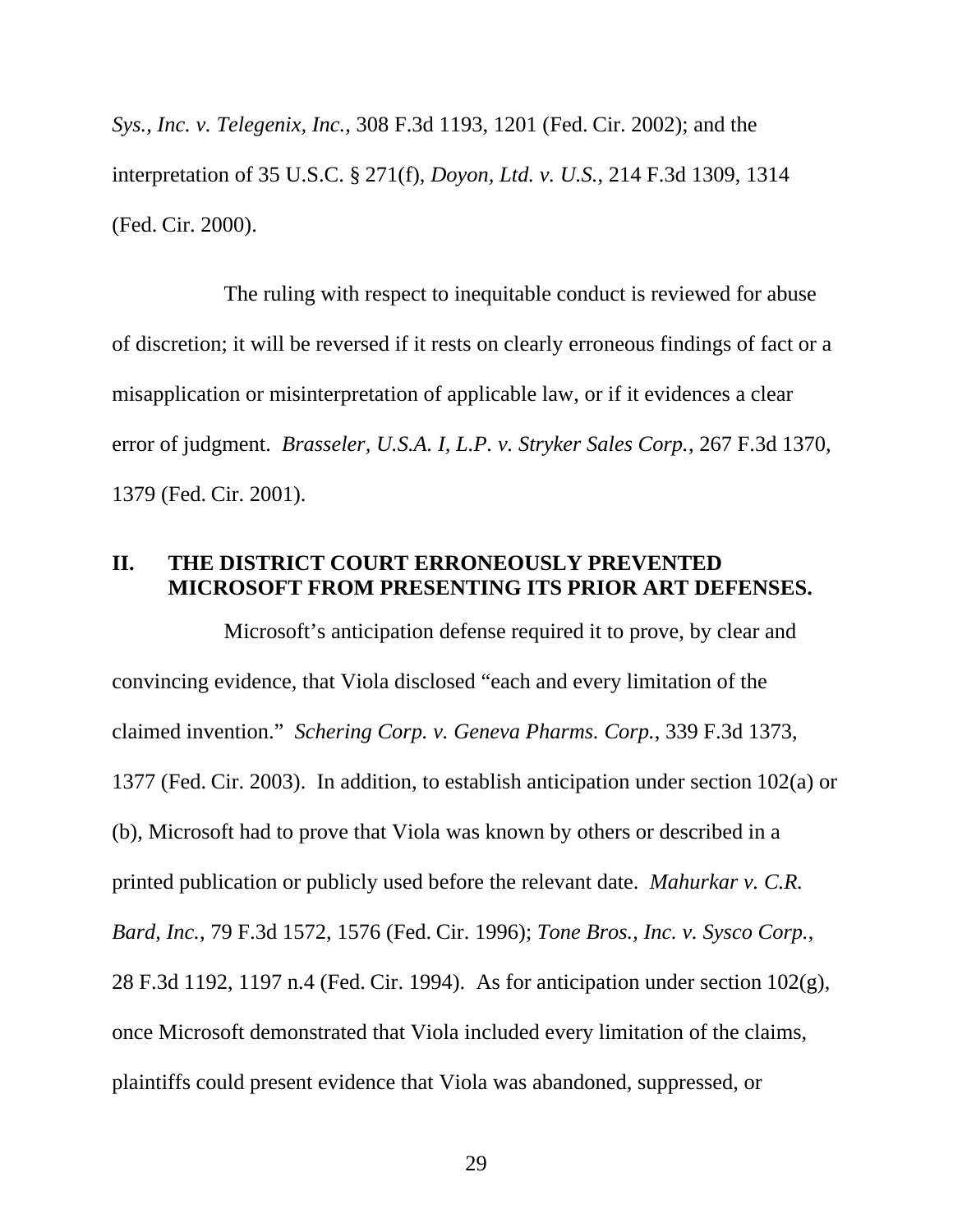concealed. If plaintiffs established a genuine issue of fact, Microsoft then must present clear and convincing evidence that Viola was not abandoned, suppressed, or concealed. *Dow Chemical Co. v. Astro-Valcour, Inc.*, 267 F.3d 1334, 1339 (Fed. Cir. 2001). In the event the jury failed to conclude that Viola anticipated the '906 patent, Microsoft argued that the invention was obvious in light of Viola. *SIBIA Neurosciences, Inc. v. Cadus Pharmaceutical Corp.*, 225 F.3d 1349, 1356 (Fed. Cir. 2000) ("In appropriate circumstances, a single prior art reference can render a claim obvious.").

Based on a misunderstanding of patent law, the district court excluded compelling evidence of anticipation. In addition, the court refused to submit Microsoft's defenses to the jury based on the limited, but still sufficient, evidence the court allowed Microsoft to present. As a result, the '906 patent, which was *allowed* after the inventors concealed Viola from the PTO (*see supra* at 10-15), was *enforced* without jury scrutiny of that same prior art, despite the jury's clear interest in "deciding if Pei Wei was the first inventor and not Doyle." (*Supra* at 23.) A new trial is necessary.

### **A. The District Court Misconstrued Section 102 and Thus Wrongly Kept an Anticipating Version of the Viola Browser from the Jury.**

Wei's Viola browser included every limitation of the claimed invention months before the '906 inventors allegedly conceived their invention.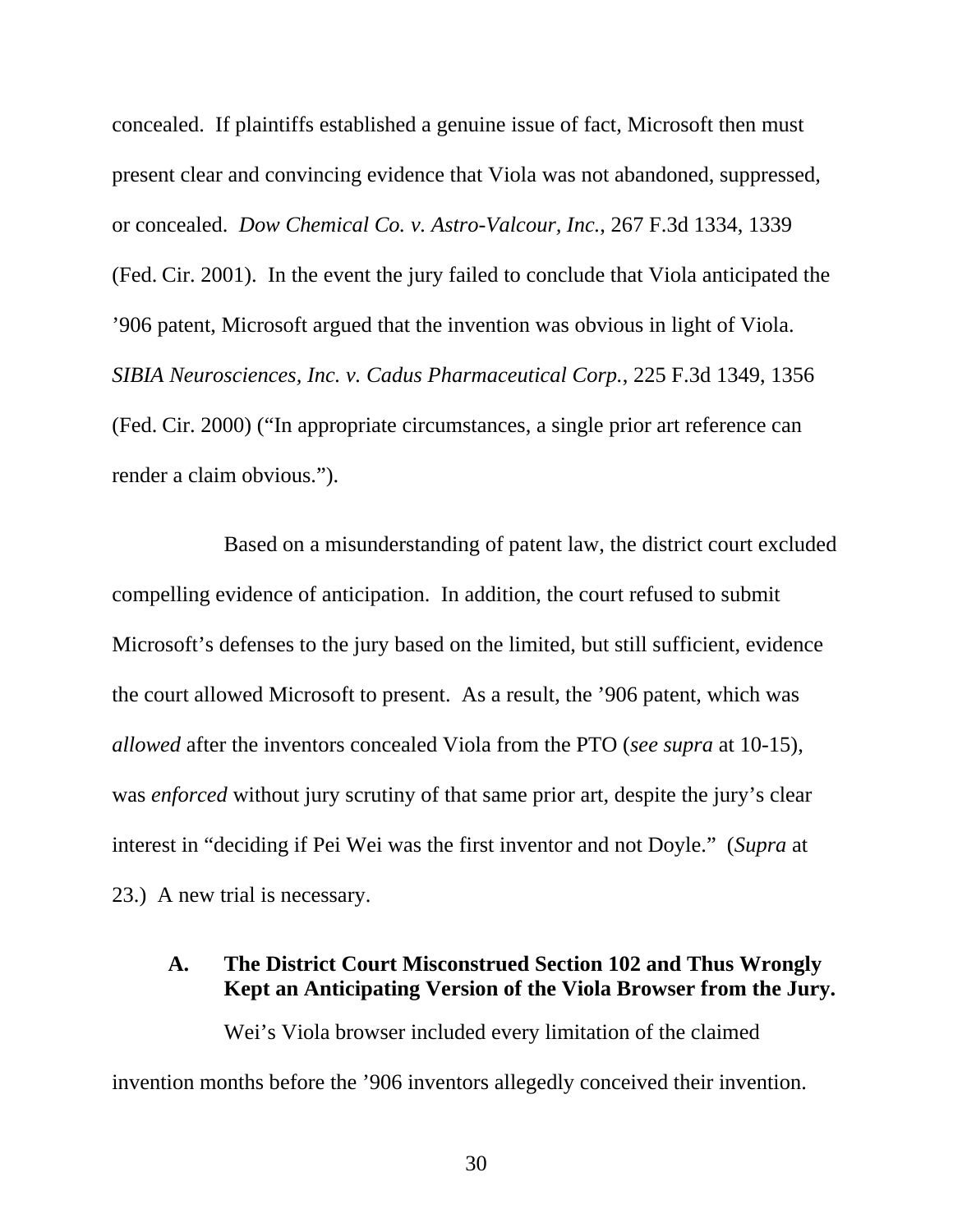Wei conceived of and reduced his invention to practice in late 1992. (A101155- 56; A101197; A170005.) *Union Carbide Chems. & Plastics Tech. Corp. v. Shell Oil Co.*, 308 F.3d 1167, 1189 (Fed. Cir. 2002) (anticipation under § 102(g) can be established by proving prior reduction to practice or prior conception and reasonable diligence in reducing to practice). On May 7, 1993, using the DX34 code, Wei demonstrated and explained his browser to Sun without confidentiality restrictions. (A101162-63; A101176; A170007.) Wei continued to refine his invention and, when Sun asked for a copy of the Viola code, he provided Sun with the then-current version, as reflected in DX37. The changes Wei made to the DX34 code to produce the DX37 code were not intended to alter the relevant functionality of his browser. (A101163.)

Microsoft was prepared both to demonstrate for the jury, and to describe through testimony, that the May 7 (DX34) version of Viola includes all limitations of the claimed invention. (A101156-59.) The court kept all the evidence regarding DX34 from the jury — the code itself, testimony and demonstrations of its capabilities and the fact of its use, emails between Wei and others, *etc*. In its view, Wei had, as a matter of law, abandoned, suppressed, or concealed his invention, a finding that led the court to reject both Microsoft's section 102(g) and section 102(b) defenses. (A101187-89.) Even the court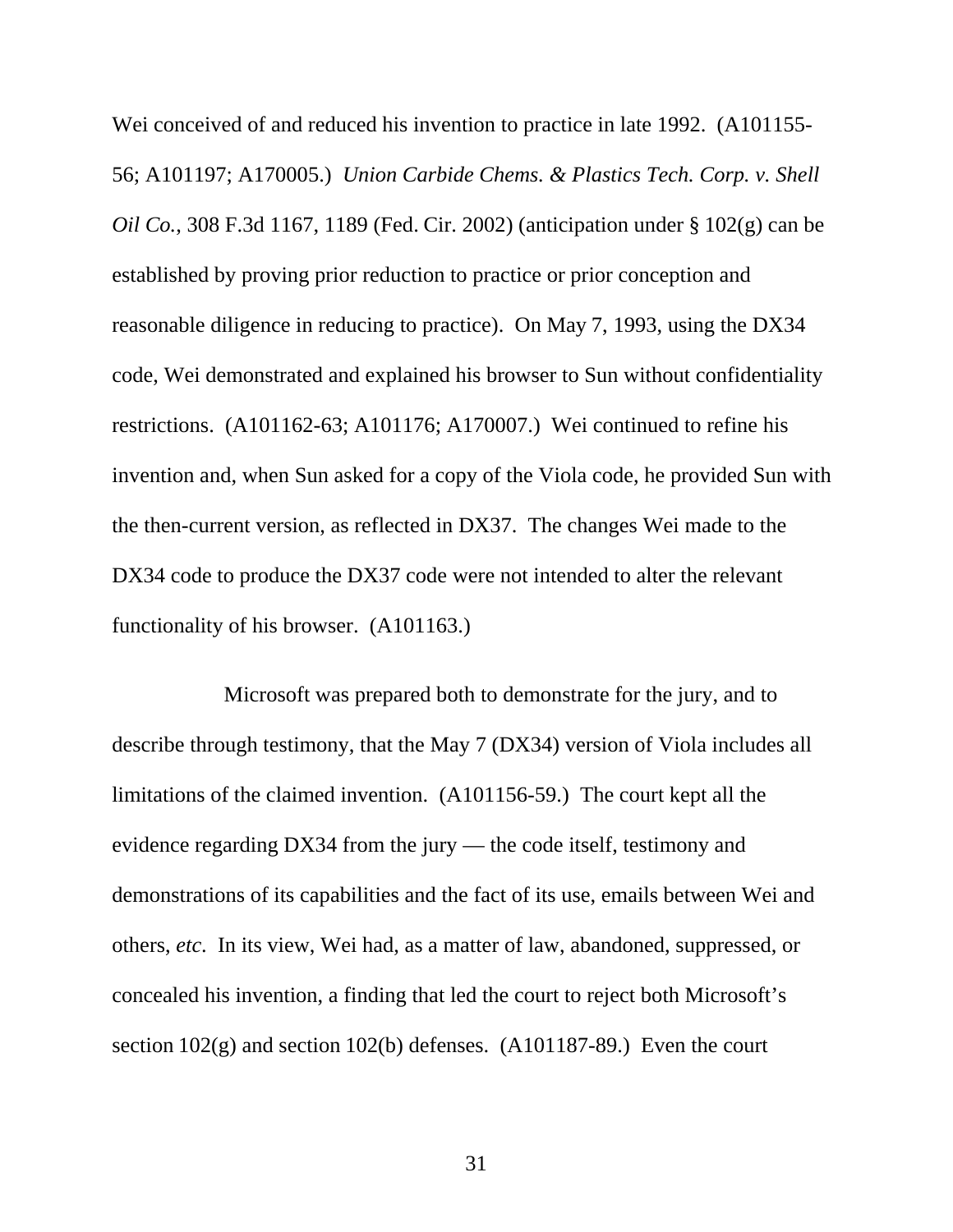recognized the harm these rulings caused Microsoft. (A101362.) The rulings reflect fundamental legal errors.

# **1. The Erroneously-Excluded Evidence Establishes Wei's Prior Invention and That Wei Did Not Abandon, Suppress, or Conceal That Invention.**

The district court's ruling reflects indifference to the proper analysis for determining when prior art is abandoned, suppressed, or concealed under section 102(g). This Court's "case law distinguishes between two types of abandonment, suppression, or concealment. The first is implicated when an inventor actively abandons, suppresses, or conceals his invention from the public." *Dow Chem.*, 267 F.3d at 1342. Active or "intentional" abandonment, suppression, or concealment "refers to situations in which an inventor designedly, and with the view of applying it indefinitely and exclusively for his own profit, withholds his invention from the public." *Fujikawa v. Wattanasin*, 93 F.3d 1559, 1567 (Fed. Cir. 1996). A second type of "abandonment, suppression, or concealment may be inferred based upon the prior inventor's unreasonable delay in making the invention publicly known." *Dow Chem.*, 267 F.3d at 1342. The district court ignored this legal framework. Had it abided it, the court could not have found abandonment "as a matter of law."

Any suggestion of intentional abandonment, suppression, or concealment fails because there is no evidence that Wei manipulated the period of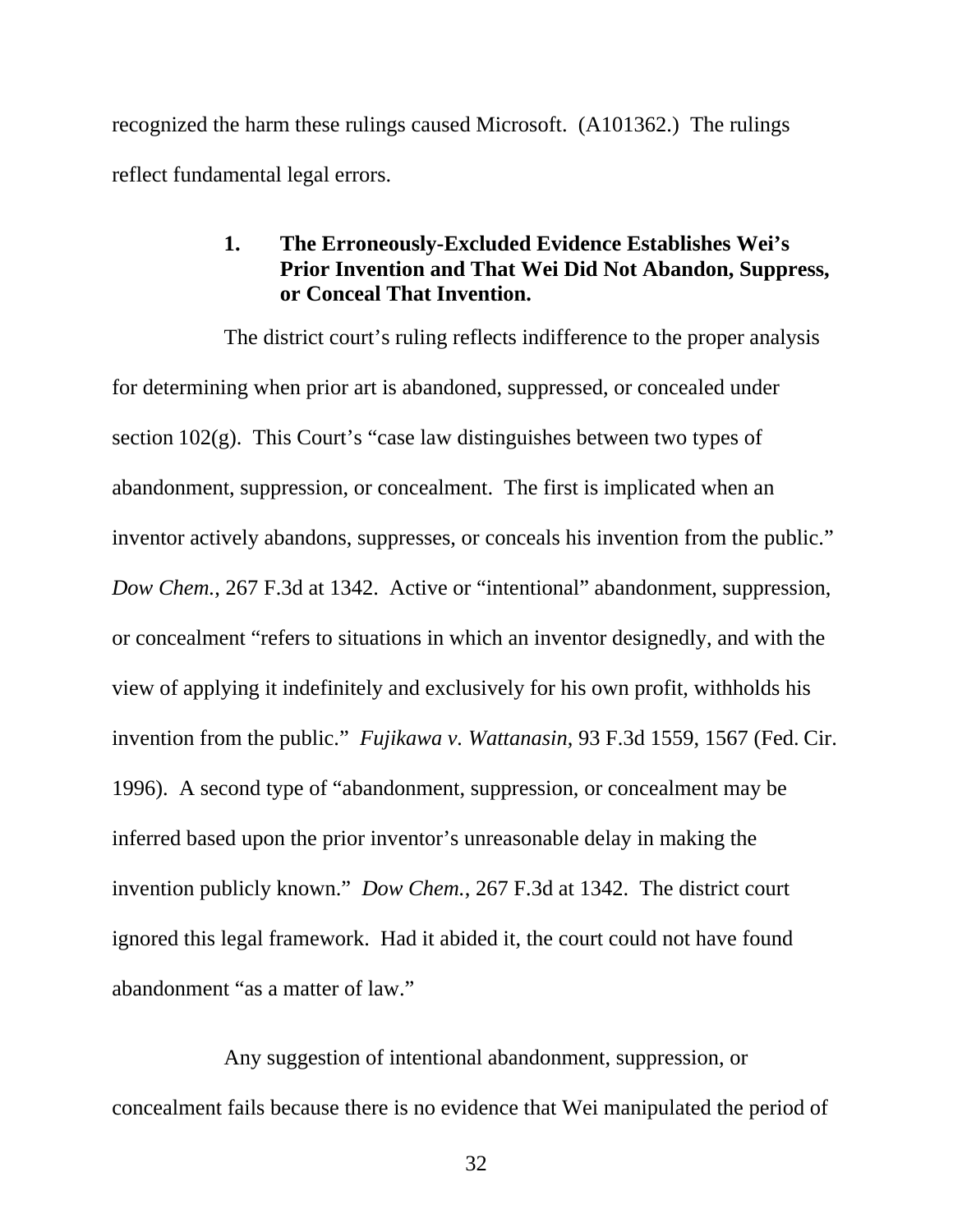market exclusivity for his invention. Wei never sought market exclusivity and never intended to profit from Viola. Instead, he adhered to the ethos that Webrelated developments should be openly shared, and he openly discussed his invention and shared his browser code with interested members of the Web community. (A101201.) A finding of abandonment, suppression, or concealment of this sort has no evidentiary support. Neither does the record support a finding based on the second kind of abandonment, suppression, or concealment: "unreasonable delay" in making public the invention.

The court instead accepted plaintiffs' argument that an inventor can abandon, suppress, or conceal a particular version or embodiment of an invention. (A101187-88.) According to the court, Wei abandoned, suppressed, or concealed the DX34 Viola code by changing the Viola code after his May 7, 1993, demonstration, and never again distributing the specific DX34 code. (A101188.) This ruling fundamentally misperceives what is the "invention" that can be "abandoned, suppressed or concealed" for purposes of section 102(g).

# **a. Evidence of an Invention Cannot Be "Abandoned, Suppressed or Concealed."**

A patent should be denied if the "*invention* was made in this country by another inventor who had not abandoned, suppressed or concealed *it*." 35 U.S.C.  $\S 102(g)(2)$  (emphasis added). Textually, only the "invention" must not be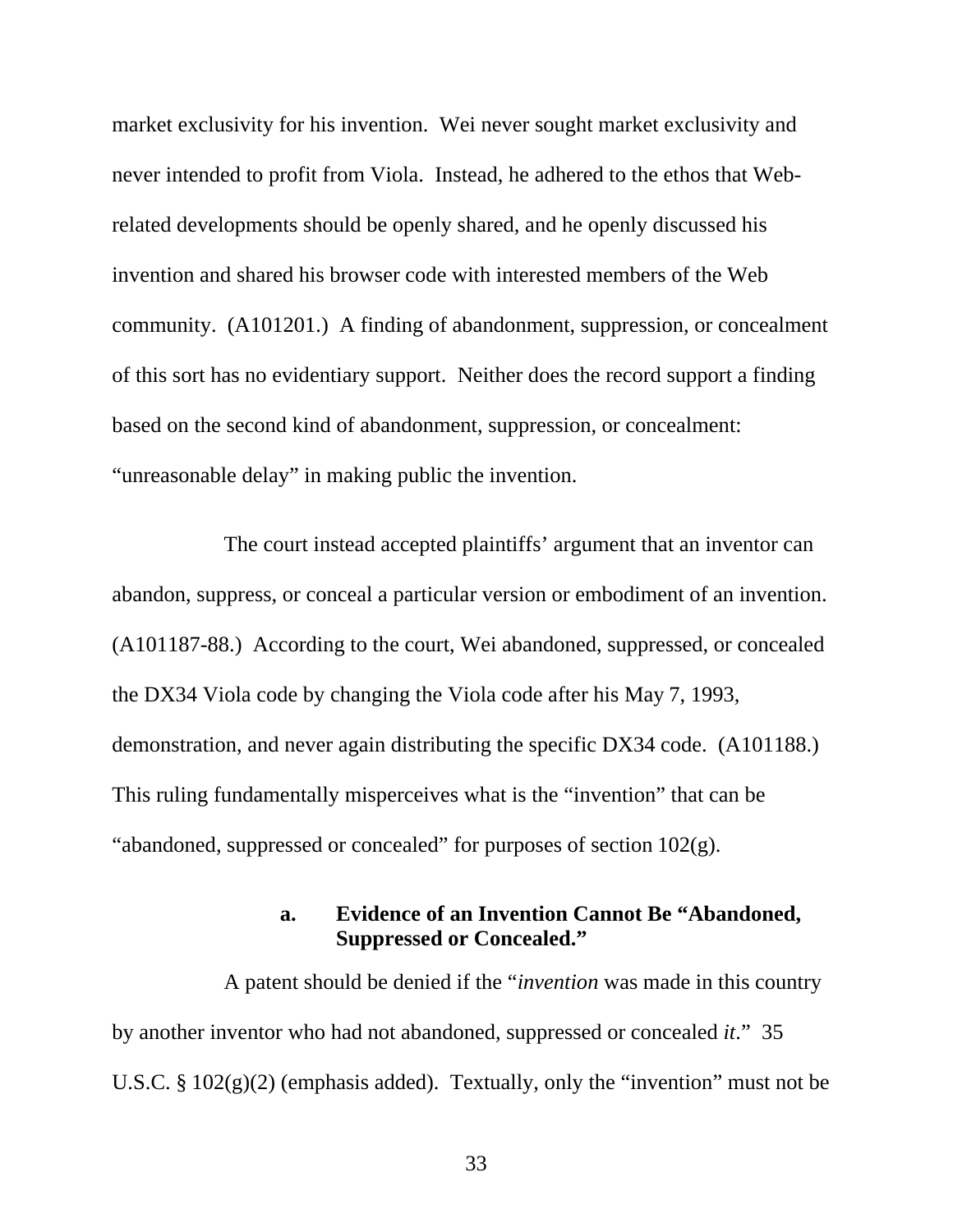"abandoned, suppressed or concealed." In this case, the invention, as defined by the '906 claims, is a browser that can parse a tag in a Web page which specifies the location of an object external to the Web page, uses information associated with the object to identify and locate an executable application, and automatically invokes that executable application to display, and allow interaction with, the object inside the Web page. The DX34 Viola code is one version of such a browser and is evidence corroborating Wei's prior invention. But DX34 is not the "invention" itself. The "invention" is not any particular code version. "An invention can exist … even though it may later be refined or improved." *New Railhead Mfg., L.L.C. v. Vermeer Mfg. Co.*, 298 F.3d 1290, 1297 (Fed. Cir. 2002). Creating improved versions of an embodiment might result in replacing the older *version*, but it is the opposite of "abandoning" the *invention*. Section 102(g) provides no basis for excluding a particular version from evidence simply because that version was superseded as the invention was refined.

This textual reading of section  $102(g)$  is reflected in this Court's cases. In interference cases, the party who last conceived of the invention sometimes asserts that the other party abandoned, suppressed, or concealed the invention by unreasonably delaying disclosure of the invention after first reducing it to practice. But delay between the first reduction to practice and public disclosure can be excused if the inventor was continuing to refine, perfect, or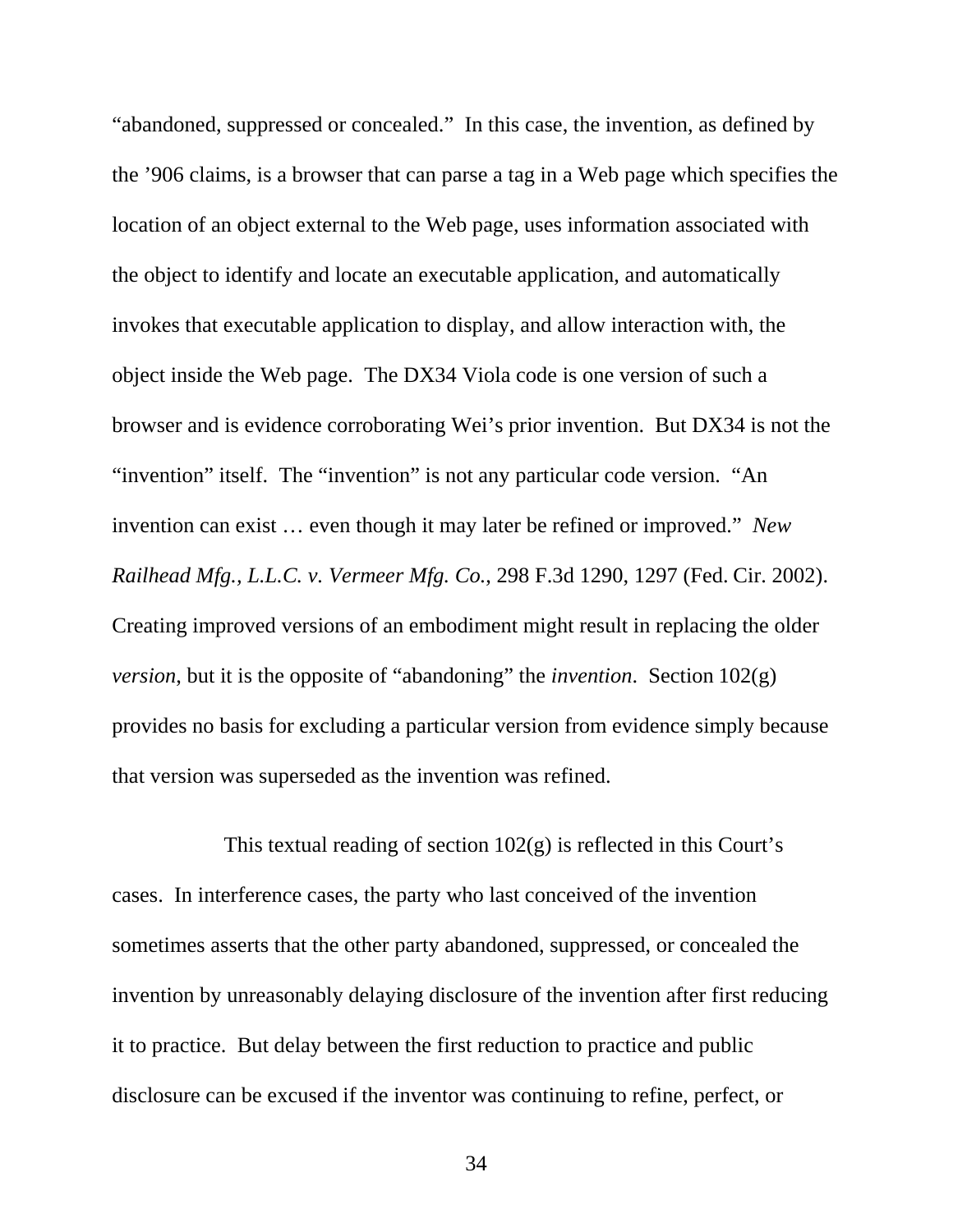improve the invention. *Lutzker v. Plet*, 843 F.2d 1364, 1367 (Fed. Cir. 1988) ("An inference of suppression or concealment may be overcome with evidence that the reason for the delay was to perfect the invention."); *Young v. Dworkin*, 489 F.2d 1277, 1281 n.4 (CCPA 1974) (same); *Dewey v. Lawton*, 347 F.2d 629, 632 (CCPA 1965) ("testing and refinement" of an invention over the period of one and a half years before public disclosure does not "evidence an intent to conceal" the invention). "The law does not punish an inventor for attempting to perfect his process before he gives it to the public. In fact, reasonable experimentation is frequently encouraged." *Frey v. Wagner*, 87 F.2d 212, 215 (CCPA 1937).

A contrary rule, such as that adopted by the district court, would deprive the public of the benefit of diligent efforts to produce the most useful product. The dynamic technological environment in which Wei was working in the early 1990s provides a good example. Wei was developing a browser that could enable a higher level of interactivity on the Web. His invention would engender the development of Web pages that would call upon that interactivity, applications that could enable it, and incorporation of fast-changing server and browser technology and protocols unrelated to the innovative features of his browser. It is laudable, not condemnable, that Wei continued to work on his browser so that it would most efficiently and effectively provide the innovative features he had invented. The public is served by efforts to improve an invention,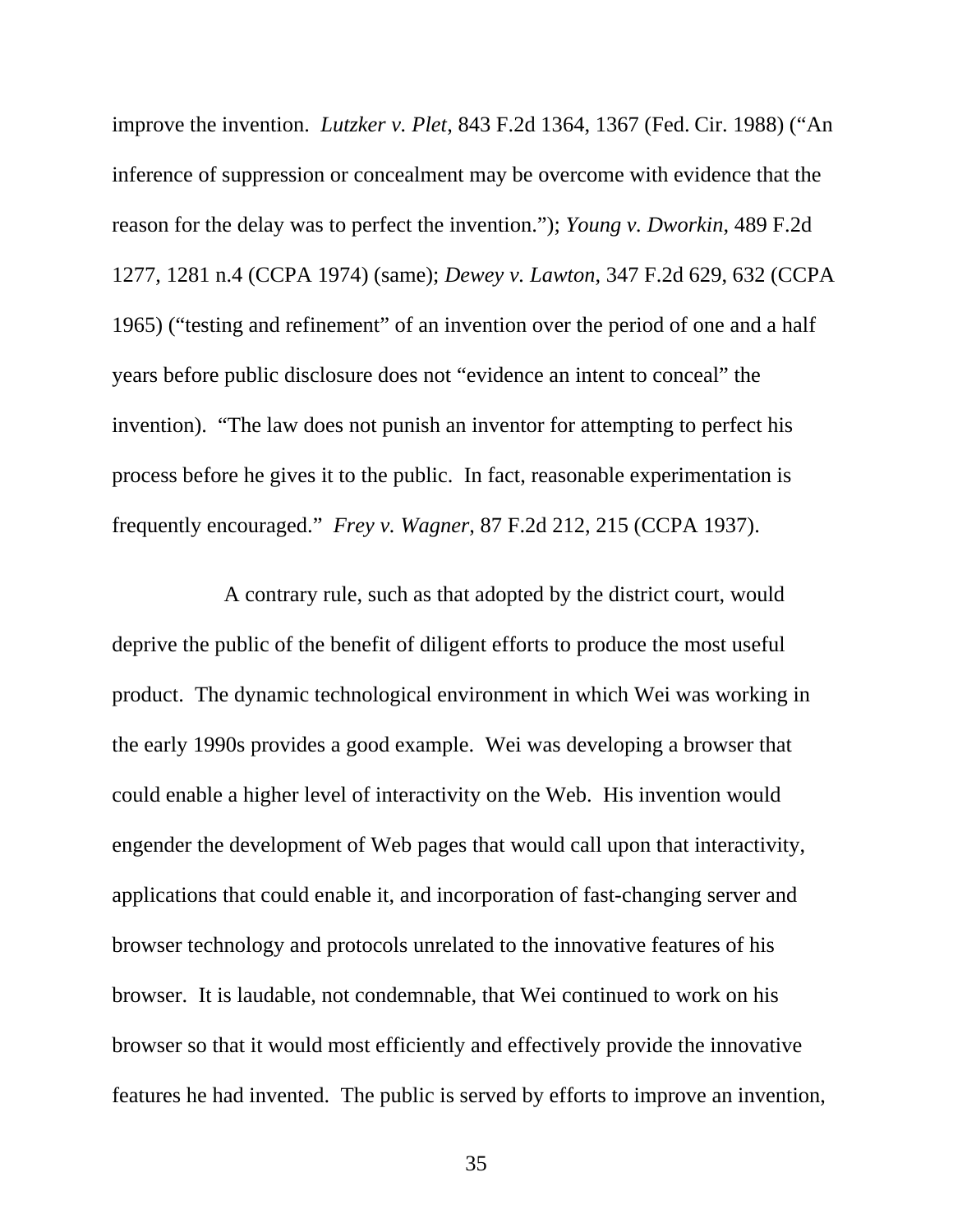especially when there has been no delay in order to advance the inventor's commercial interests. *See City of Elizabeth v. Am. Nicholson Pavement Co.*, 97 U.S. 126, 137 (1877).

The court excluded DX34 because it erroneously asked whether Wei abandoned, suppressed, or concealed the DX34 code, which was merely *evidence*  of Wei's prior invention. It should have asked whether Wei abandoned, suppressed, or concealed his *invention* — the anticipating Viola browser evidenced by DX34. That question has only one answer: No.

### **b. Wei Did Not Abandon, Suppress, or Conceal His Prior Invention.**

Wei produced a series of improved versions of the Viola code over the weeks and months following his demonstration to Sun, all of which retained the anticipating functionality. Wei testified that the May 31, 1993, Viola code he provided to Sun (DX37) met all the limitations of the '906 claims (A101163), that the alpha version he released to interested members of the Web community met all those limitations (A101165), and that the beta version he made publicly available also met all the limitations (A101168).<sup>14</sup> Each of these versions was publicly

-

<sup>&</sup>lt;sup>14</sup> Promptly upon learning of Doyle's claim to have invented the functionality Wei had already incorporated into Viola, Wei initiated a series of email exchanges with Doyle regarding Viola's capabilities and the timeframe in which Wei had developed the critical functions. (A170078-88.) Wei's message is consistent and persistent: he first invented the functionality claimed in the '906 patent.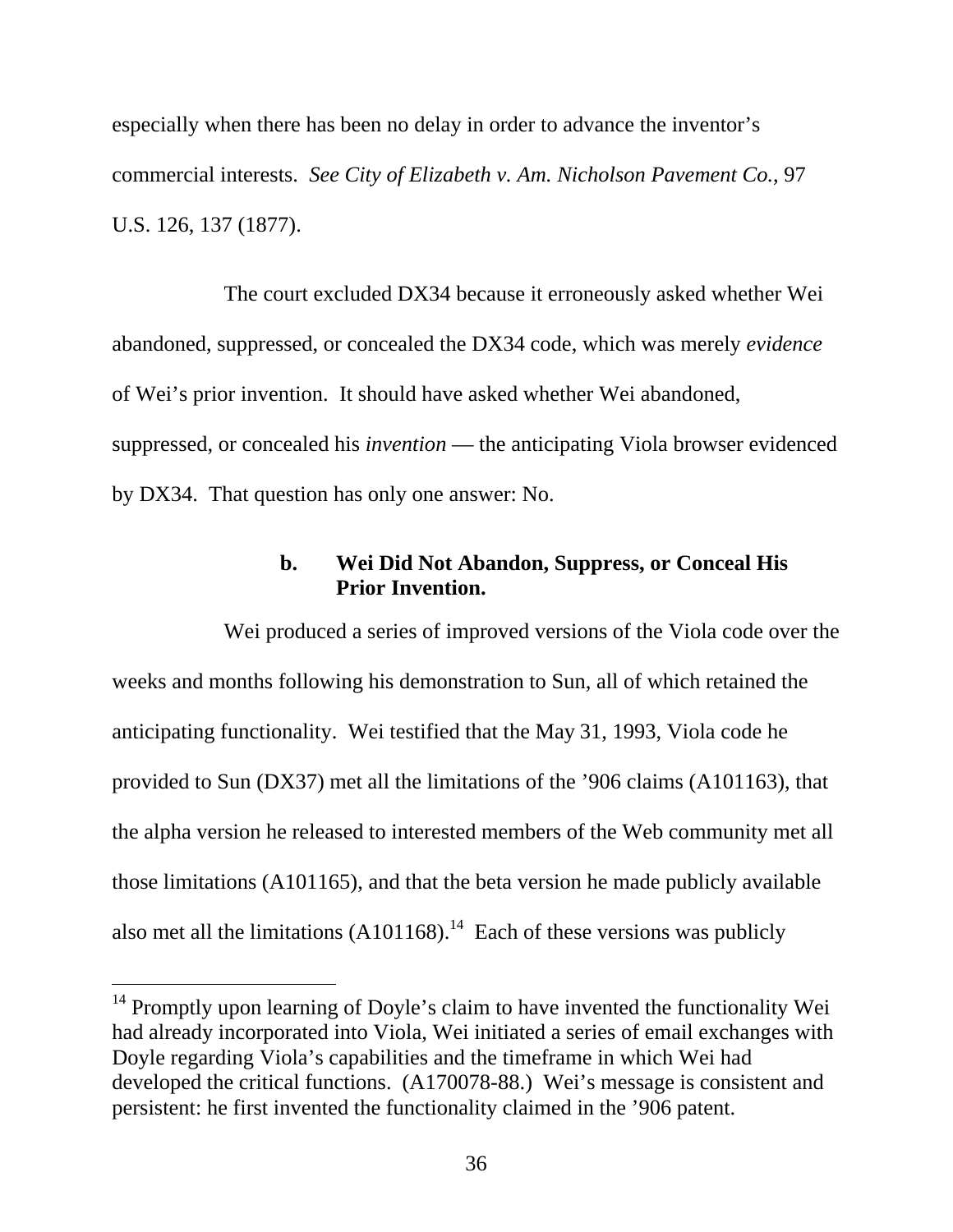disclosed by posting on the Internet for interested members of the Web community to download. DX37 was disclosed in late May 1993, just 7 months after Wei first reduced his invention to practice. The alpha version was publicly disclosed in October 1993, just 11 months after Wei's first reduction to practice. And the beta version was disclosed just 16 months after Wei first reduced his invention to practice. (*See supra* at 5-8.) The district court never suggested, nor could it, that any of these disclosures was so delayed that Wei should be deemed to have abandoned, suppressed, or concealed his invention. And even the short time periods between releases of the various versions of Viola code were due to Wei's continued efforts to improve the browser (A101201), which, as noted above, counsels *against* a finding of abandonment.

Plaintiffs argued and the district court found that the DX37 Viola code does not anticipate. They were wrong,15 but even if they were right, *DX34* is still evidence that Viola was a prior invention under section  $102(g)$ , and there is ample evidence that Wei never intended to remove the '906 functionality from Viola. (*See* A101164.) So even if Wei's changes had so altered the DX34 code that

-

 $15$  Wei did make changes to his Viola code after demonstrating the DX34 version to Sun, but as he explained: "the differences were primarily in the Lexical Analyzer part of the language.... It has something to do with the Viola language itself, … it has nothing to do with the interactive object capability." (A101163.) As discussed below, Microsoft presented sufficient evidence to permit a jury to conclude that the DX37 code included all the '906 limitations. (*Infra* at 42-47.)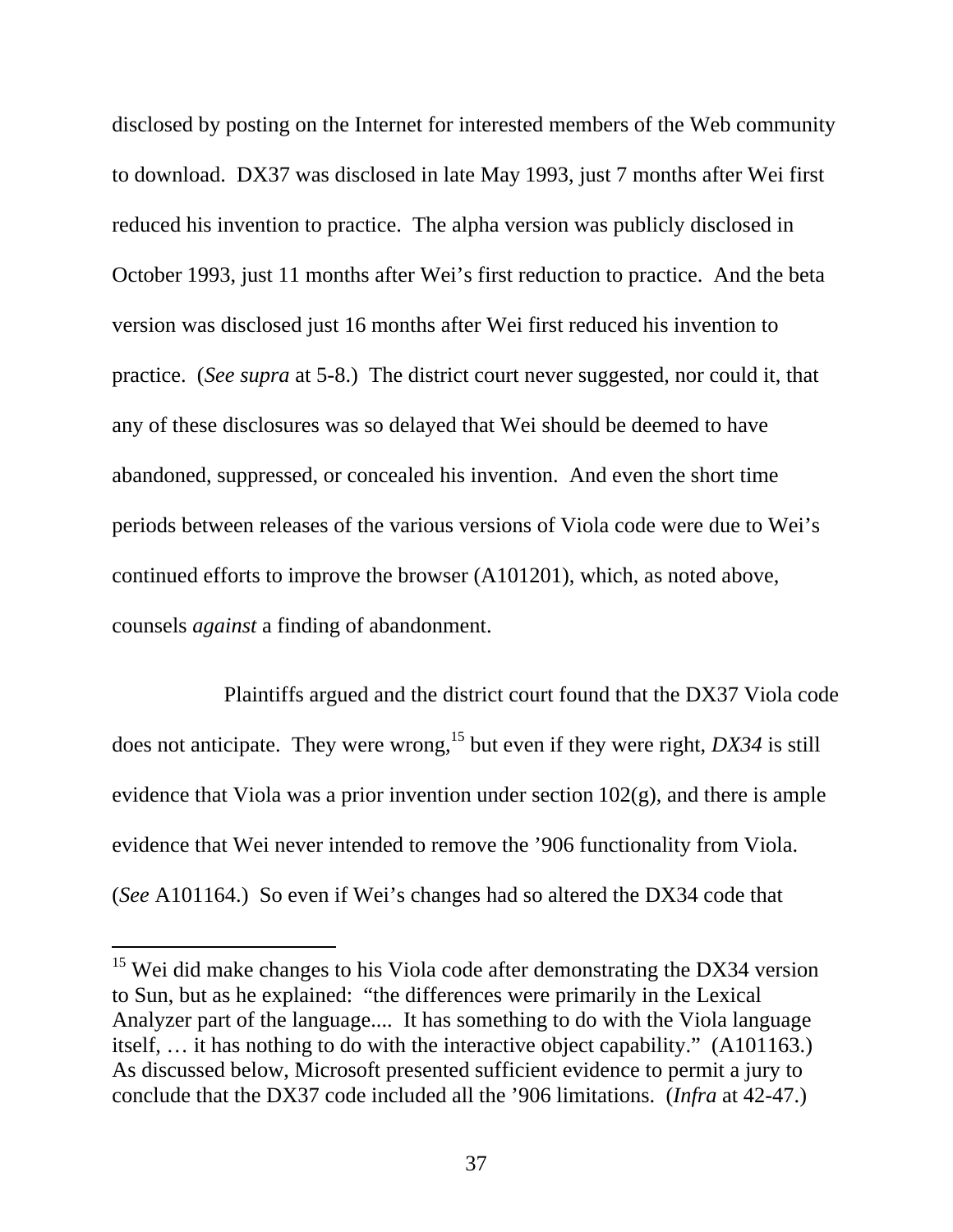DX37 no longer included every element of the claimed invention (which they did not), Wei was prepared to testify that those changes were "bugs" introduced by mistake and corrected by the time he posted his alpha release in October 1993. (A101162-65.) DX37 thus was not an essential part of Microsoft's defense. Microsoft could simply have relied on DX34 to show both prior conception and reduction to practice and the alpha (and/or beta) release to demonstrate that Wei publicly disclosed the invention and never abandoned, suppressed, or concealed it.

There is a striking disparity between how the court treated early versions of Wei's browser and plaintiffs' browser. Wei's early version (DX34) was deemed abandoned because the code was modified. Plaintiffs' early version (November 1993) — of which there is no existing code (A100725) — was treated as the reduction to practice even though it, too, was modified (into the code submitted with the patent, which does not work). (A35-36; A100725-26.) There is no basis in law or logic for this disparity.

In the end, when the section  $102(g)$  case that Microsoft tried to present is properly analyzed, Microsoft's right to present the DX34 version of Viola code is indisputable. Microsoft should have been permitted to present DX34, and if plaintiffs had any evidence of abandonment, they could have presented it to the jury. Microsoft then should have been permitted to rely on evidence regarding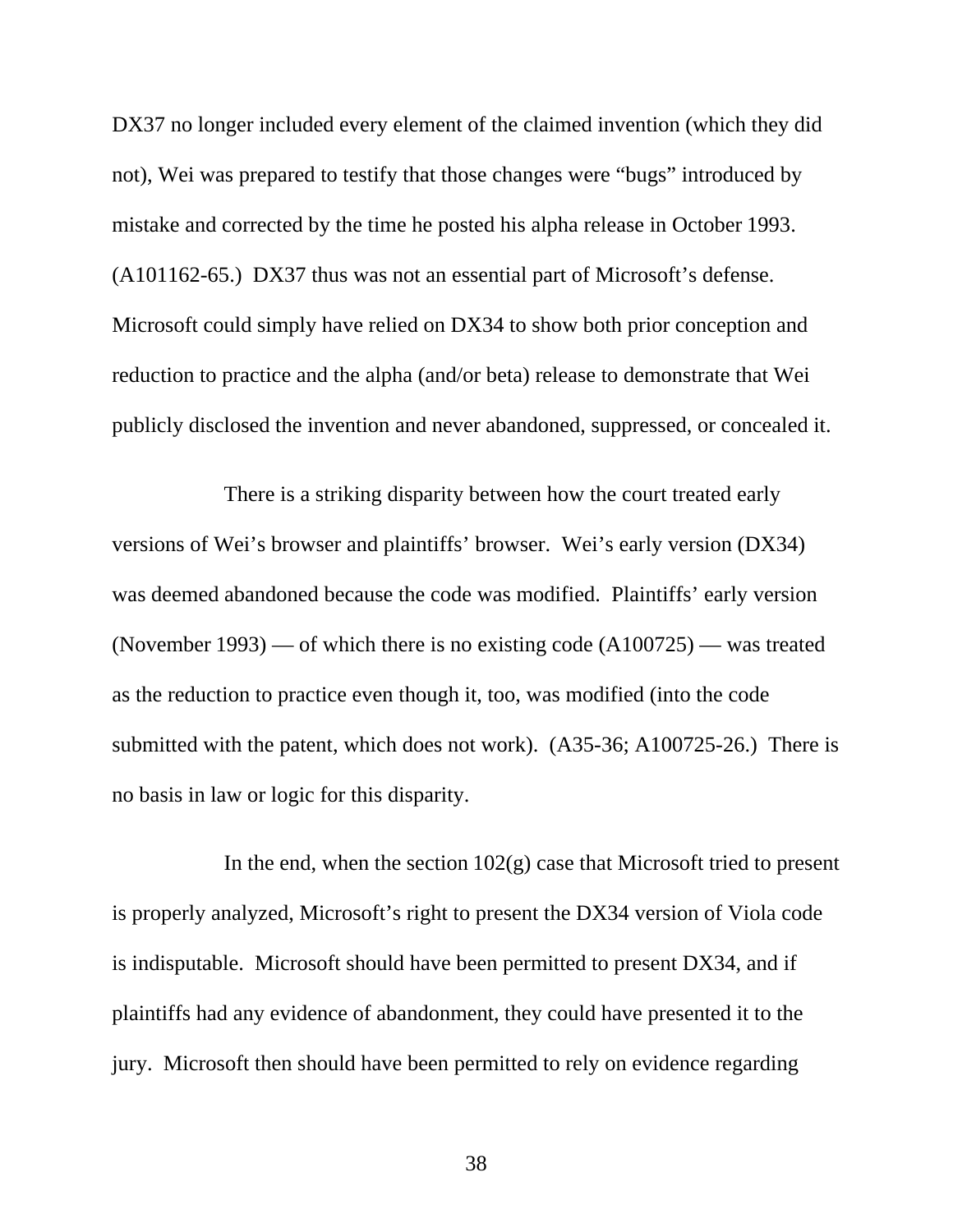DX37, the alpha and beta releases, and various communications to demonstrate that Wei consistently pursued his invention, improving it and sharing it with interested members of the public, a showing corroborated by evidence that Wei freely communicated about his invention almost as soon as he reduced it to practice. (*E.g.*, A170004-06; A170011.) Finally, Microsoft should have been permitted to further rebut any suggestion that Wei abandoned his invention with evidence of Wei's quick response to Doyle's claims that Doyle had invented the functionality that Viola had long included. (A170078-88.)

The jury, even without seeing Microsoft's best evidence, and even after being told to disregard Viola, questioned whether Pei Wei, and not Doyle, was the real inventor of the invention claimed in the '906 patent. (A101468.) This Court should permit a jury to answer that question for itself, with full information.

## **2. A Jury Could Conclude That the Demonstration to Sun on May 7, 1993, Was a Prior Public Use.**

Microsoft's argument that the May 7, 1993, demonstration of Viola to Sun was an invalidating public use under section 102(b) provides an independent ground for admitting the DX34 code, and testimony and documents regarding its capabilities. "[P]ublic use … includes any use of the *claimed invention* by a person other than the inventor who is under no limitation, restriction or obligation of secrecy to the inventor." *Smithkline Beecham Corp. v. Apotex Corp.,* 365 F.3d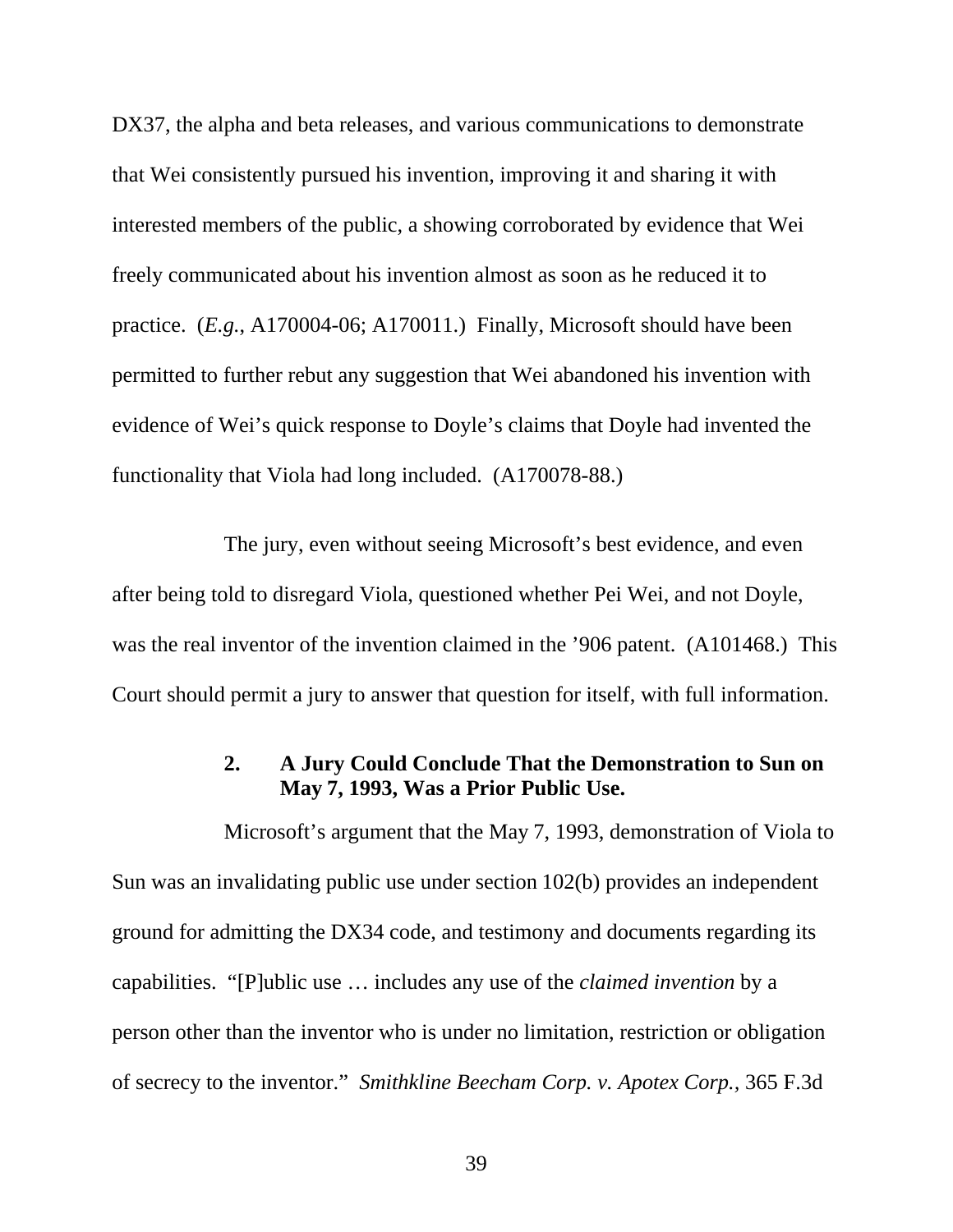1306, 1317 (Fed. Cir. 2004). Oral testimony of prior public use must be corroborated. *Juicy Whip, Inc. v. Orange Bang, Inc.*, 292 F.3d 728, 737-38 (Fed. Cir. 2002). Microsoft presented direct and corroborating evidence of prior public use.

Wei's demonstration to Sun closely parallels the circumstances in *Netscape Communications*, 295 F.3d 1315. In *Netscape*, Konrad had three patents related to "systems that allow a computer user to access and search a database residing on a remote computer." *Id.* at 1318. The district court held Konrad's patents invalid based upon, *inter alia*, Konrad's prior demonstration of his invention to two "University of California computing personnel, without any obligation of confidentiality." *Id.* at 1319. This Court affirmed, holding that the "[l]ack of a confidentiality agreement is significant here because [the two individuals] were computer personnel who could easily demonstrate the invention to others." *Id*. at 1321. While an experimental use is not an invalidating public use, *id*. at 1320, Konrad's demonstration was not experimental because "the purpose of the demonstration 'was to convince the people in the Berkeley computer center … that there was a viable project.'" *Id*. at 1321-22.

Just as in *Netscape*, this case involves a demonstration of a software invention to interested and knowledgeable individuals in the field who were under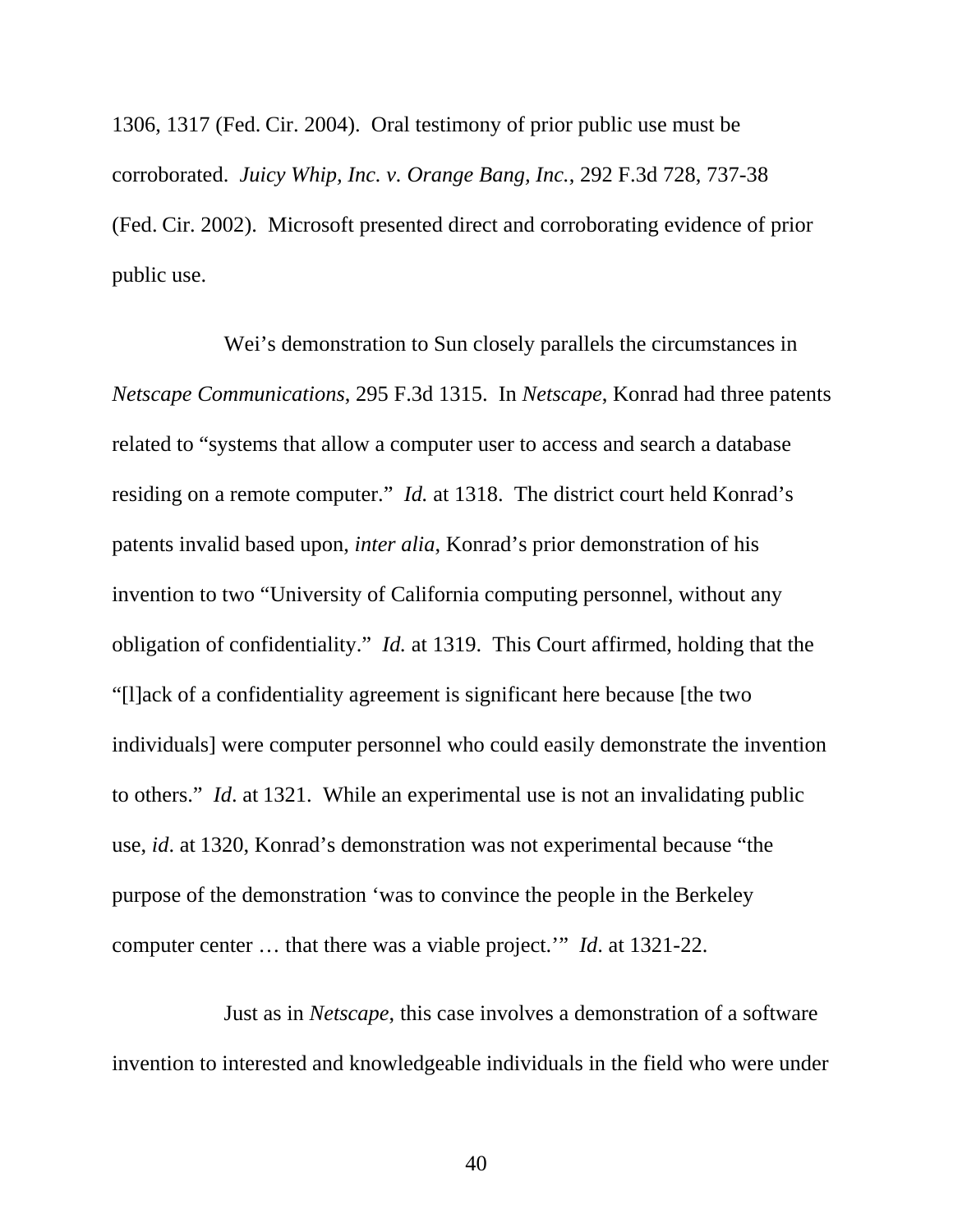no confidentiality obligation. (A101163; A2326-28; A170007-10.) Indeed, the Sun engineers sought out the demonstration precisely so they could share it with others. (A170007 (Sun engineer "would like to see Viola because he's looking for a few applications to show off this new architecture that he's working on."); A170008-10 (Sun engineers "were very impressed with what we are doing, and couldn't wait to show it around at Sun.").) Wei's demonstration was not experimental. The whole point was to show Sun a working embodiment of the browser that would generate interest in the software. (A2326-27.)

Despite compelling parallels with *Netscape*, the district court rejected Microsoft's public use defense. The court held that because Wei later made changes to the specific Viola code demonstrated to Sun, and never returned to that precise code, the May 7, 1993, demonstration was not a public use. (A101188-89.) When Microsoft pointed out that the court was conflating its erroneous view of abandonment under section 102(g) with public use analysis under section 102(b), the court stuck to its position: "If I'm wrong, I'm wrong." (A101192-93.)

The court was wrong. Nothing in *Netscape*, or any other decision, suggests that a public use can somehow retroactively be made *un*public based on subsequent actions. Nor would the policy underlying section 102(b)'s public use bar be served by such a rule. Section 102(b)'s public use bar "encourages prompt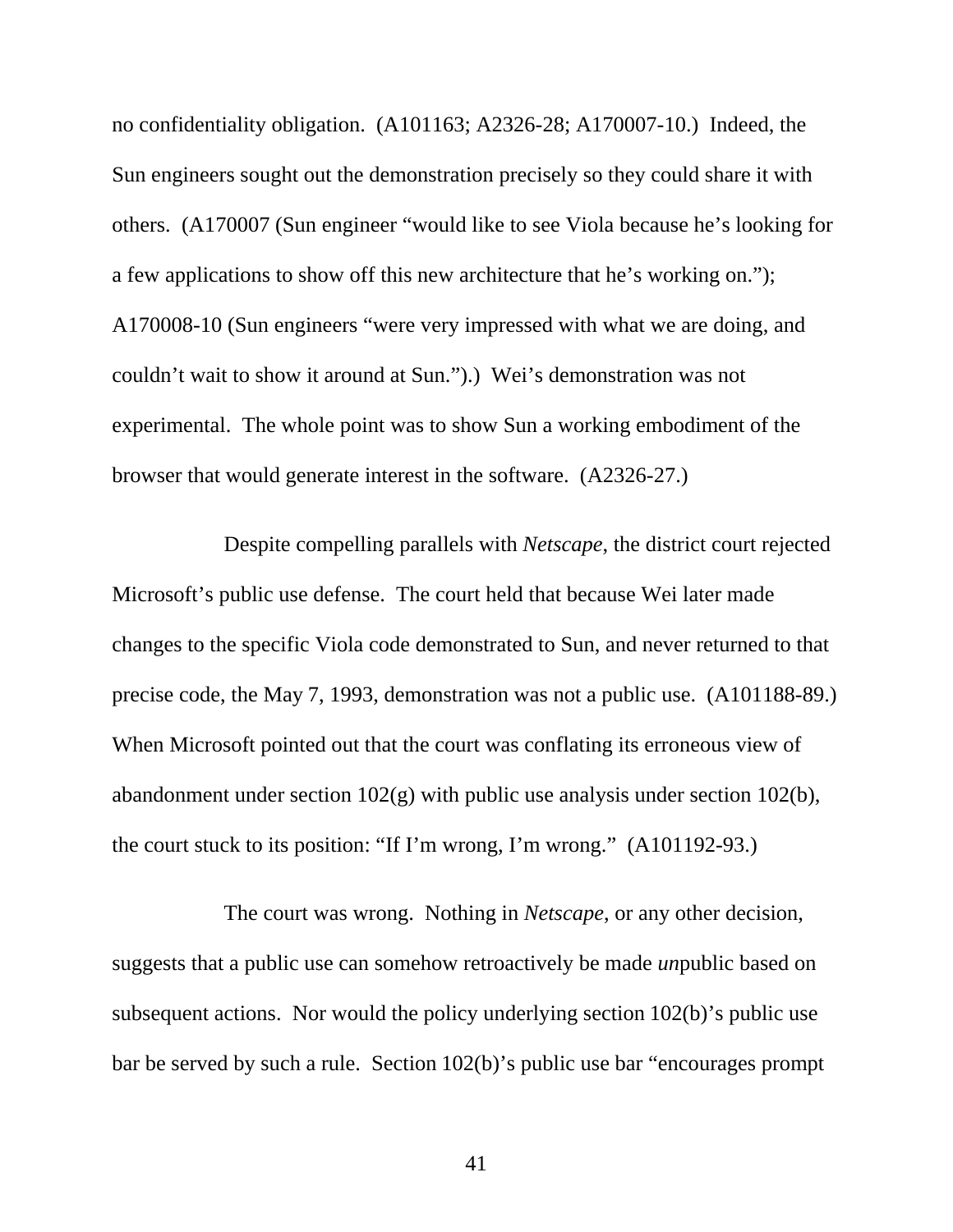filing of patent applications after inventions have been completed and publicly used, and sets an outer limit to the term of exclusivity." *Allied Colloids, Inc. v. Am. Cyanamid Co.*, 64 F.3d 1570, 1574 (Fed. Cir. 1995). Once an invention has been exposed to members of the public, the "outer limit to the term of exclusivity" has been set. To allow later conduct to move that "outer limit" is directly at odds with the purpose of the public use bar.

Wei's May 7, 1993, demonstration was a public use of the claimed invention. It was error for the district court to exclude DX34 and the corroborating evidence that Microsoft proffered to support its public use defense.

#### **B. The Court Erred by Refusing To Submit Microsoft's Anticipation and Obviousness Defenses to the Jury.**

Even after Microsoft's evidence was substantially pared down by the erroneous rulings, Microsoft still presented the jury with clear and convincing evidence that Viola anticipated the '906 patent. Denied the opportunity even to discuss the DX34 Viola code, Microsoft centered its defense on the DX37 code. Plaintiffs disputed DX37's teaching of the claimed invention, and therefore argued that DX37 cannot invalidate the patent under section  $102(a)$ , (b), or (g). The court agreed, stating cryptically that "DX37 is missing important elements and that those important elements are not taught by DX37" (A101362), without identifying which elements were missing and not taught.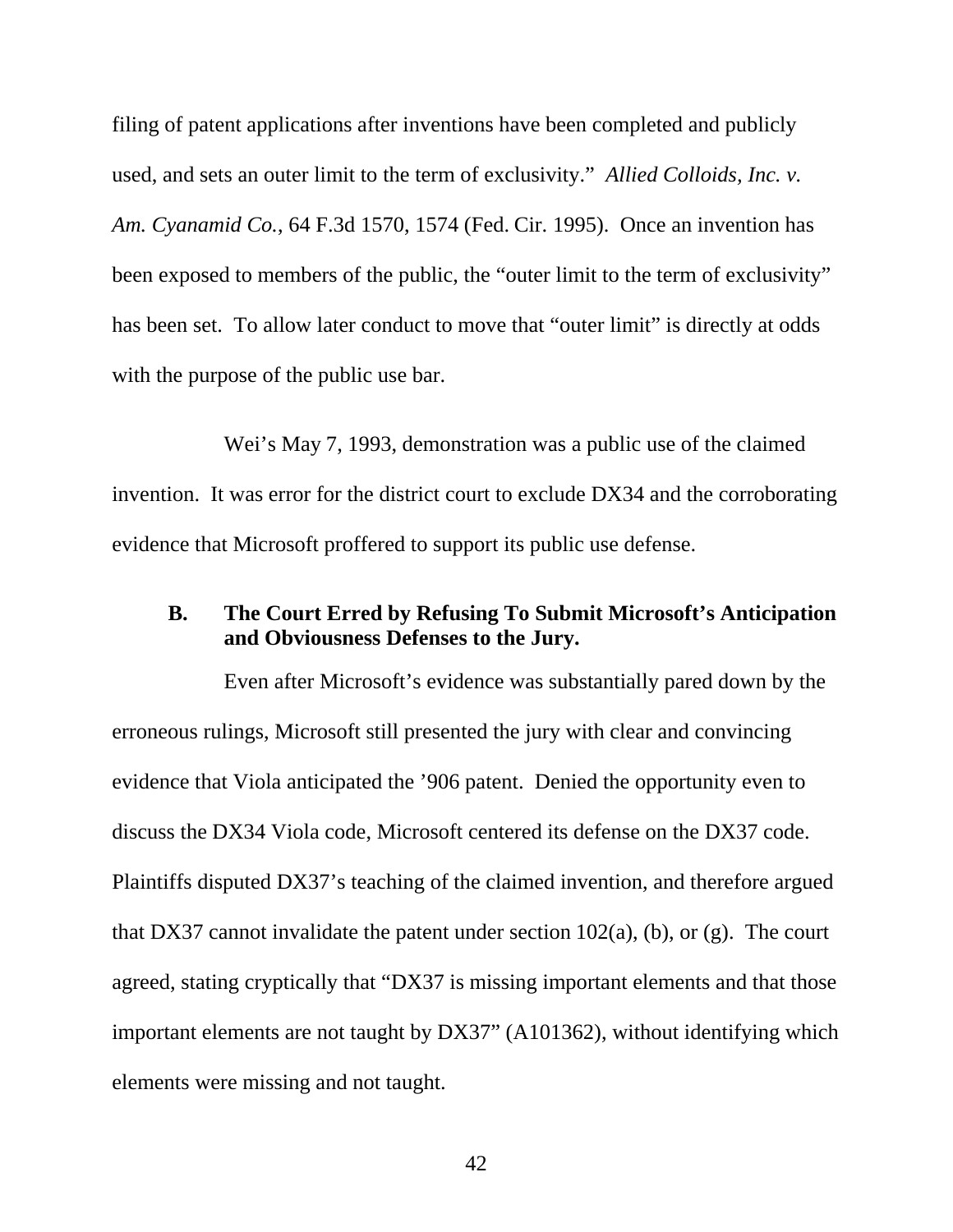Whether a prior art reference teaches every element of the claims is a question of fact. *Apple Computer, Inc. v. Articulate Sys., Inc.*, 234 F.3d 14, 20 (Fed. Cir. 2000). Therefore, JMOL regarding anticipation could be granted only if Microsoft had failed to present *any* evidence to support a finding that DX37 taught all limitations of the claimed invention. *Monsanto Co. v. Mycogen Plant Science, Inc.*, 261 F.3d 1356, 1362 (Fed. Cir. 2001).

Microsoft presented substantial evidence that the DX37 version of Viola taught every limitation. Microsoft's expert, Dr. Kelly, methodically explained this to the jury. (A101274-79.) Dr. Kelly testified that DX37: (1) is in a computer usable medium (A101277), (2) teaches a computer program for use in a distributed hypermedia environment (A101277), (3) teaches parsing a hypermedia document to identify text formats (A101277-78), (4) teaches displaying at least a portion of the hypermedia document on a client workstation (A101278), (5) teaches how the hypermedia document can include an embed text format that specifies the location of an object external to the hypermedia document (A101278), (6) teaches how the object can have type information associated with it that is utilized by the browser to identify and locate an executable application (A101278), and (7) teaches that the application is automatically invoked to display the object and enable the user to interact with it (A101278). Wei, too, explained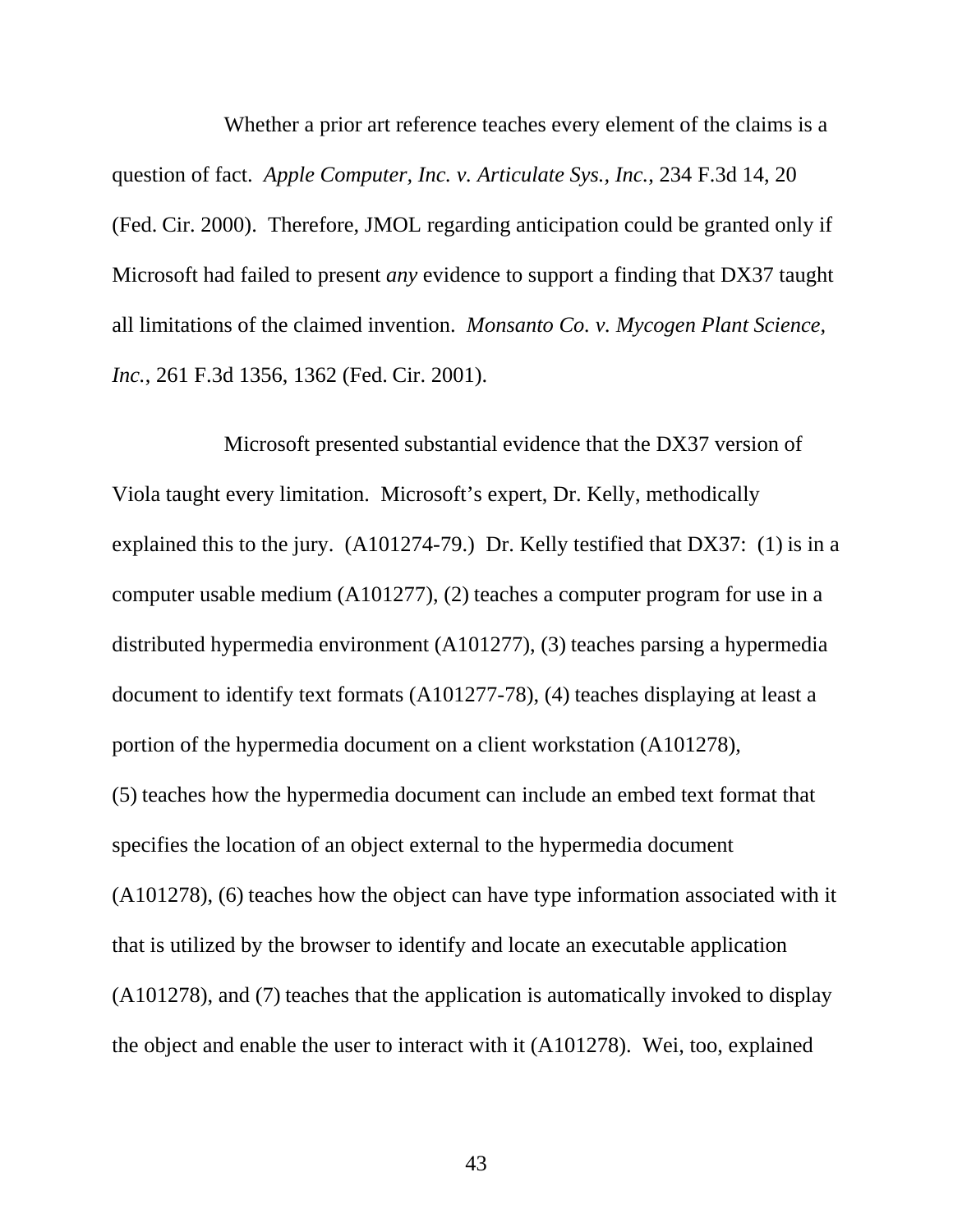how DX37 includes each limitation of the claimed invention. (A101197-99; A101201.)

The court disregarded Dr. Kelly's detailed testimony as "conclusory." (A101354.) But Dr. Kelly did far more than merely state, as the court erroneously recalled, "I'm an expert, and it's there." (A101354.) He pointed to specific parts of the DX37 code that taught specific elements of the claimed invention. (A101275-77.) And he demonstrated DX37 for the jury. (A101282-83.) Though the court apparently did not think the jury was capable of determining which expert's testimony was more credible (A101354), that is precisely the jury's role. *Railroad Dynamics, Inc. v. A. Stucki Co.*, 727 F.2d 1506, 1514 (Fed. Cir. 1984).

It is true that the demonstration Dr. Kelly performed was not in a distributed hypermedia environment; the Web page was retrieved locally from the same computer on which the browser was running. (A101282.) The court thus apparently concluded that DX37 could not work in such an environment, and therefore did not anticipate. (A38 (stating that the code was not "enabled for use in a distributed hypermedia network environment").) But there was ample testimony that the DX37 code would work in such an environment.

Dr. Kelly testified that two problems can arise when using the DX37 code in a distributed hypermedia environment. First, DX37 will display a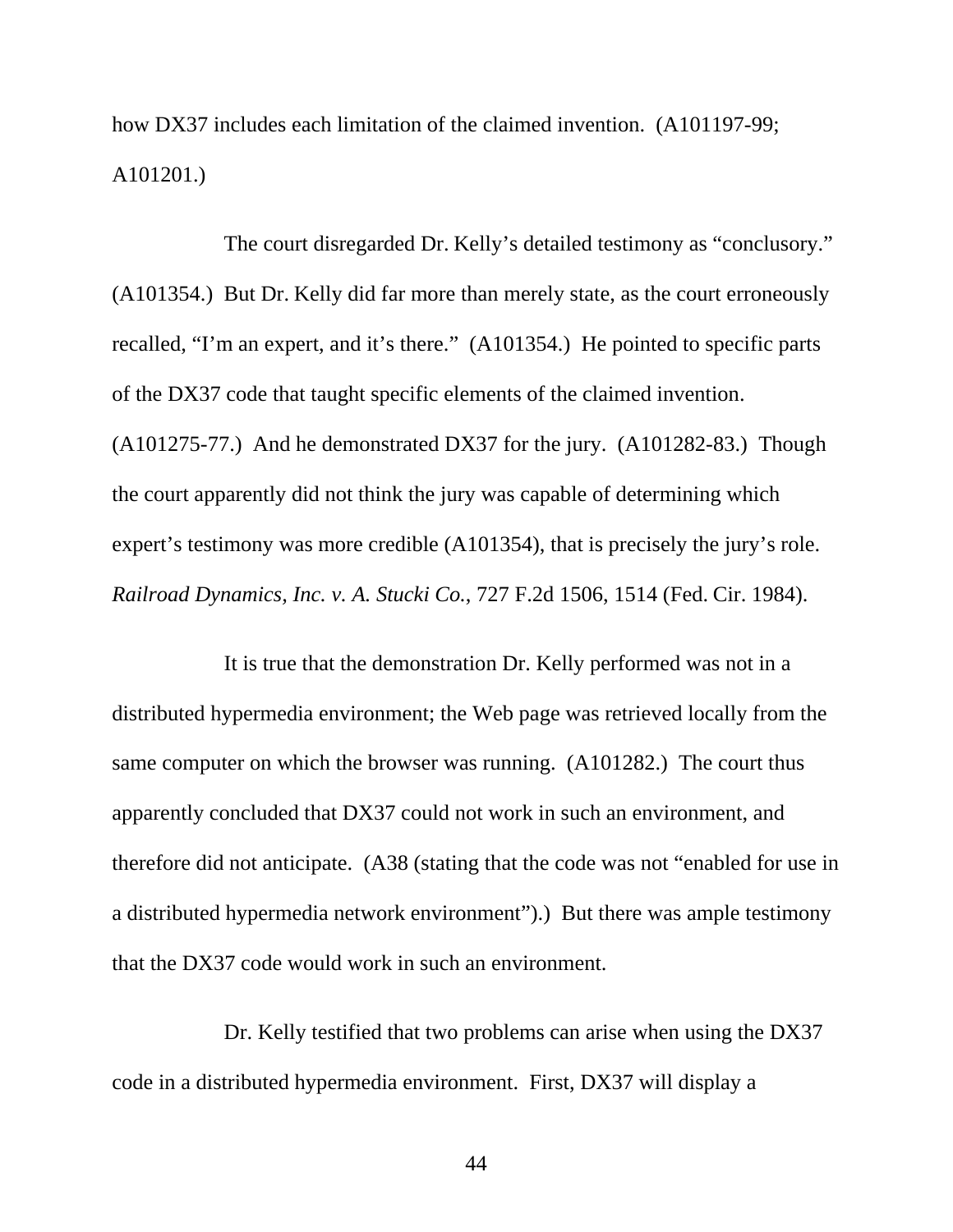hypermedia document retrieved from a remote server only if the server sends the document using the right HTTP protocol. (A101284.) As discussed above (*supra* at 21 n.9), this early Viola code had not been updated for the new protocol version, HTTP 1.0. But there was no dispute that it could display documents sent under the immediately-previous protocol, HTTP 0.9. (A101284; *see also* A101160.) Second, if the object is in a location remote from the browser, DX37 will not display the object. But if the object is local, DX37 will work in a distributed hypermedia environment without any modification. (A101284.) The '906 patent does not require the *object* to be retrieved from a remote source. The object must be external to the Web page, but can reside *anywhere* else, including the local computer as in Dr. Kelly's demonstration. (A150020, col. 17, lns. 7-9; A150020, col. 18, lns. 8-10; *see also* A101285.)

Thus, neither of these problems renders DX37 unable to work in *a* distributed hypermedia environment, which is all that the claims require. (A150019, col. 16, lns. 66-67; A150020, col. 17, ln. 61.) If the server sends documents using HTTP version 0.9, and the object is local, DX37 will function as the claims of the '906 patent require. The DX37 version of Viola can be prior art even if it does not work in "the circumstances of the invention's ultimate use." *Taskett v. Dentlinger*, 344 F.3d 1337, 1341 (Fed. Cir. 2003), *quoting Scott v.*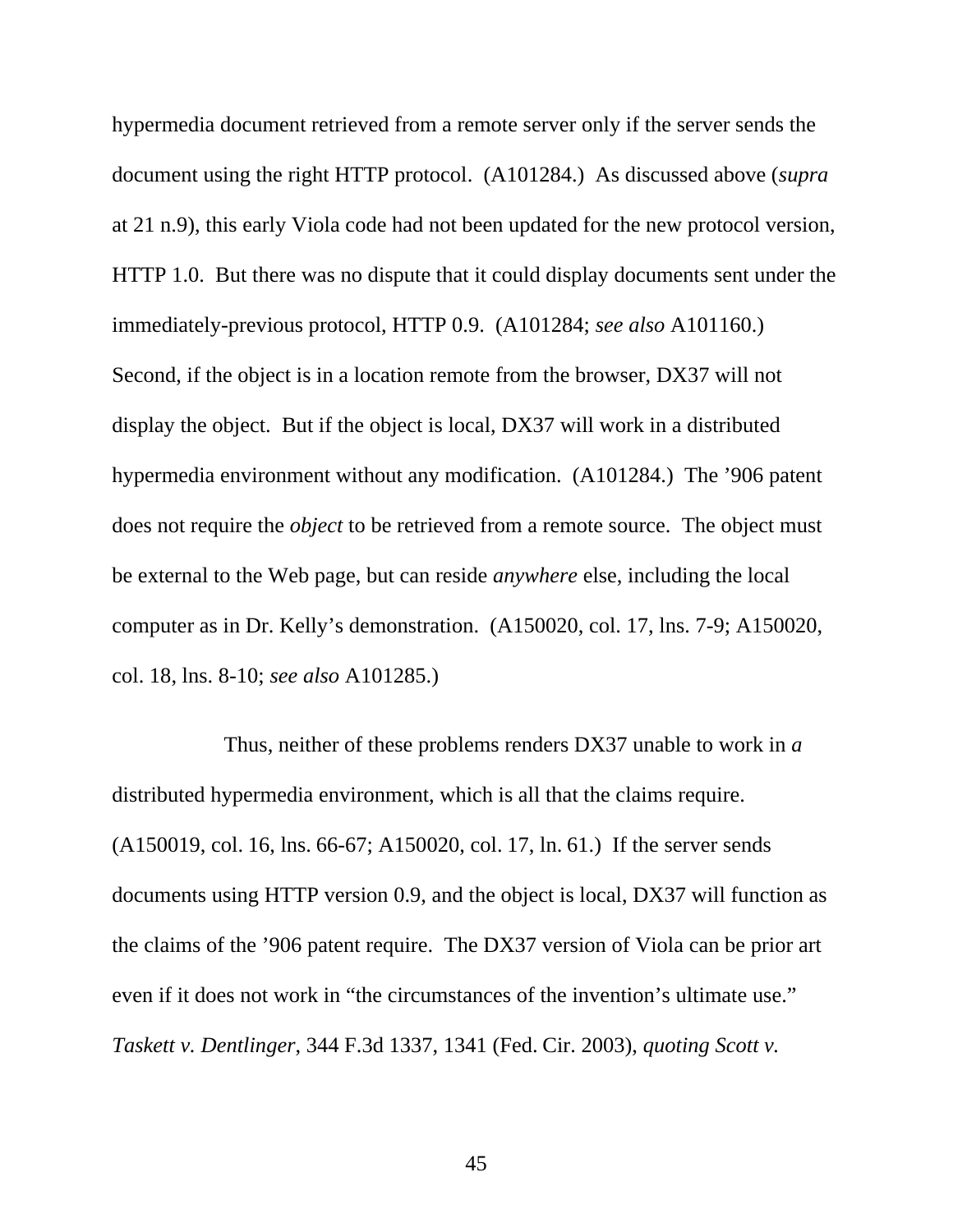*Finney*, 34 F.3d 1058, 1063 (Fed. Cir. 1994). The jury should have been permitted to consider this evidence.

More fundamentally, "[e]ven if a reference discloses an inoperative device, it is prior art for all that it teaches." *Beckman Instruments, Inc. v. LKB Produkter AB*, 892 F.2d 1547, 1551 (Fed. Cir. 1989). As noted above, Dr. Kelly and Wei both testified that DX37 does *teach* all the elements of the '906 invention, regardless of whether it works.

Finally, notwithstanding plaintiffs' arguments, the '906 invention still could have been found obvious in light of Viola. The court held otherwise as a matter of law because it concluded that the evidence showed only how "someone could *post hoc* have figured it out." (A101362.) But that is *always* true of obviousness. If someone previously had actually done it, the defense would be anticipation. A patent is invalid as obvious when one of ordinary skill could have figured it out without inventive activity and had the incentive and capacity to do so. *B.F. Goodrich Co. v. Aircraft Braking Systems Corp.*, 72 F.3d 1577, 1582 (Fed. Cir. 1996).

The record supports such a determination. There would have been ample motivation to implement necessary changes if a user employed DX37 in a particular distributed hypermedia environment in which the browser did not work.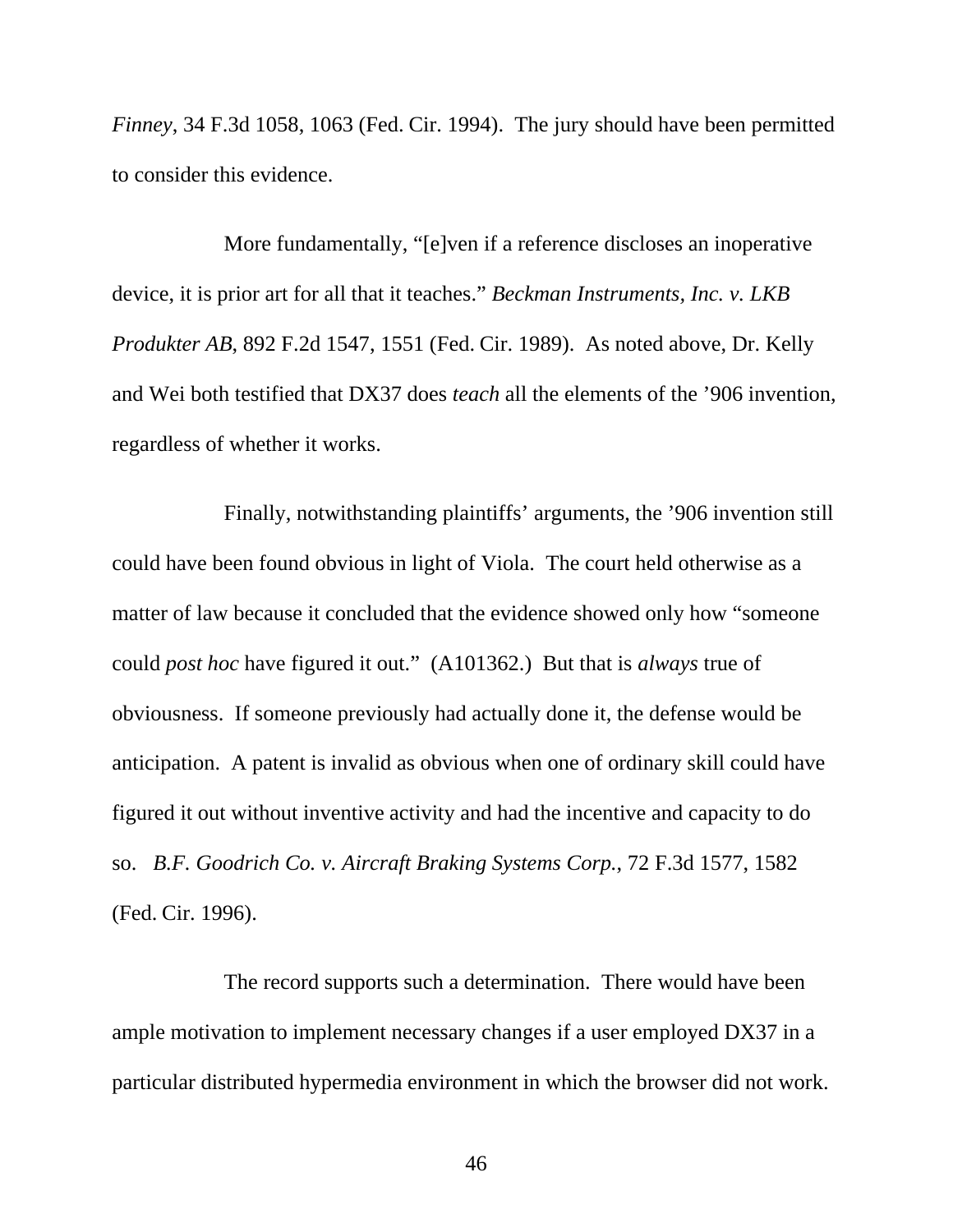DX37 was a Web browser; its whole purpose was to work in such an environment. Even Doyle admitted that it would have been obvious in 1993 to use a browser in a distributed hypermedia environment. (A100721.) The changes, if any were necessary, were minor — a mere two lines of code. (A101283-84.) And whatever problems existed with DX37 were quickly resolved by Wei no later than his alpha release. (A101162-65.)

By granting JMOL as to anticipation and obviousness, the district court improperly substituted its judgment for that of the jury. Microsoft is entitled to a new trial.

# **III. THE DISTRICT COURT'S FAILURE TO APPLY THE APPROPRIATE LEGAL STANDARDS REQUIRES A NEW INEQUITABLE CONDUCT TRIAL.**

Inequitable conduct based on a failure to disclose material information requires clear and convincing evidence of "(1) prior art or information that is material; (2) knowledge chargeable to applicant of that prior art or information and of its materiality; and (3) failure of the applicant to disclose the art or information resulting from an intent to mislead the PTO." *FMC Corp. v. Manitowoc Co.*, 835 F.2d 1411, 1415 (Fed. Cir. 1987).

It is undisputed that the '906 inventors failed to disclose Viola to the PTO. It is also undisputed that they had substantial information concerning Viola.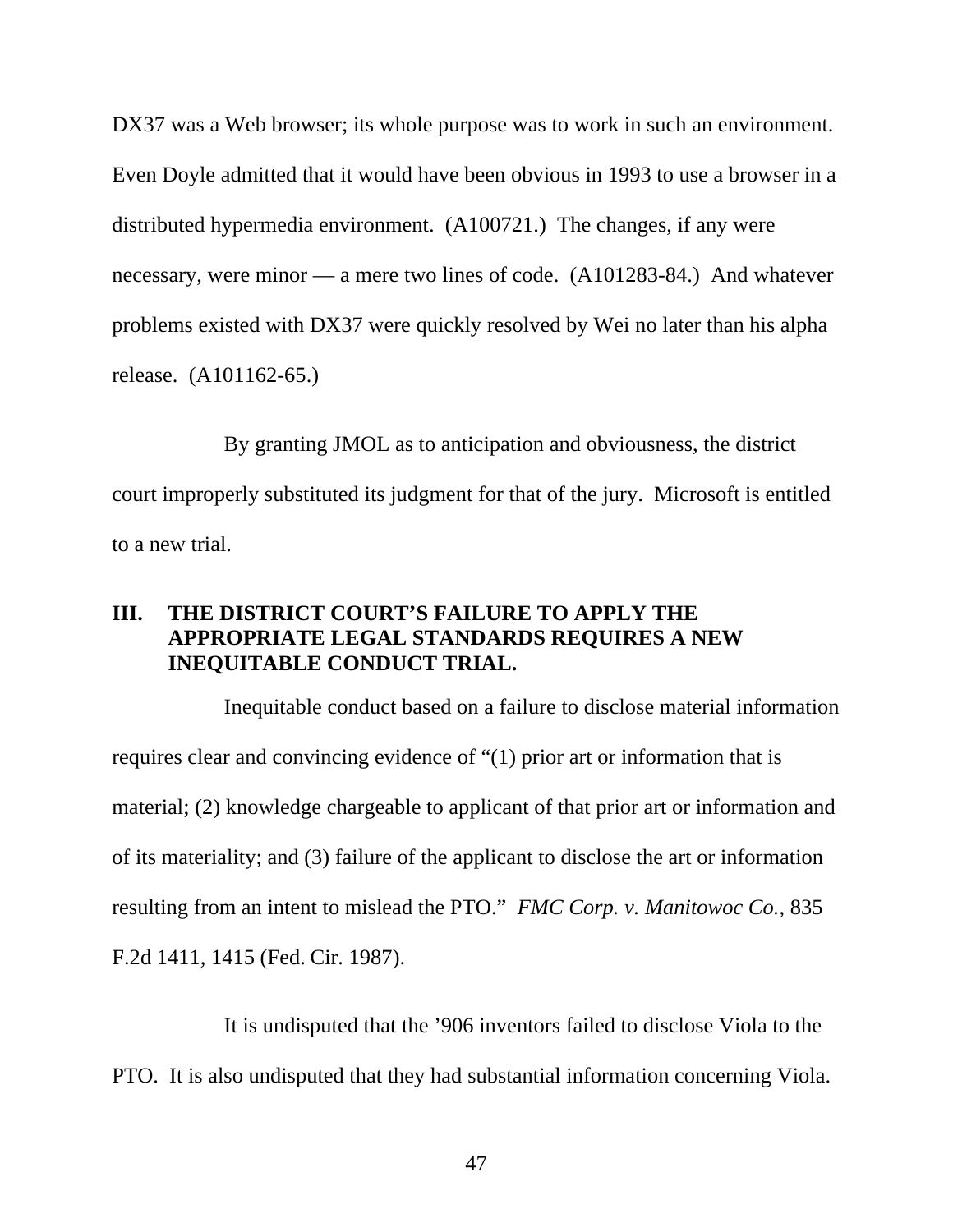Doyle knew that Wei claimed to have first developed a browser with the capabilities claimed in the '906 patent. (A29-30 (describing emails between Wei and Doyle).) Doyle knew that others believed that Wei's Viola browser included those capabilities. (A29 (describing Raggett email).) In the midst of his first email exchange with Wei, Doyle even downloaded and read a paper on Viola. (A30; A101671-72; A101737-38.) Doyle, perhaps curious, concerned, or both, continued to investigate while his patent application was pending. Doyle reviewed a presentation Wei gave concerning Viola at Stanford University, which described the key feature of the '906 patent — embedding program objects in hypermedia documents — and illustrated precisely what Doyle claimed to have invented interactive images displayed inside a browser window. (A33.) Doyle obtained descriptions of two beta versions of Viola. (A33.) As his knowledge of Viola's capabilities grew, Doyle suddenly stopped his inquiries. In particular, although he knew where to find Viola source code (A33), he chose not to get it (A101717-24), "cultivat[ing] ignorance [and] disregard[ing] numerous warnings that material information … may exist, merely to avoid actual knowledge of that information." *FMC Corp. v. Hennessey Indus.*, 836 F.2d 521, 526 & n.6 (Fed. Cir. 1987); *see Brasseler, U.S.A. I*, 267 F.3d at 1376. (A101717-18; A101721-22.)

Doyle plainly recognized that Viola was material. As soon as Wei explained that Viola had long had the capability that Doyle claimed to have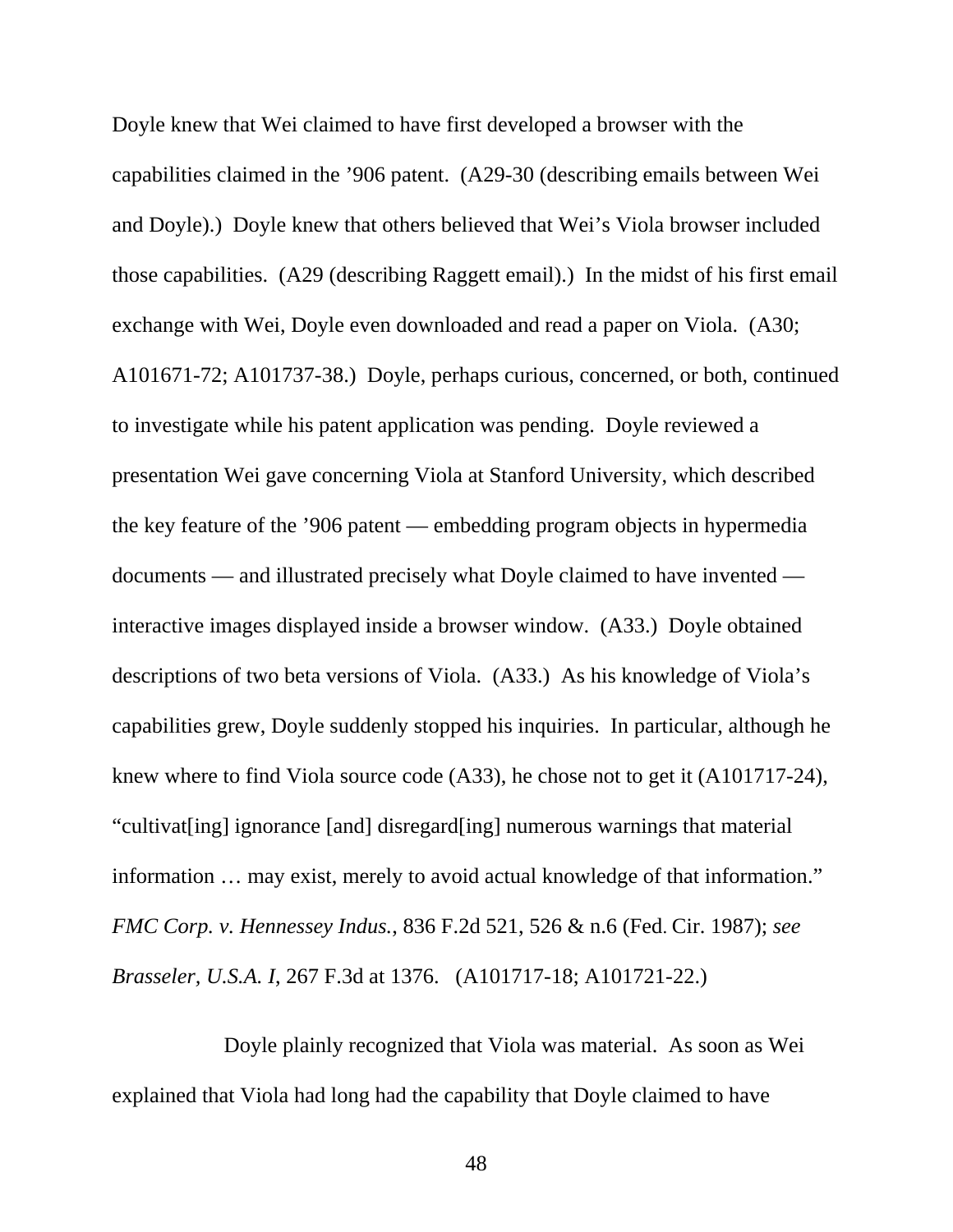invented, Doyle inquired "[h]ow many months and months" earlier Viola had that capability. (A170079.) Wei told Doyle of the May 1993 demonstration. (A170082-83.) Doyle later mischaracterized Wei's statements, seeking an admission that Viola lacked the relevant capability until after Doyle had demonstrated it. (A170087.) Wei rejected Doyle's mischaracterization. (A170084.) As the court recognized, Doyle "sought to protect the value of the invention by committing Wei to an invention date," and gave false testimony at trial regarding his motive in doing so. (A39.)

Despite these facts, the district court refused to find that Doyle should be charged with knowledge of material information, a finding that would have virtually compelled a finding of intent. *Bristol-Myers Squibb Co. v. Rhone-Poulenc Rorer, Inc.*, 326 F.3d 1226, 1239 (Fed. Cir. 2003) ("[W]here withheld information is material and the patentee knew or should have known of that materiality, he or she can expect to have great difficulty in establishing subjective good faith sufficient to overcome an inference of intent to mislead."). The court did so because of the same fundamental misconception that infected its other Viola rulings: the court treated each version of the Viola code as a separate piece of prior art, wholly divorced from what preceded and what followed it, and regarded other information concerning Viola as irrelevant. Thus, the court focused on Viola code that predated Doyle's claimed date of conception (DX34 and DX37), and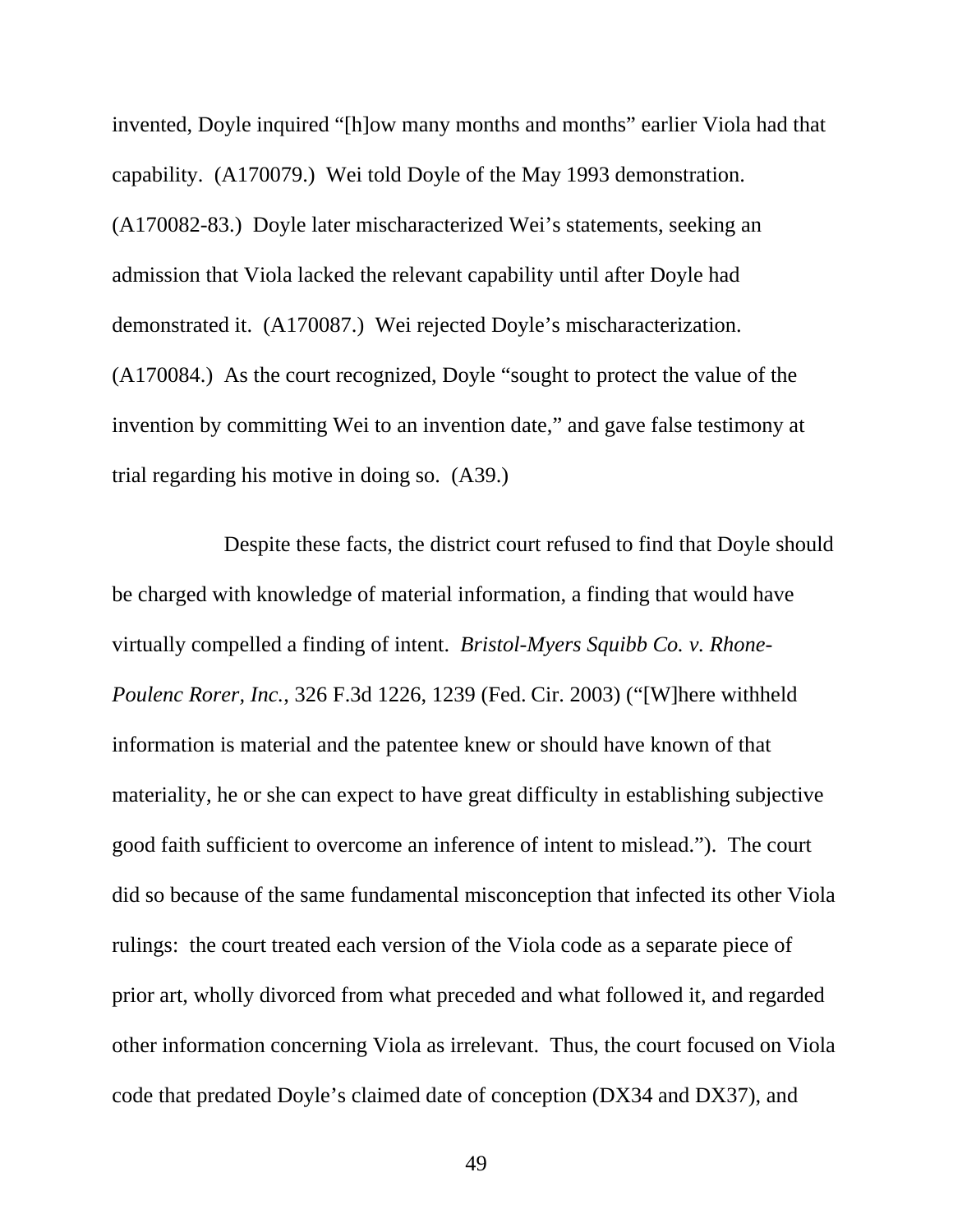because that particular code was, in the court's erroneous view, both "hard to obtain" (A34) and not invalidating (A34; A38), held that Doyle did not have material information. But the relevant prior art was the Viola browser, not a particular version of its code, and the wealth of information available to Doyle put him on notice that, at a minimum, Wei had conceived a browser with the '906 capabilities earlier than Doyle's claimed conception date and had reduced it to practice soon thereafter.

Knowledge of a potentially invalidating invention is plainly material. *See GFI, Inc. v. Franklin Corp.*, 265 F.3d 1268, 1274 (Fed. Cir. 2001) (applicant must disclose potential priority conflict and cannot unilaterally determine that device is not prior art). Doyle's decision to "cultivate ignorance" and avoid additional information concerning that invention does not diminish the materiality of what he already actually knew. Had the court applied the correct standard, it would have concluded that the information of which Doyle knew or should have known was "material," that he recognized its materiality, that he intentionally failed to disclose that information, and that, in light of Viola's materiality and Doyle's knowledge of it, the evidence compelled an "inference of intent to mislead." *Bristol-Myers Squibb Co.*, 326 F.3d at 1239. A new trial is necessary.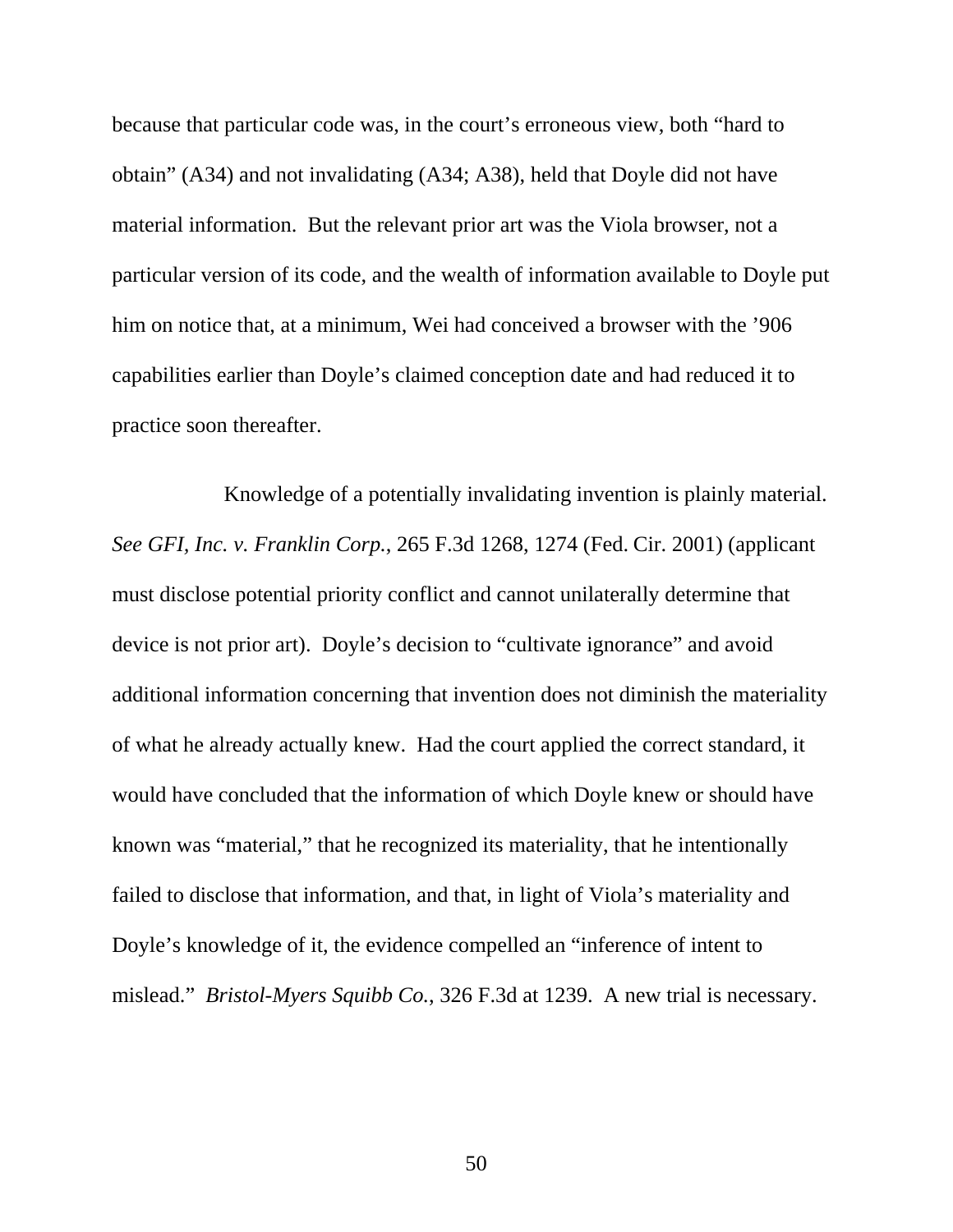## **IV. THE DISTRICT COURT ERRONEOUSLY CONSTRUED THE CLAIMS.**

# **A. "Executable Application" Does Not Include Components Such as DLLs.**

The '906 patent requires that an "executable application" be automatically invoked to process an embedded data object. (A63.) The district court instructed the jury that "executable application" is "any computer program code that is not the operating system or a utility" and that it may include "a component such as a dynamic link library [DLL], or multiple components working together."(A101462-63.) This construction is inconsistent with the ordinary meaning of the claim language, the specification, and the prosecution history.

The ordinary meaning of "application" is "[a] *computer program* designed to help people perform a certain type of work." *Microsoft Press Computer Dictionary*, 2d ed., 1994, pp. 23-24.<sup>16</sup> A "computer program" is:

> A set of instructions in some computer language, intended to be executed on a computer to perform a useful task. *The term usually implies a self-contained entity, as opposed to a routine or a library.*

-

<sup>16</sup> The '906 applicants relied upon the Second Edition of the *Microsoft Press Computer Dictionary* during prosecution. (*See* A150913.) "[D]ictionaries, encyclopedias and treatises are particularly useful resources" for construing claim terms. *Texas Digital*, 308 F.3d at 1202.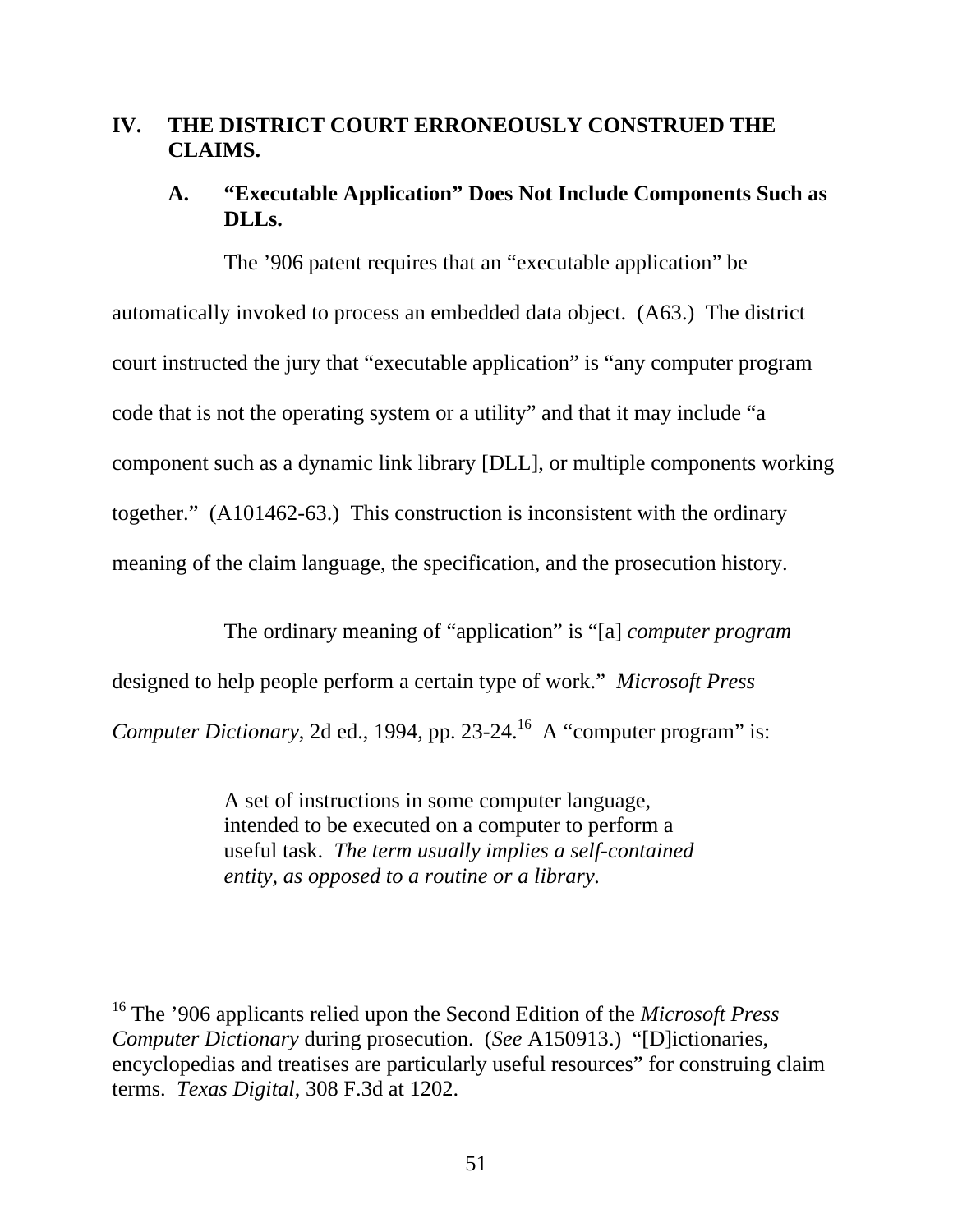*Id.* at 90 (emphasis added). Thus, "application" "usually" refers to "a selfcontained entity," not "a routine or a library." That this "usual" meaning applies here is confirmed by the claims' use of "executable." The ordinary meaning of "executable," when used with "application" or "program," requires that the application or program is ready to run: "**executable program:** A computer program that is *ready to run* . . . ." *Id*. at 153 (emphasis added). A computer program that is not ready to run is not an "executable application."

As construed below, "executable application" covers applications that are not "executable" — *i.e.*, components, such as routines, libraries, and DLLs, which are not ready to run because they require that another application be executed and running first so that they can run within it. But the claims require "*executable* applications." This Court has made clear that claim scope cannot be expanded by reading language out of a claim. *See, e.g., Apple Computer*, 234 F.3d at 24-25 (rejecting construction of "help access window" which encompassed a window that accesses any information, rather than just "help" information); *Altiris, Inc. v. Symantec Corp.*, 318 F.3d 1363, 1372 (Fed. Cir. 2003) (each word in a claim phrase should be given its established meaning). The only construction of this limitation that is true to the ordinary meaning of each claim term construes "executable application" as a standalone application that can be independently executed by the user.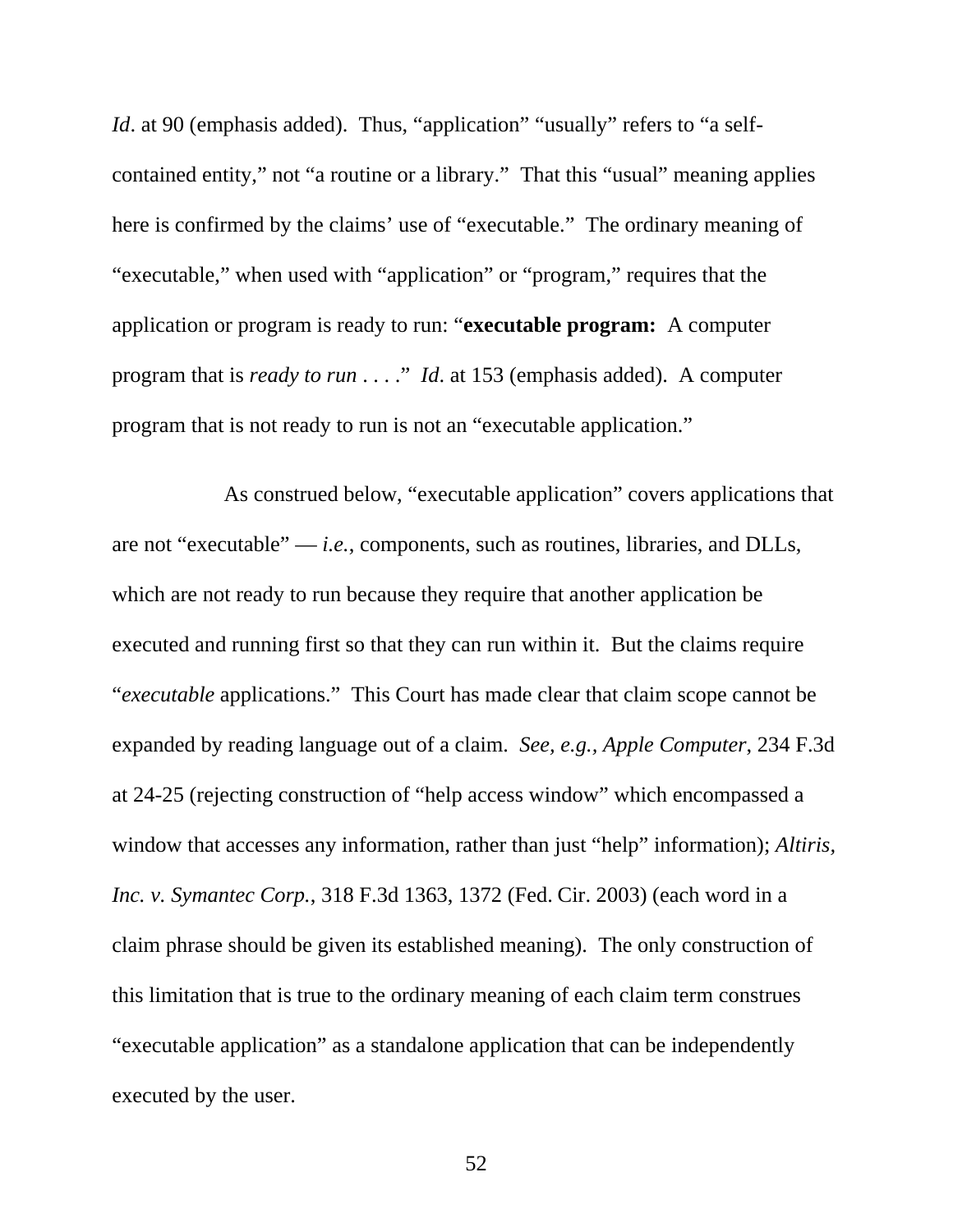The district court identified no explicit definitions in the specification that deviated from the terms' ordinary meanings. Instead, the court discarded the ordinary meanings based on a "logical inference" from the specification's discussion of another subject altogether, the use of modules to construct the *browser* code. (A65-67.) But even if the court's "inference" were "logical," and it was not, it is not the explicit definition needed to rebut the presumption that ordinary meaning applies. *Texas Digital*, 308 F.3d at 1204. Further, *every* disclosed embodiment describes a standalone program that can be independently run by a user. (*See, e.g.,* A150016, col. 10, lns. 17-27; A150018, col. 13, lns. 11- 15; A150015, col. 7, lns. 29-30; A150017, col. 11, lns. 40-41; *see also* A69.)<sup>17</sup> While a claim is not limited to the disclosed embodiments, *Northern Telecom Ltd. v. Samsung Electronics Co.*, 215 F.3d 1281, 1293 (Fed. Cir. 2000), disclosed embodiments consistent *only* with the ordinary meaning of claim language make clear that the ordinary meaning should apply. *See Renishaw PLC v. Marposs Societá per Azioni*, 158 F.3d 1243, 1250-53 (Fed. Cir. 1998).

The prosecution history powerfully supports construing the claims to cover standalone applications and not components such as DLLs. (*See supra* at

-

 $17$  Likewise, the code the applicants submitted with their application was written for use only with standalone applications, not DLLs or other components. (A101272.)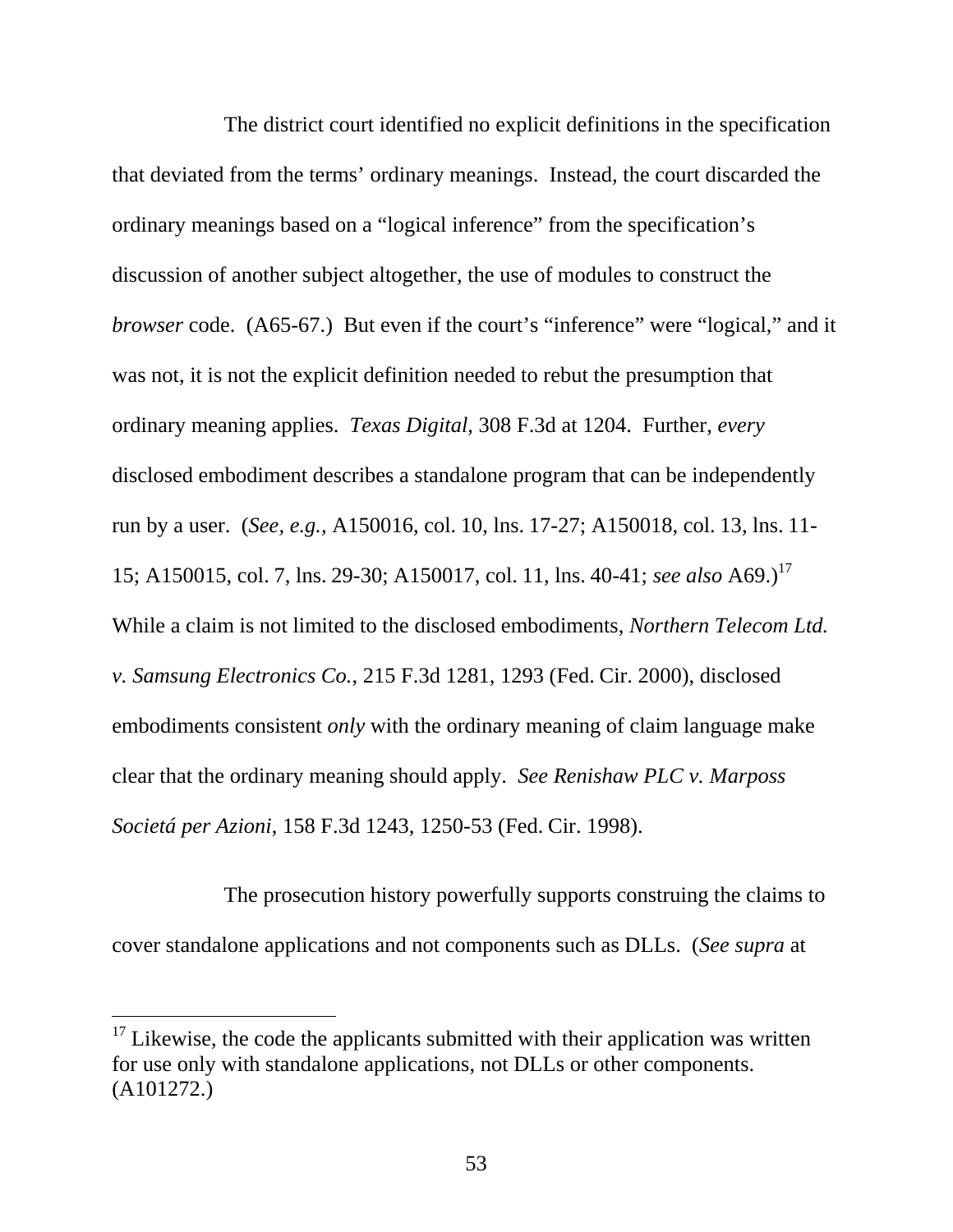12-15.) The applicants argued that Khoyi used libraries of routines (*i.e.*,

components), while their invention did not. (*See* A150344.) Similarly, they argued that Koppolu taught away from using standalone applications — *i.e.*, server applications that run "'as a separate process from the container application'" and instead disclosed using "special code" that "provides a subset of the functionality of the full server application." (A150905.) Specifically, Koppolu used DLLs — "object handlers" and "in-process servers" — to provide the claimed functionality. (A150905-07.) The applicants went on to stress the disadvantages of DLLs generally and to tout the advantages of their invention — which used "executable applications" — over the prior art use of DLLs. (A150906-07.) The Examiner expressly relied on these representations: "The examiner agrees that the claimed external executable application is not a code library extension nor object handler (e.g. windows dll and OLE) as pointed out in applicant's argument (paper #19 pages 12-14)." (A151031.)

The court asserted that the Examiner was referring only to particular varieties of "windows dll" discussed in "Paper #19" — in-process servers and object handlers — and not to DLLs or components as a class.<sup>18</sup> (A79.) But the

-

 $18$  The district court ultimately failed to give the Examiner's statement even this limited effect. The court's construction of "executable application" (*see* A101462- 63) excludes *nothing*, not even the in-process servers and object handlers on which the Examiner supposedly focused.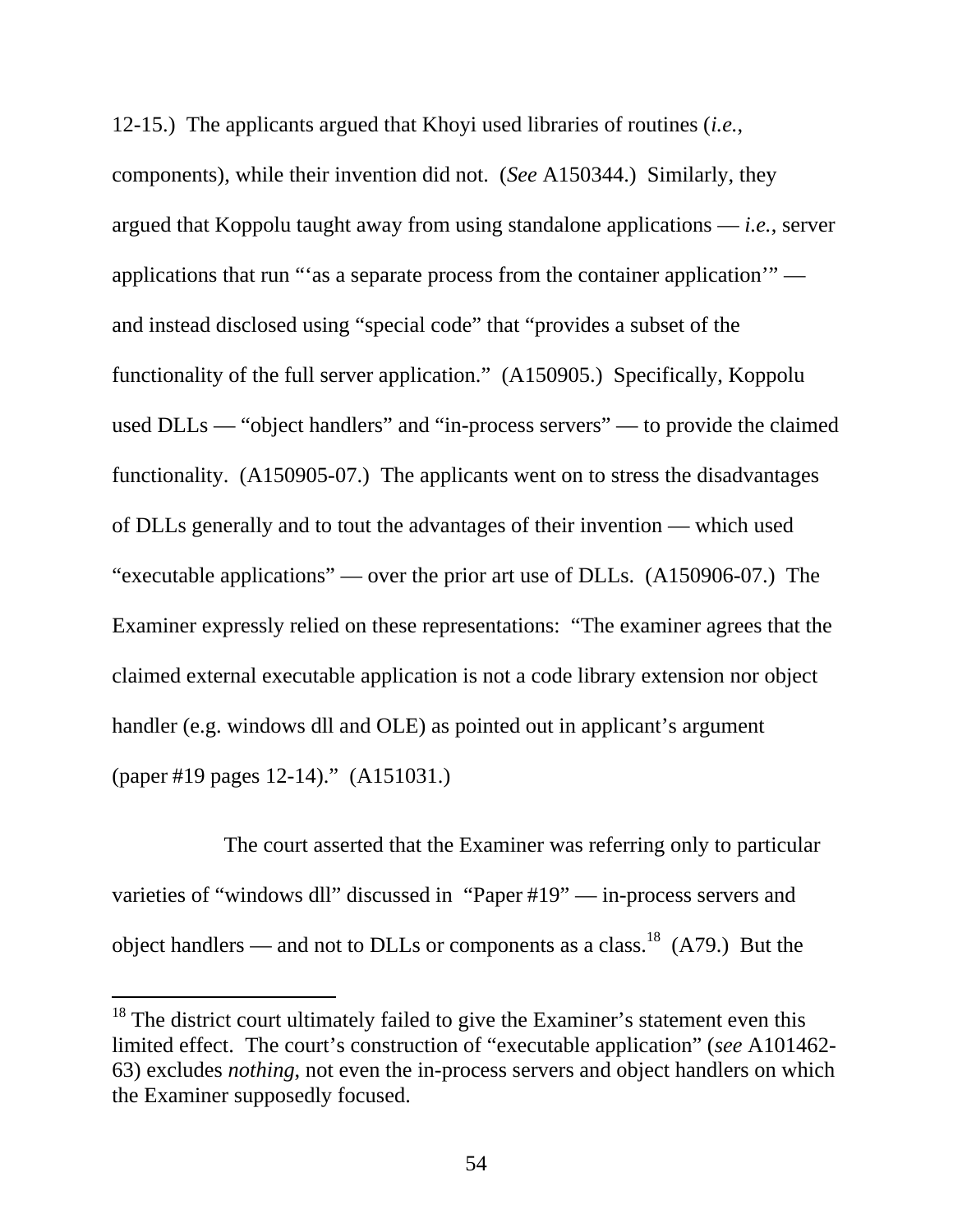applicants, in an interview with the Examiner, had already tried to distinguish Koppolu on the grounds that OLE's particular DLLs were different, arguing that OLE taught automatic invocation of applications that did not allow for interactivity. (A150521.) Only after that effort failed did they file Paper #19, in which they distinguished the prior art more broadly, arguing that DLLs by their very nature are different — *i.e.*, they do not run standalone. They thus focused on their invention's ability to have an "entire server application" automatically run within the embedded window, in contrast to Koppolu's automatically-invoked DLLs. (A150901.) This effort to distinguish Koppolu paralleled the broad argument advanced to distinguish Khoyi: the general category of "libraries of routines" was used by the prior art, but not by their invention. (A150344.) It was in this context, and with that understanding, that the Examiner allowed the patent.

It is undisputed that ActiveX controls, applets, and plug-ins are components and not standalone applications. (*See*, *e.g.*, A101069; A101116; A101120.) This Court — applying a proper construction of the claims — should therefore hold as a matter of law that the accused products do not infringe. *See Electro Scientific Indus., Inc. v. Dynamic Details, Inc.*, 307 F.3d 1343, 1350 (Fed. Cir. 2002) (JMOL may be entered on appeal if, under correct claim construction, no genuine issues of material fact exist). Alternatively, a new trial should be granted because a properly-instructed jury could have found for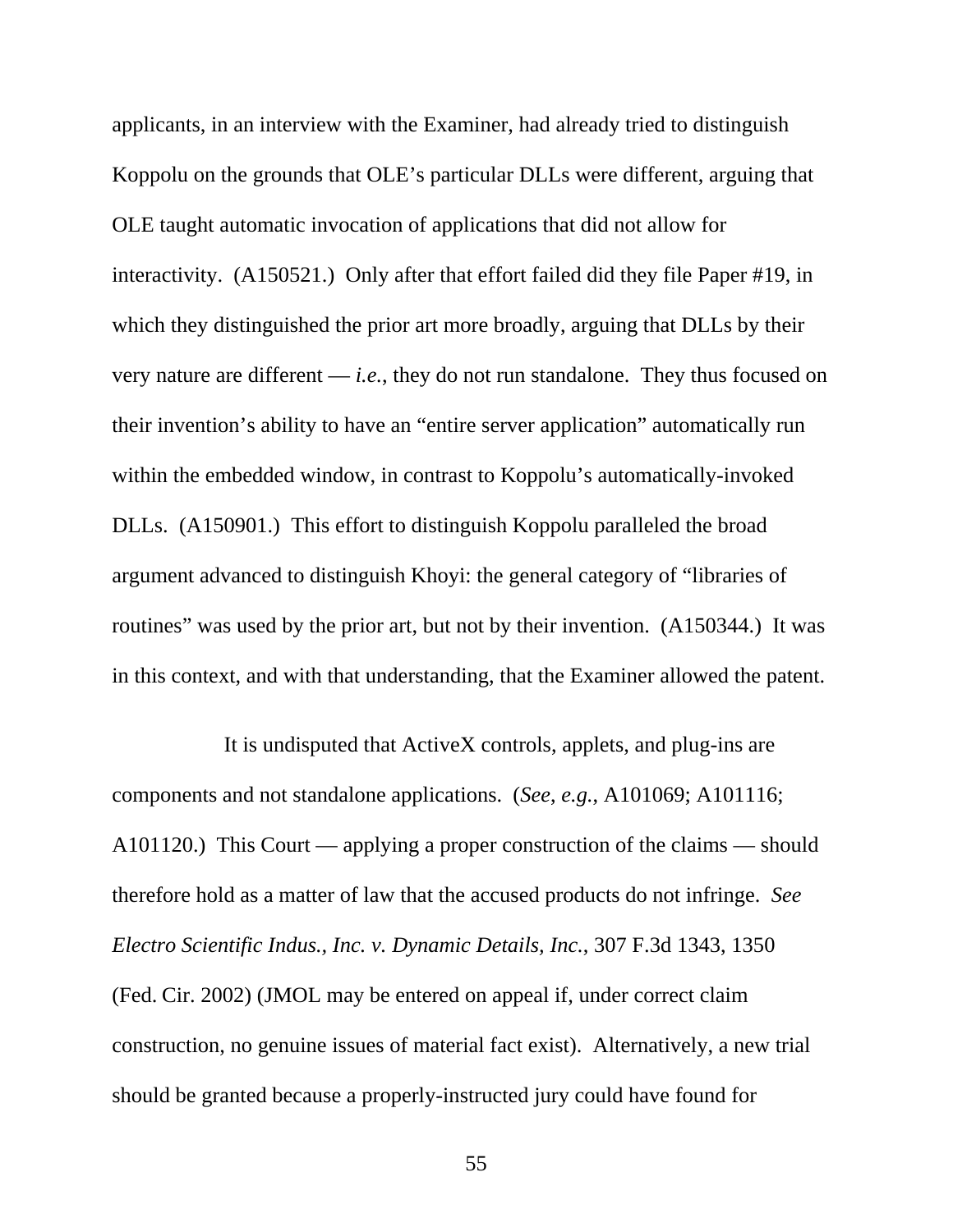Microsoft. *See Ecolab, Inc. v. Paraclipse, Inc.*, 285 F.3d 1362, 1373 (Fed. Cir. 2002).

# **B. The Claims Require That the Executable Application Be Identified and Located by the Browser, Not the Operating System.**

The '906 claims require that "type information" be "utilized by [the] browser to identify and locate an executable application." (A150020, col. 17, lns. 17-19.) The inventors relied on this feature to distinguish Khoyi and Koppolu (the OLE prior art) and obtain their patent. OLE is a Microsoft technology that, like the '906 invention, allows an object to be displayed by one application within the window of another application. (*See supra* at 12-14.) OLE, which can work with any application, utilizes type information to identify and locate the executable application that will display the object. The "type information" used by OLE is a "CLASS\_ID." (A150459, col. 10, lns. 7-10 ("The class identifier (CLASS\_ID) is used to access the appropriate server application for the object. It is similar to a data structure "type" used in programming languages."); A101082.) Critically, though, in OLE the *operating system* uses the "type information" (the CLASS\_ID) to make the ultimate determination of which application to launch — *e.g.*, it consults its own registry to determine which application should display the object (thereby identifying the application), and determines where the relevant code can be found (thereby locating the application). (A150460, col. 11, lns. 6-15.)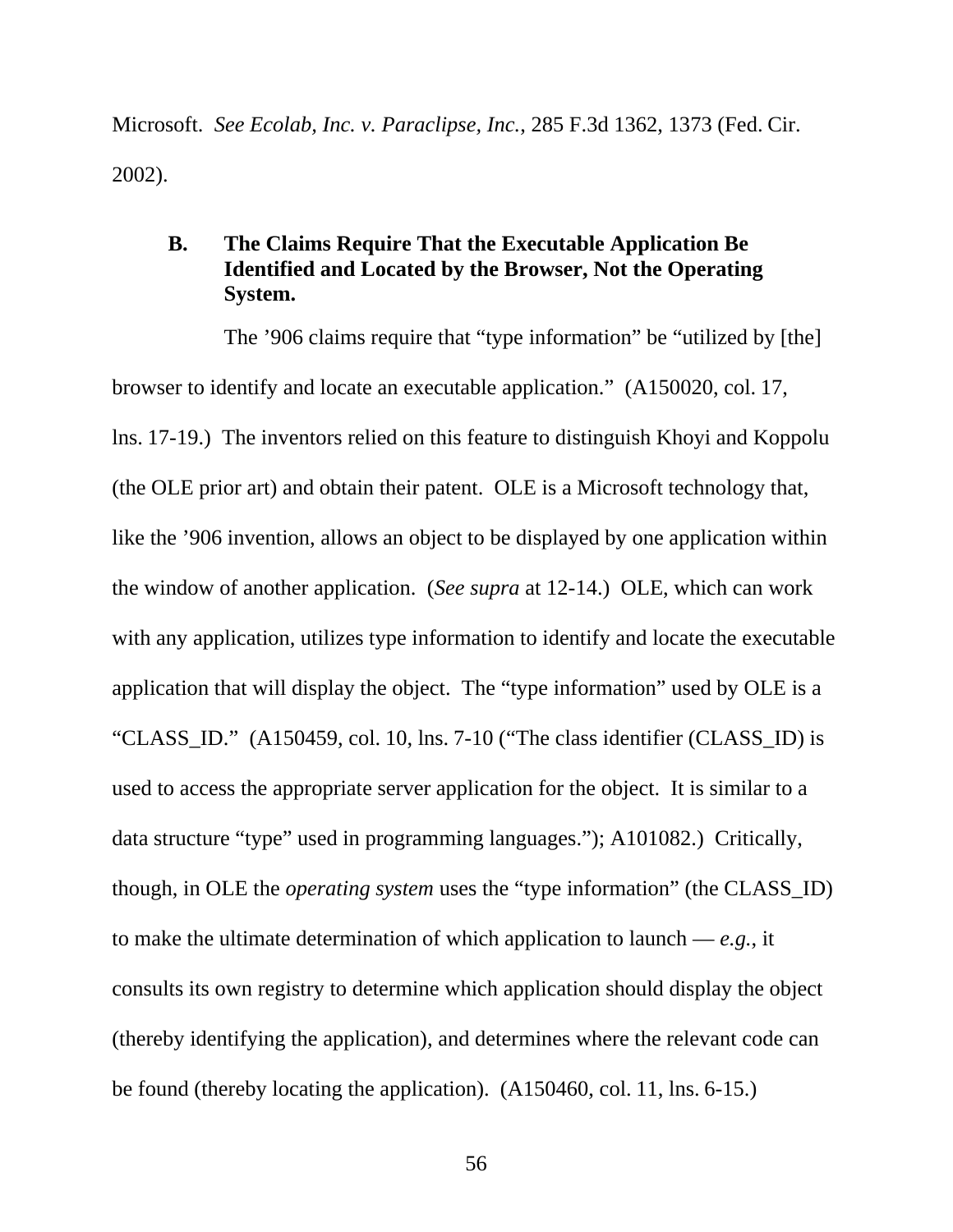During prosecution, the inventors distinguished this operating-systemdependent OLE prior art precisely because the operating system performs the identifying and locating functions. (A150342; A150344.) The inventors were clear: "OLE references the operating system's global registry database in order to identify which server application is related to a particular data object." (A150902.) Their invention was different, they claimed, because the browser, not the operating system, uses the type information to identify and locate an executable application, supposedly allowing the browser to function independent of any particular operating system.

OLE thus provides the outer limit of the '906 claims. If a browser, after parsing "type information" in a Web page, relies on the operating system to "identify and locate" an executable application — *i.e.*, to determine which application to run and where the relevant code can be found — the browser does not infringe. The district court agreed in its *Markman* ruling: "the functions of utilizing the type information to identify and locate the executable application must be performed by the browser, not the operating system as in Koppolu's OLE." (A88.) In short, the inventors *dis*claimed a program that uses the operating system to identify and locate the executable application. (A87-88.)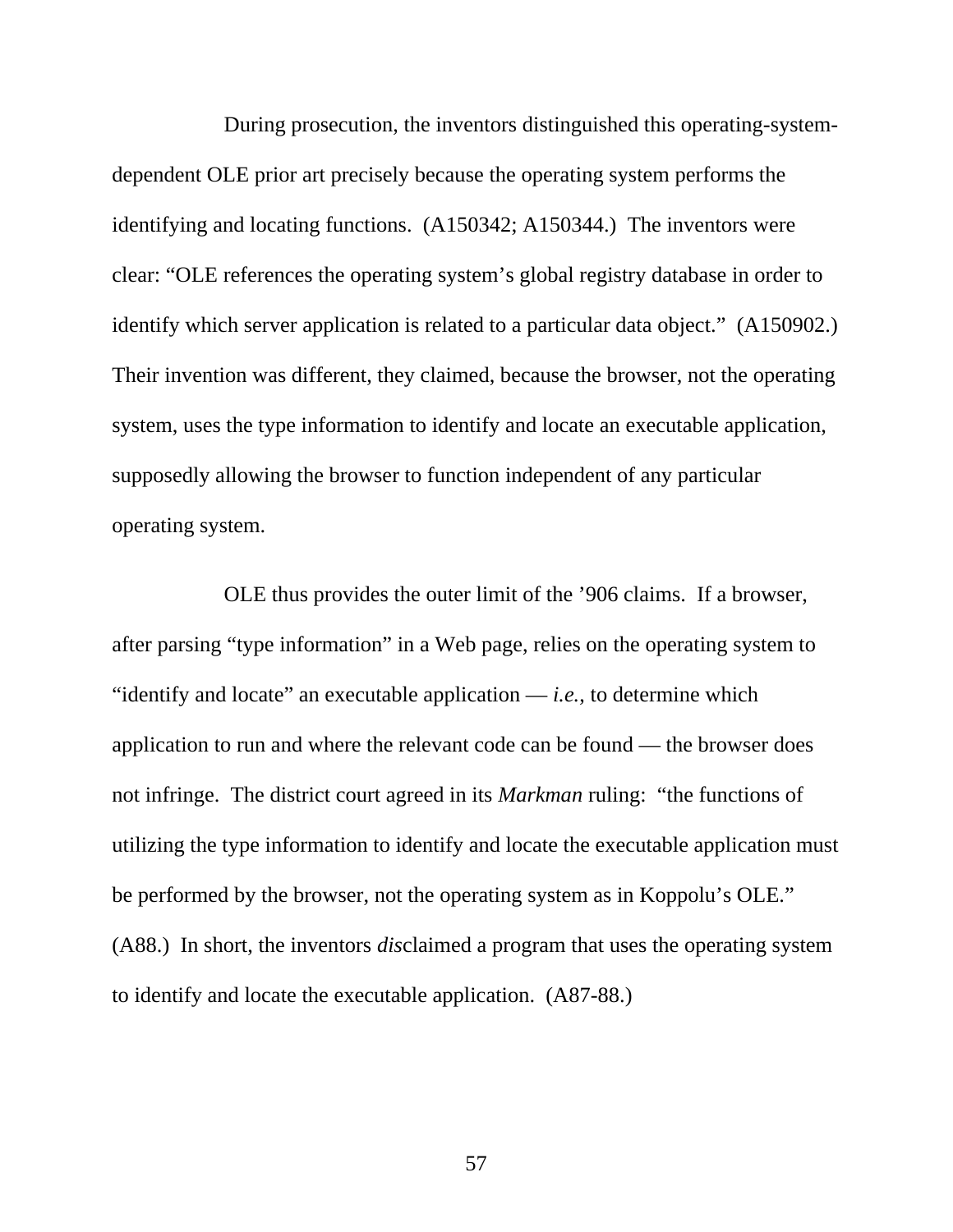Microsoft demonstrated at trial that the accused products fit the inventors' disclaimer. To be sure, IE "utilizes type information." The critical question is: what for? Plaintiffs' expert was clear: IE uses the "type information" in a Web page to derive a binary CLASSID. (A100869 (plaintiffs' expert admitting that the product of the relevant IE processes is a binary CLASSID).) The binary CLASSID is then passed to the operating system, which uses that information to "identify and locate" an executable application, *just as in OLE*. Indeed, the ActiveX controls ultimately located and invoked by the operating system are OLE controls. (A101069; A101071-72; A101082.) The operating system maintains the relevant registry database, compares the CLASSID to the registry, determines which application to run and where the files are located, and launches *that* specific application. (A100867-69; *cf.* A100841; A101260.) On this record, a properly-instructed jury could not have found infringement.

The jury, however, was not properly instructed. Although the court told the jury that "the enumerated functions," identify and locate, "are performed by the browser," it went on to instruct that "[t]he inventors contemplated the browser's use of some outside resources such as the operating system…." (A101463.) There is no reason to discuss the role of the operating system in this context except to convey the impression that the claims encompass "the browser's use of … the operating system" to identify and locate the application — *i.e.,*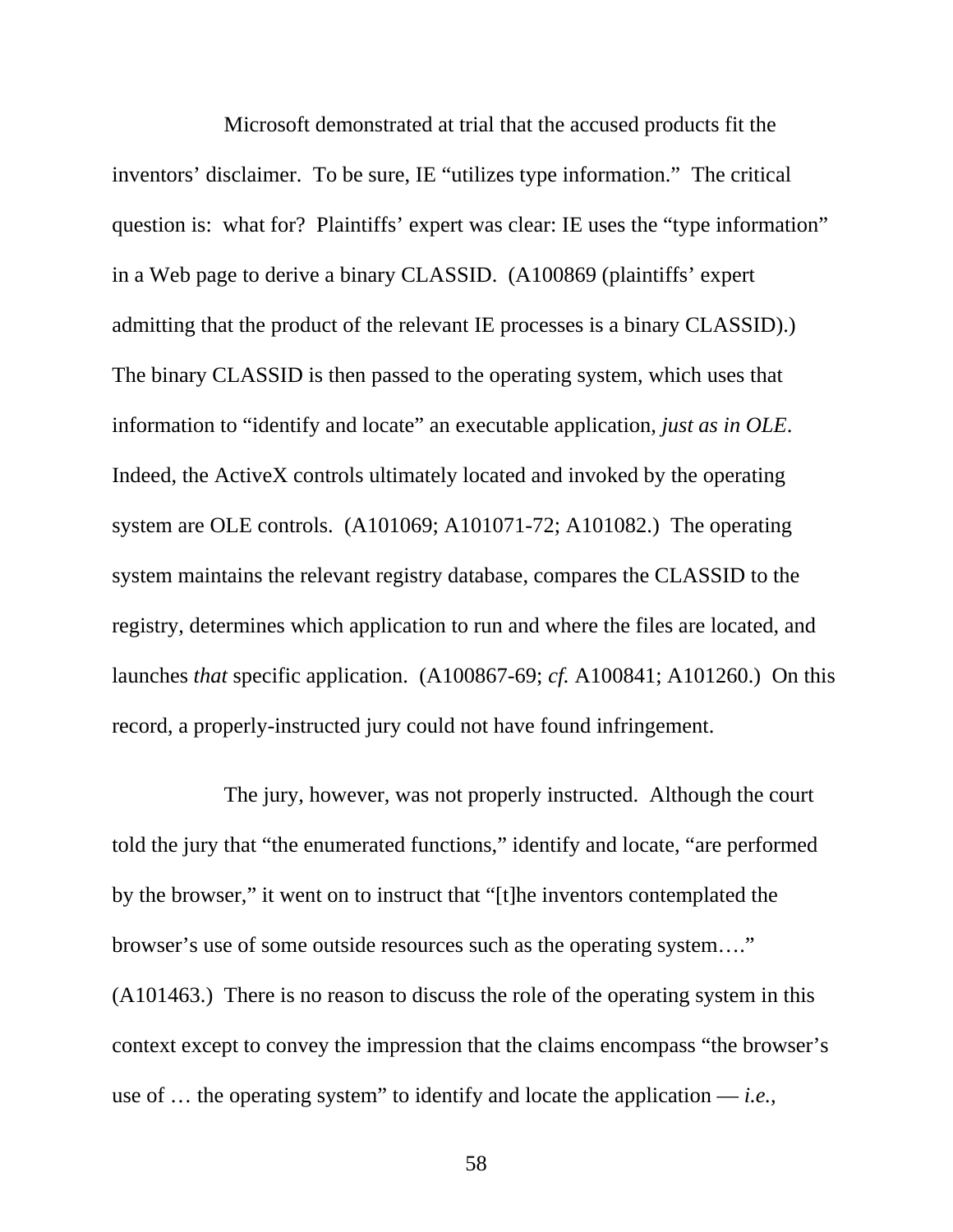precisely what was disclaimed by the inventors to distinguish OLE. At a minimum, the instruction as given, without additional guidance, introduced enough ambiguity that the jury could have read it to encompass the very OLE technology distinguished to obtain the patent. Microsoft, which had proved that IE (by passing along a binary CLASSID) relies upon the Windows operating system to identify and locate the application, urged the court to be clear. Microsoft asked for an instruction consistent with the *Markman* ruling: "[T]he claim does not apply where the computer's operating system, such as by consulting the operating system registry, determines what application will be invoked and where the executable files for that application are located." (A1800.) To the same end, Microsoft also proposed that the court define "identify" and "locate." (A1778-80; A1799 ("identify" means to determine "what executable application to launch," and "locate" means to determine "where the computer code for that executable application can be found on the user's computer.").)

The court rejected these proposals and neither instructed the jury concerning the boundary on claim scope that OLE necessarily represented, nor gave the jury the definitions of key claim terms that would have led it to find that boundary on its own. This was error. *See Moba, B.V. v. Diamond Automation, Inc.*, 325 F.3d 1306, 1313 (Fed. Cir. 2003) ("Claim construction is a question of law and is not the province of the jury.").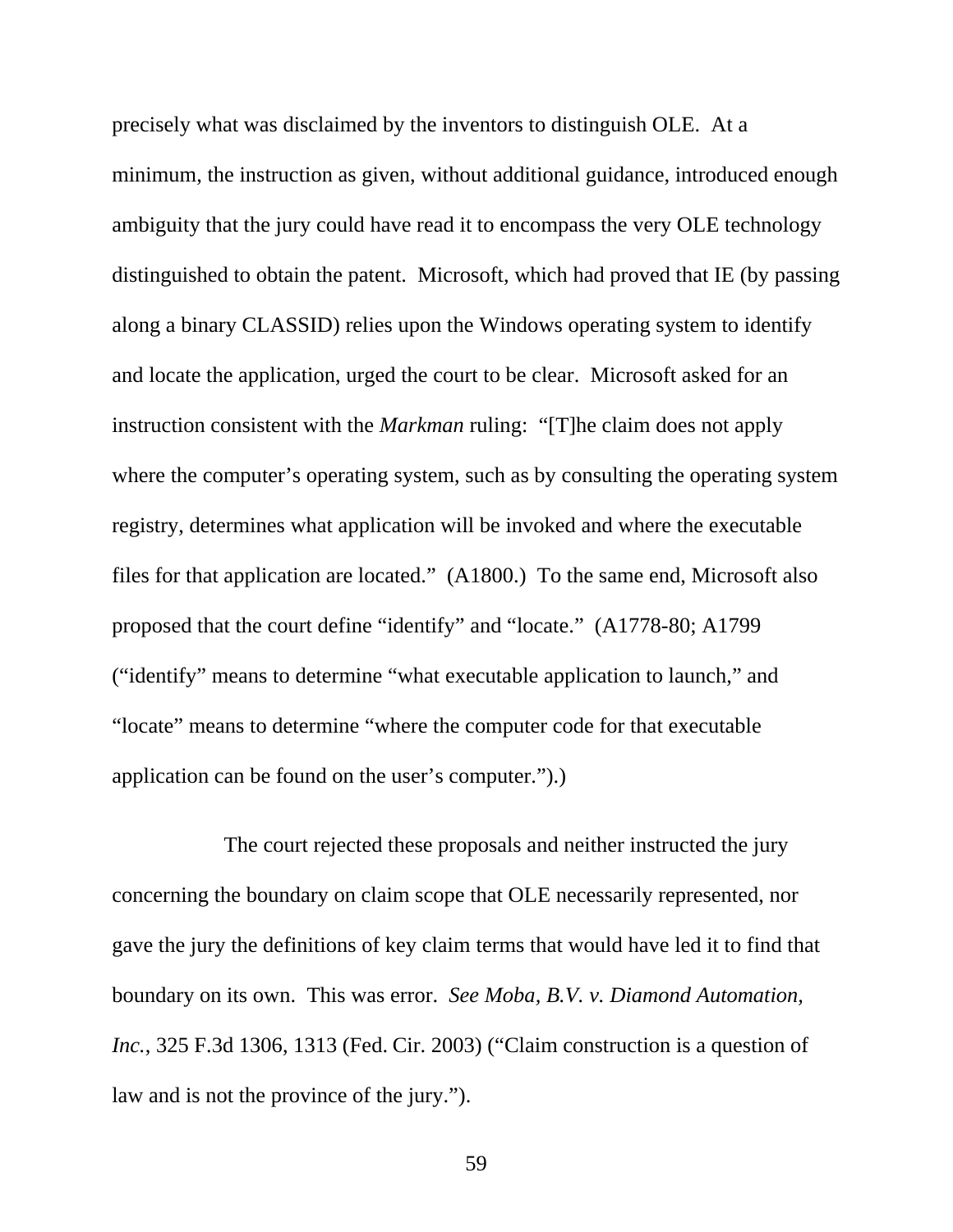Armed with the erroneous instruction, plaintiffs' counsel encouraged the jury to find infringement even though in Microsoft's accused products, just as in Koppolu's OLE, the operating system consults its own registry to determine what application to invoke (file name) and where the relevant code is located (file path). (A101457 ("nowhere in [the] instruction will it say that identify means file name or that locate means file path").) Indeed, seizing on the instruction's infirmity, plaintiffs' counsel identified as a fact in plaintiffs' favor that Windows does for IE just what it does for Word and for Excel, even though what Windows does for Word and Excel is the core of the OLE prior art that the inventors distinguished. (A101433; *see* A101297.) The jury instruction abandoned the limits established by the disclaimer in light of OLE, and the jury accordingly gave no effect to those limits. Because a properly-instructed jury would have been compelled to find that the accused products do not infringe, judgment should be entered for Microsoft. *See Electro Scientific Indus.*, 307 F.3d at 1350. Alternatively, a new trial is required. *See Ecolab,* 285 F.3d at 1374, 1376.

### **V. FOREIGN SALES OF UNITS MADE OUTSIDE THE UNITED STATES DO NOT INFRINGE UNDER SECTION 271(f).**

Section 271(f) creates a limited exception to the general rule that U.S. patents do not have extraterritorial effect, by imposing liability on those who supply "*components*" of a patented product from the United States in "such manner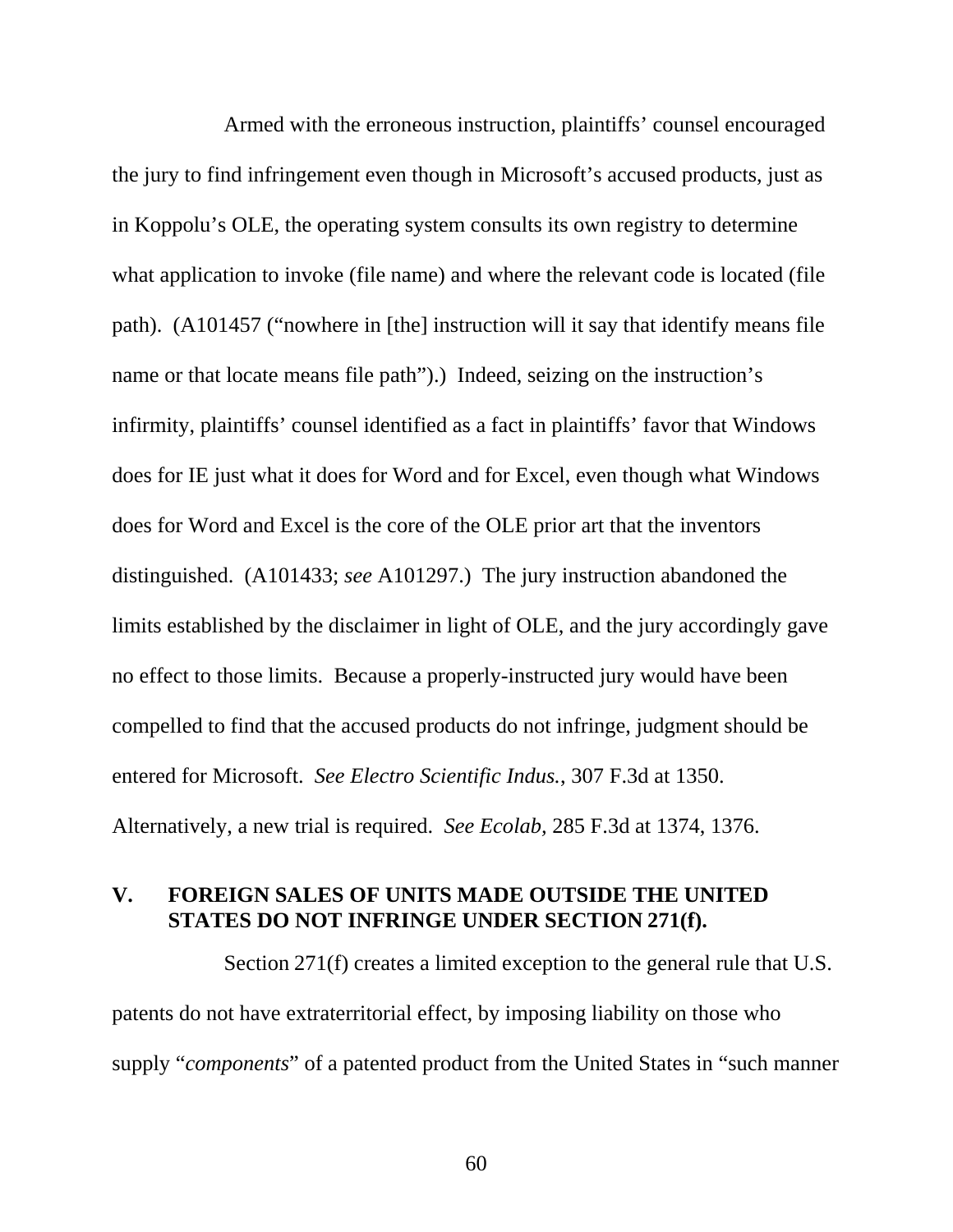as to actively induce the *combination of such components* outside of the United States." 35 U.S.C. § 271(f)(1) (emphasis added); *see also* 35 U.S.C. § 271(f)(2). At issue here is whether, when Microsoft sends "golden master" disks to foreign OEMs, it supplies "components" of a patented invention for "combination" abroad. The court interpreted section 271(f) to include as an act of infringement the use of *information*, not parts, sent from the U.S. when making a foreign-made product. This was error.

Section 271(f) was enacted in response to a perceived "loophole" created by *Deepsouth Packing Co. v. Laitram Corp.*, 406 U.S. 518 (1972). 130 Cong. Rec. H. 10525 (Oct. 1, 1984), 98th Cong., 2d Sess., *reprinted in* 1984 U.S.C.C.A.N. 5827, 5828. In *Deepsouth*, the Supreme Court held that manufacturing the components of a patented shrimp deveining machine in the U.S. but assembling those components abroad did not infringe a patent that would have been infringed if assembly had taken place in the U.S. *Deepsouth*, 406 U.S. at 523-26. In *Deepsouth*, the components made in the U.S. were combined into the final product abroad, and each U.S.-made component became a part of an individual foreign-made unit. Section 271(f) prevents evasion of a patent by the expedient of completing the manufacturing process — assembly — abroad.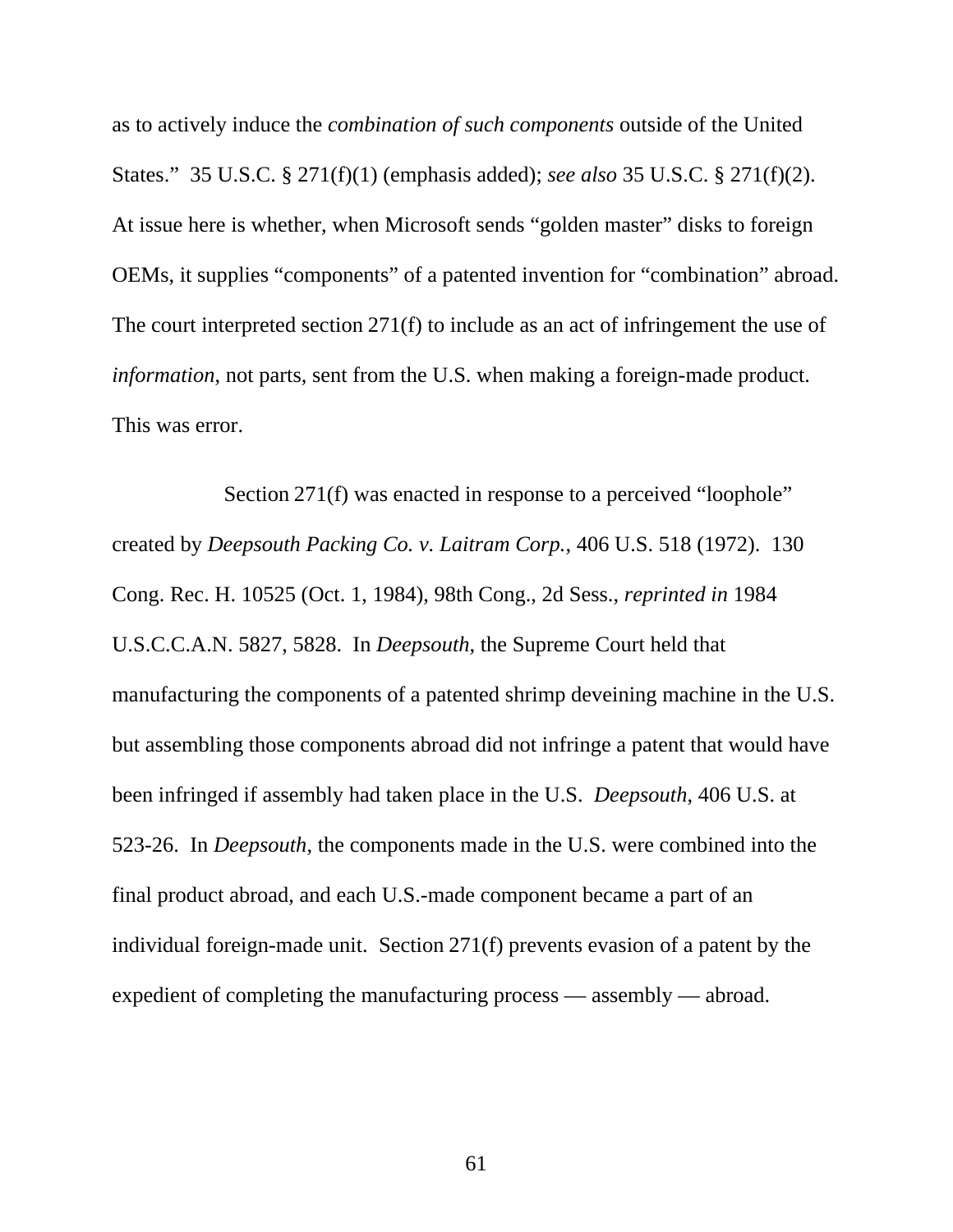Providing foreign OEMs with "golden masters" has nothing to do with the loophole section 271(f) closes. A golden master is never itself physically incorporated into the final product. Only intangible information from the golden master is copied into the foreign-made and sold computer. The "golden master" is thus like a prototype or mold or detailed set of instructions used to make products abroad, but which never itself becomes a component of a foreign-made product. If, for example, a single prototype tire were shipped abroad and copied to make tires for sale abroad, section 271(f) would not be implicated. The prototype never becomes a part, or "component," of the foreign tires. Rather, the foreign-made products reflect only information from the prototype — its size, tread pattern, *etc*.

Similarly, when a copy of Windows is made abroad using a "golden master," the "golden master" continues as a separate entity, unchanged, just as products made using a prototype or mold do not alter the prototype or mold. No part of the "golden master" is physically incorporated into a foreign-made product, just as no part of a prototype or mold is a component of products made using them. Thus, Microsoft's act of shipping the "golden master" abroad does not involve or induce the "combination" of U.S.-made "components," as required under section 271(f).

62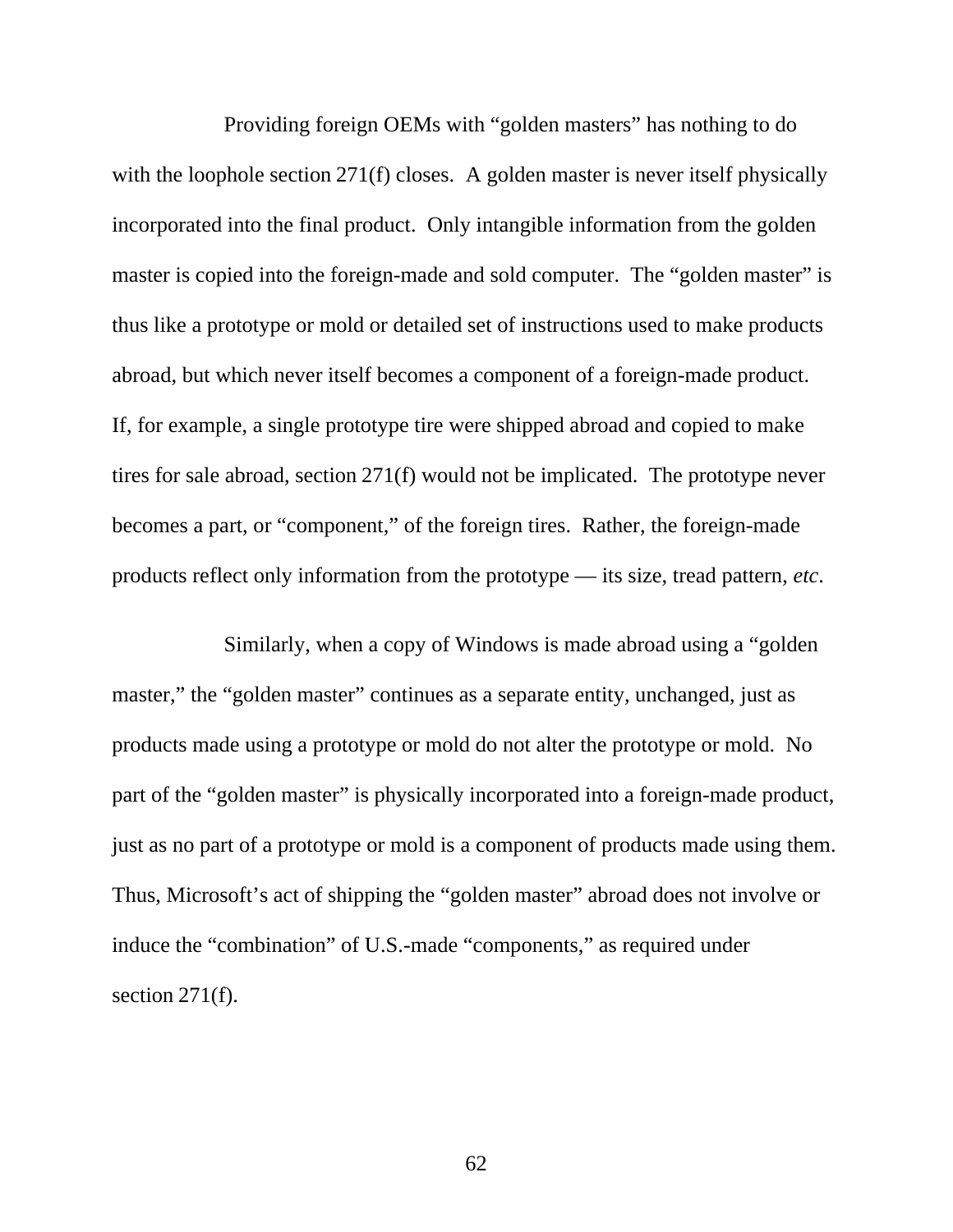Applying section 271(f) to foreign-made copies of computer software leads to startling results, far removed from Congress's intent, or even power. Under that interpretation of the statute, computer-related products made and sold anywhere in the world would be subject to the U.S. patent laws, if they use software code originally developed in the U.S., even if all physical parts of those products were made and assembled abroad. Indeed, under this view, any patented product that is made abroad using information obtained from U.S.-made prototypes, blueprints, or molds would fall within section 271(f)'s reach. Section 271(f) would thus give the patent laws sweeping extraterritorial effect, contrary to settled principles. *See Deepsouth*, 406 U.S. at 531 ("Our patent system makes no claim to extraterritorial effect."); *Dowagiac Mfg. Co. v. Minnesota Moline Plow Co.*, 235 U.S. 641, 650 (1915) ("The right conferred by a patent under our law is confined to the United States and its territories."). There is no indication — either in the statutory language or legislative history — that Congress intended such a revolution. This Court has indicated that such an extension of the patent laws is exclusively a matter for Congress, not the courts. *See Bayer AG v. Housey Pharmaceuticals, Inc.*, 340 F.3d 1367, 1376-77 (Fed. Cir. 2003) ("[W]e think it is best to leave to Congress the task of expanding the statute if we are wrong in our interpretation" because "Congress is in a far better position to draw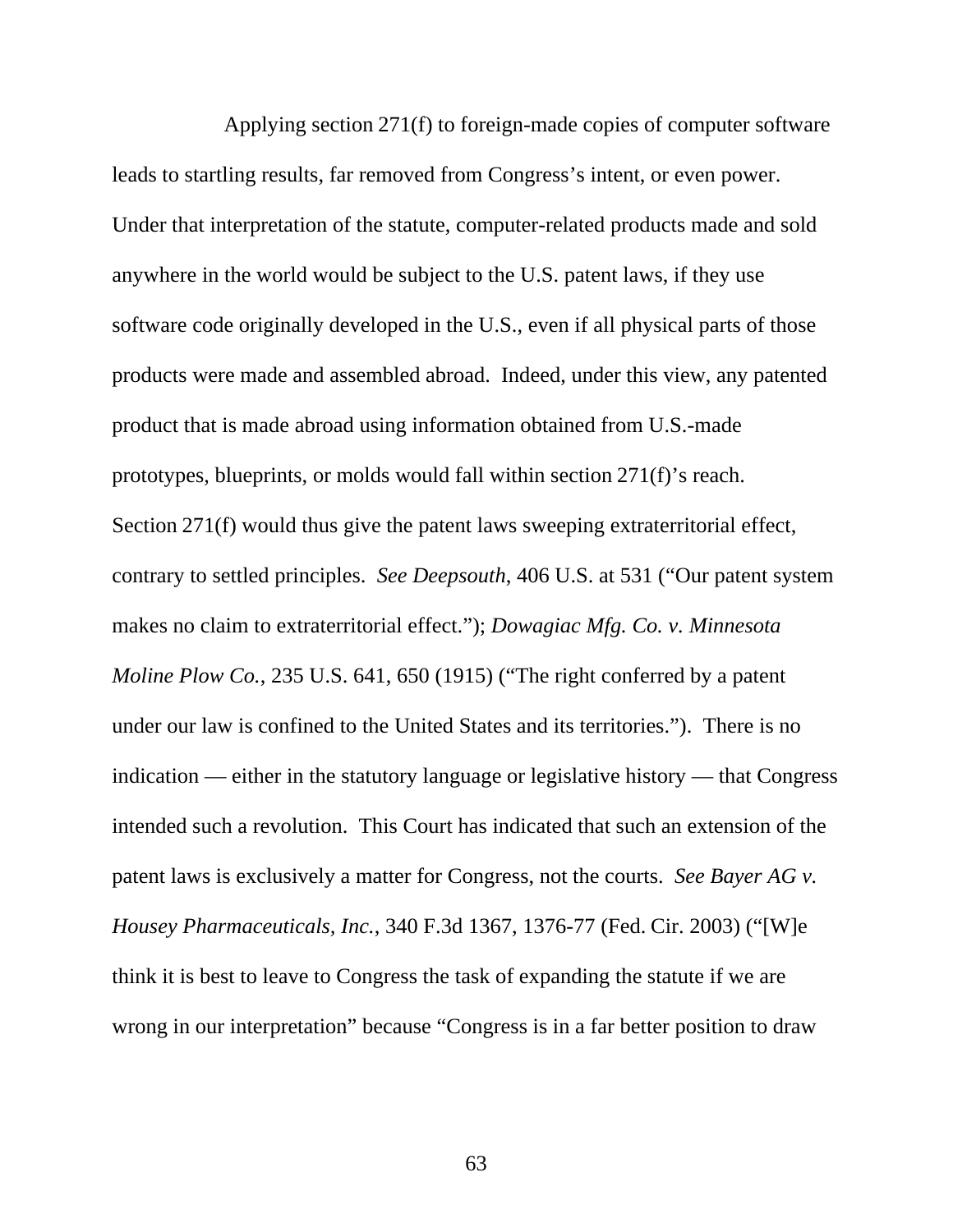the lines that must be drawn if the product of intellectual processes rather than manufacturing processes are to be included within the statute.").

Finally, this Court has already interpreted the word "component" in section 271(f)'s companion provision, section 271(g). In *Bayer*, this Court concluded that the phrase "trivial and nonessential component" in section 271(g)(2) contemplates "*a physical product*," not information. 340 F.3d at 1373 (emphasis added). "'[I]dentical words used in different parts of the same act are intended to have the same meaning.'" *Gustafson v. Alloyd Co., Inc.,* 513 U.S. 561, 570 (1995). There is no reason to expansively construe "component" in section 271(f) to include intangible information, but narrowly construe it in section  $271(g)(2)$  to exclude it.

When section 271(f) is properly construed, non-U.S. sales of Windows with IE must be excluded from the jury's award, which requires a 64 percent reduction.19 (*See* A2320 (during the relevant time period, 226,639,360

 $\overline{a}$ 

 $19$  Plaintiffs argued that exclusion of foreign sales would result in a 42.4 percent reduction, but they based their calculation on data that attribute sales based on the *billing address* of the customer, not the site where the units are actually *made*. (*See* A2771.) The proper question is how many units were made in the U.S. and how many were made abroad. Plaintiffs have not disputed the accuracy of the data underlying Microsoft's 64 percent figure.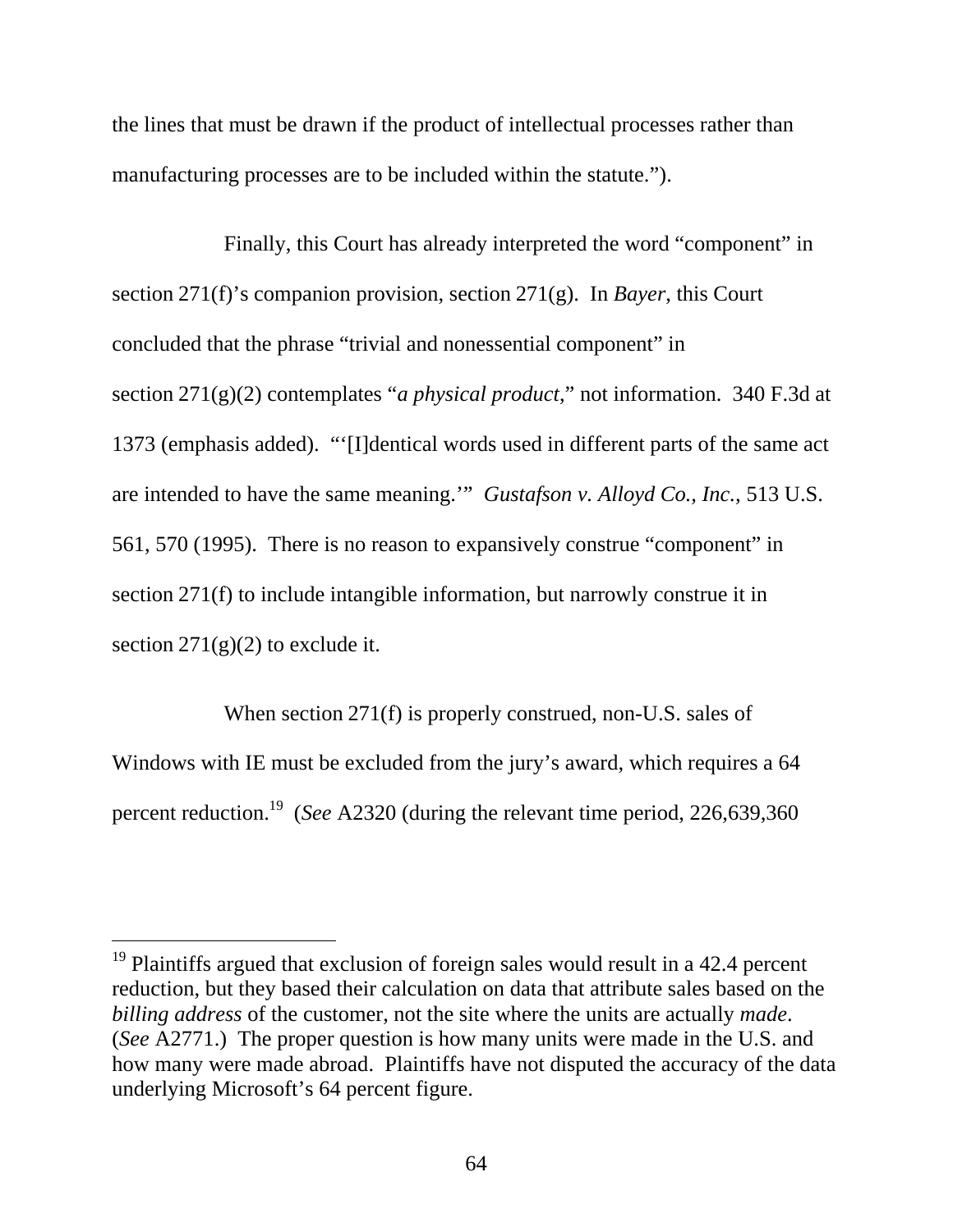units produced abroad while 127,484,640 units domestically produced).) Thus, even if the jury's verdict is otherwise upheld, the award should be reduced from \$520,562,280 to \$187,402,420, with a commensurate reduction in prejudgment interest.

## **CONCLUSION**

The judgment of infringement should be reversed or, in the alternative, vacated and remanded for new trial under a proper claim construction. The judgment holding the patent not invalid or unenforceable should be vacated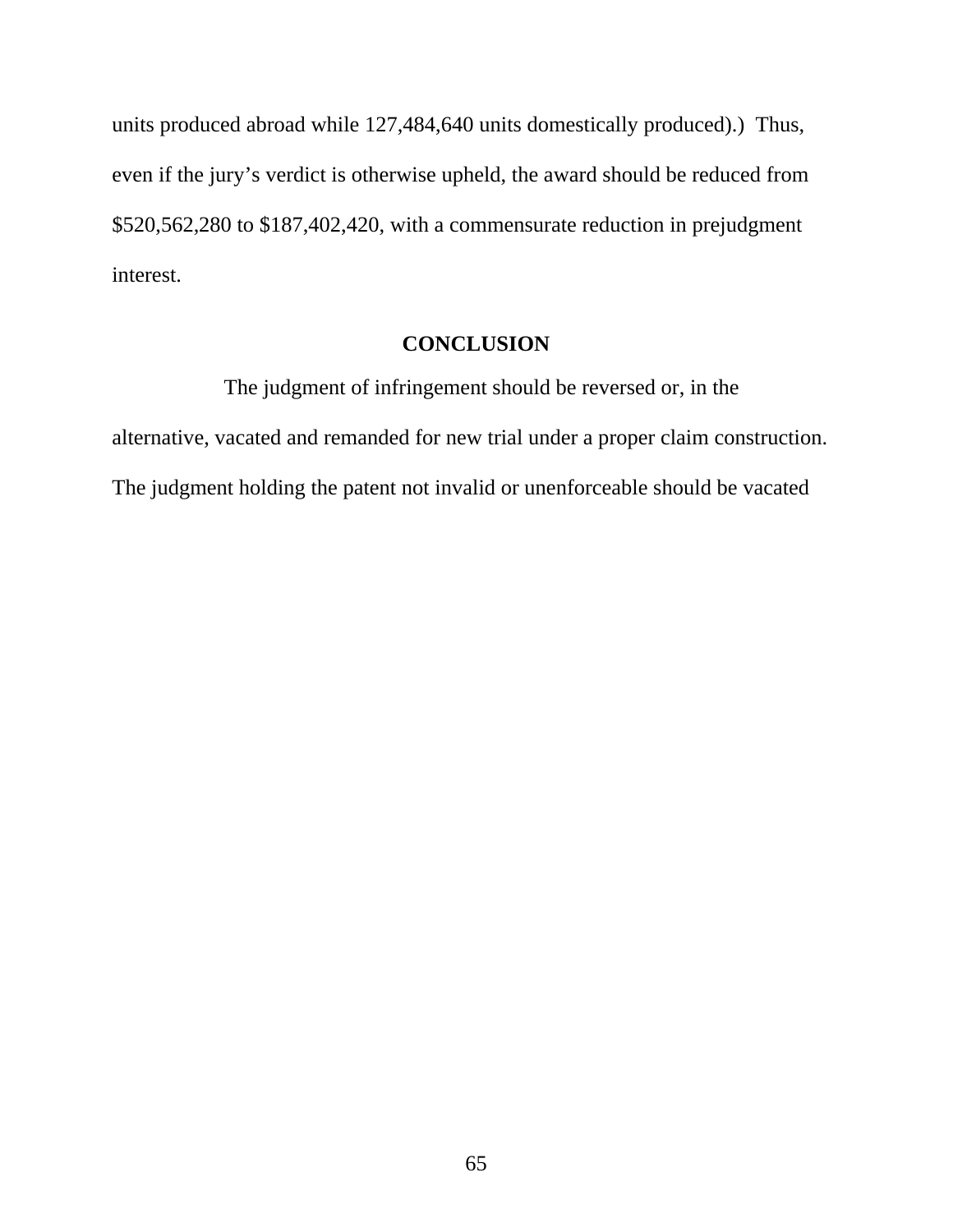and remanded for new trial. Alternatively, the damages award based on foreign

sales should be reversed.

Respectfully submitted,

Carter G. Phillips Sidley Austin Brown & Wood LLP 1501 K Street, N.W. Washington, D.C. 20005 202-736-8000

David T. Pritikin Constantine L. Trela, Jr. Richard A. Cederoth Robert N. Hochman Sidley Austin Brown & Wood LLP Bank One Plaza 10 South Dearborn Street Chicago, IL 60603 312-853-7000

H. Michael Hartmann Brett A. Hesterberg Steven P. Petersen Leydig, Voit & Mayer, Ltd. Two Prudential Plaza 180 North Stetson Avenue, #4900 Chicago, IL 60601-6780 312-616-5600

Attorneys for Microsoft Corporation

Of Counsel:

T. Andrew Culbert Microsoft Corporation One Microsoft Way Building 8, N/203 Redmond, WA 98052 425-882-8080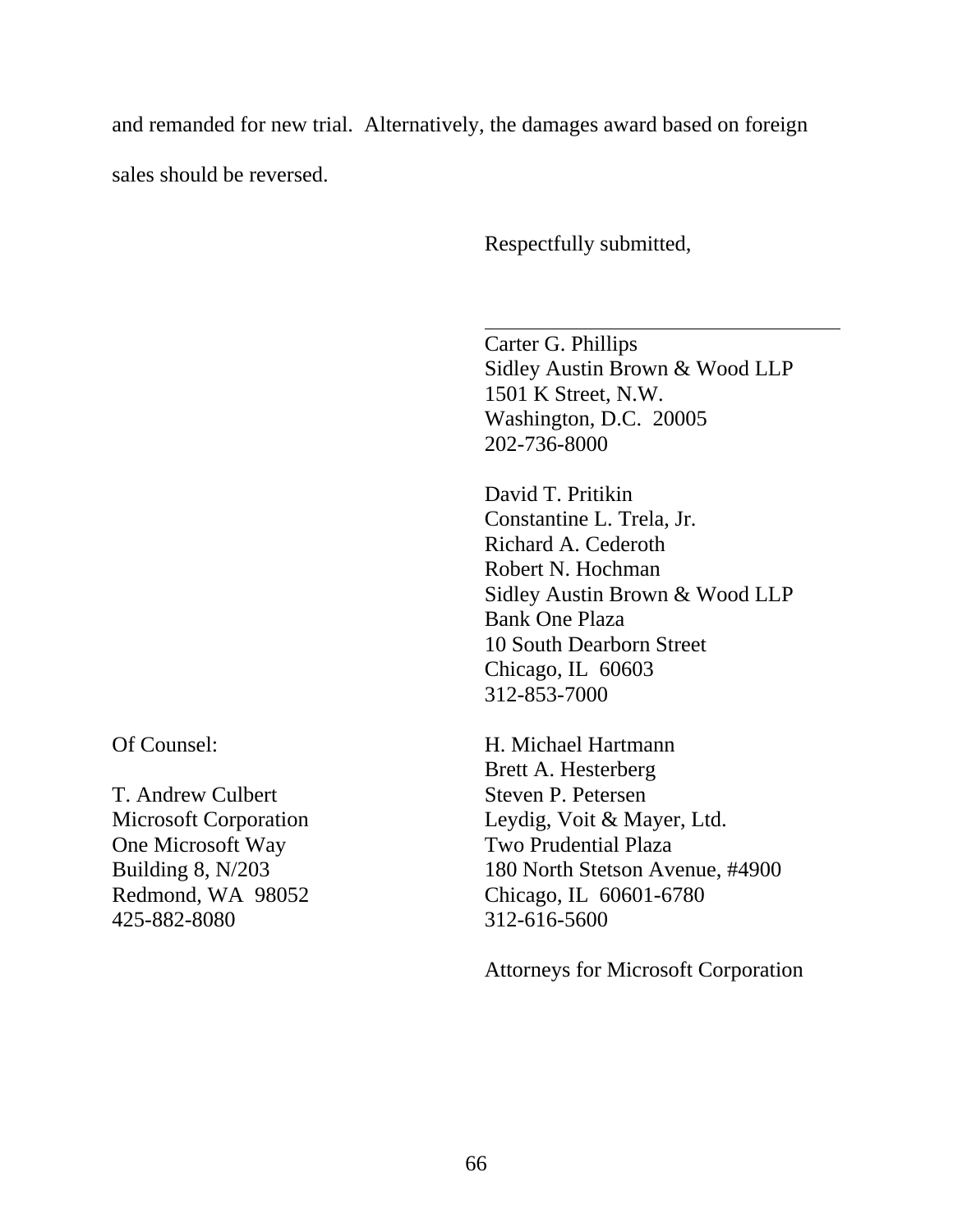## **CERTIFICATE OF COMPLIANCE WITH FED. R. APP. P. 32(a)(7)(B)**

Counsel for Microsoft Corporation certifies that the body of this brief,

beginning with the "Jurisdictional Statement" on page 1 and ending with the last

line of the "Conclusion" on page 66, contains 13,950 words, as measured by the

word-processing system used to prepare this brief, in compliance with

Rule 32(a)(7)(B)(i) of the Federal Rules of Appellate Procedure.

 Constantine L. Trela, Jr. Counsel for Microsoft Corporation